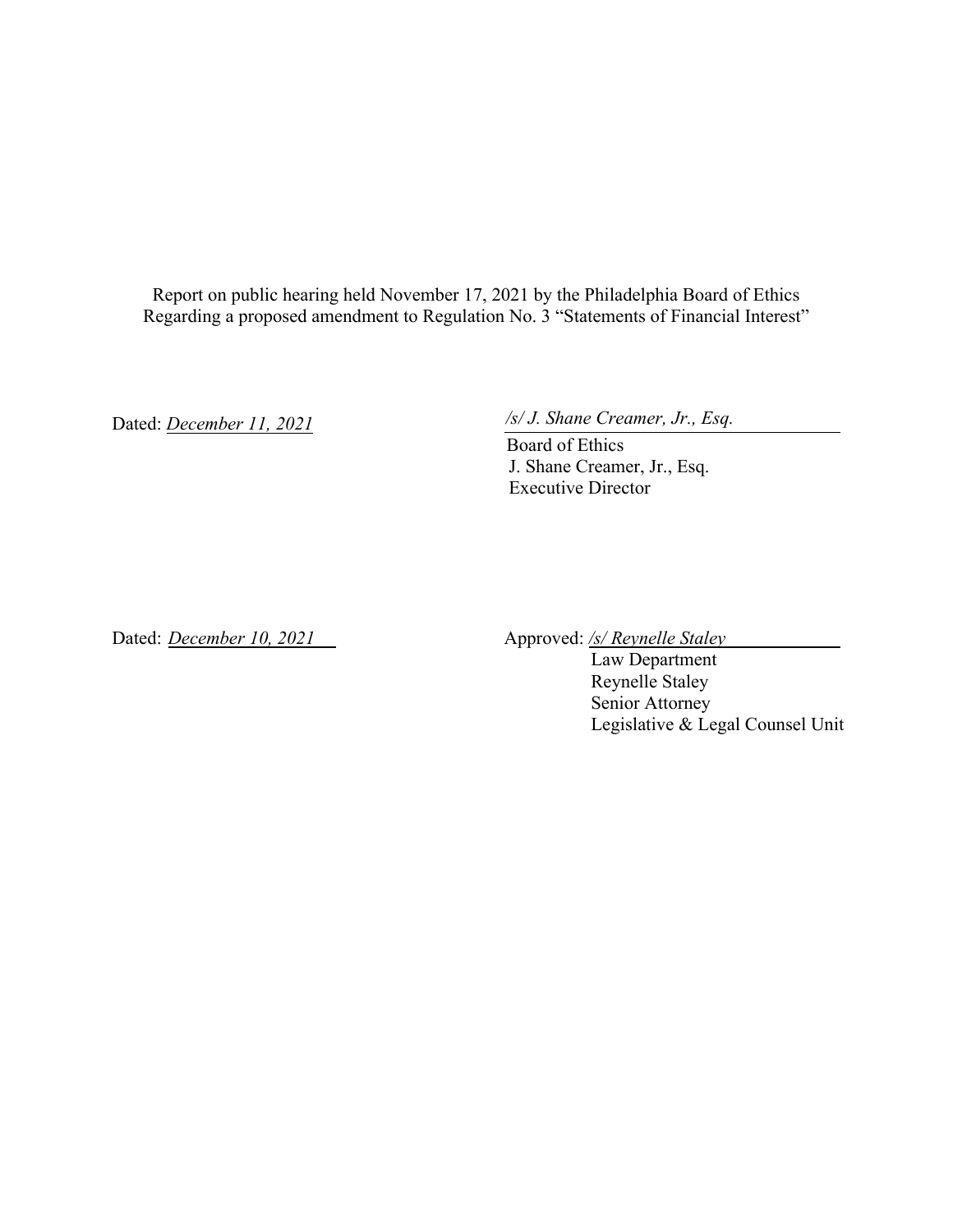### **A. Legal Authority**

The Board of Ethics was created by an amendment to the Philadelphia Home Rule Charter that voters approved via a ballot question at the May 2006 primary election. *See* Philadelphia Home Rule Charter §§ 3-806 and 4-1100. The Board is charged with administering and enforcing all provisions of the Charter and City Code that pertain to ethical matters, such as conflicts of interest, financial disclosure, standards of governmental conduct, campaign finance, prohibited political activities, and such additional duties as City Council may assign. The Board has the power to promulgate regulations as necessary to implement and interpret the laws over which it has jurisdiction, including the requirements relating to Statements of Financial Interest found at City Code Section 20-610. *See* Code §§ 20-606(1)(a), 20-1008.

### **B. Procedural Summary**

The Board followed the procedures set forth in Home Rule Charter Section 8-407 when promulgating this amendment to Board Regulation No. 3 (Statements of Financial Interest). On October 27, 2021, the Board voted to approve the posting of a proposed amendment to Regulation No. 3 at the Department of Records. The Law Department approved the proposed amendment of Regulation No. 3 for public comment posting and, on October 29, 2021, the Board filed the proposed amendment with the Records Department. The Board scheduled a hearing on the proposed amendment for November 17, 2021, notice of which was advertised in local newspapers and posted prominently on the Board's website and Twitter account.

Through this report on the November 17, 2021 hearing, the Board modifies the proposed amendment and adopts it as modified. A clean copy of the Regulation as amended is attached as Exhibit A and shall become effective 11 days after the filing of this Report with the Records Department. A markup showing all changes made to the Regulation by the regulatory process initiated on October 27, 2021, and being approved by the Board through this Report, is attached as Exhibit B. A summary of changes made as a result of the hearing to the proposed amendment as posted for public comment at the Records Department is attached as Exhibit C.

### **C. The November 17, 2021 Hearing**

The hearing was conducted by Michael Reed, Chair of the Board of Ethics, along with Vice-Chair Phyllis Beck and Board members Sanjuanita Gonzàlez and Brian McCormick. Reynelle Staley, Senior Attorney, attended on behalf of the Law Department. The hearing transcript is attached as Exhibit D. The proposed amendment as posted for public comment at the Records Department is included in Exhibit D as Exhibit 1 to the hearing transcript. The following witnesses provided testimony: Jordana Greenwald, on behalf of Board staff, and Sarah Stevenson, the City's Chief Integrity Officer. Ms. Greenwald and Ms. Stevenson each provided written material accompanying their testimony that was attached to the hearing transcript as Exhibits 2 and 3.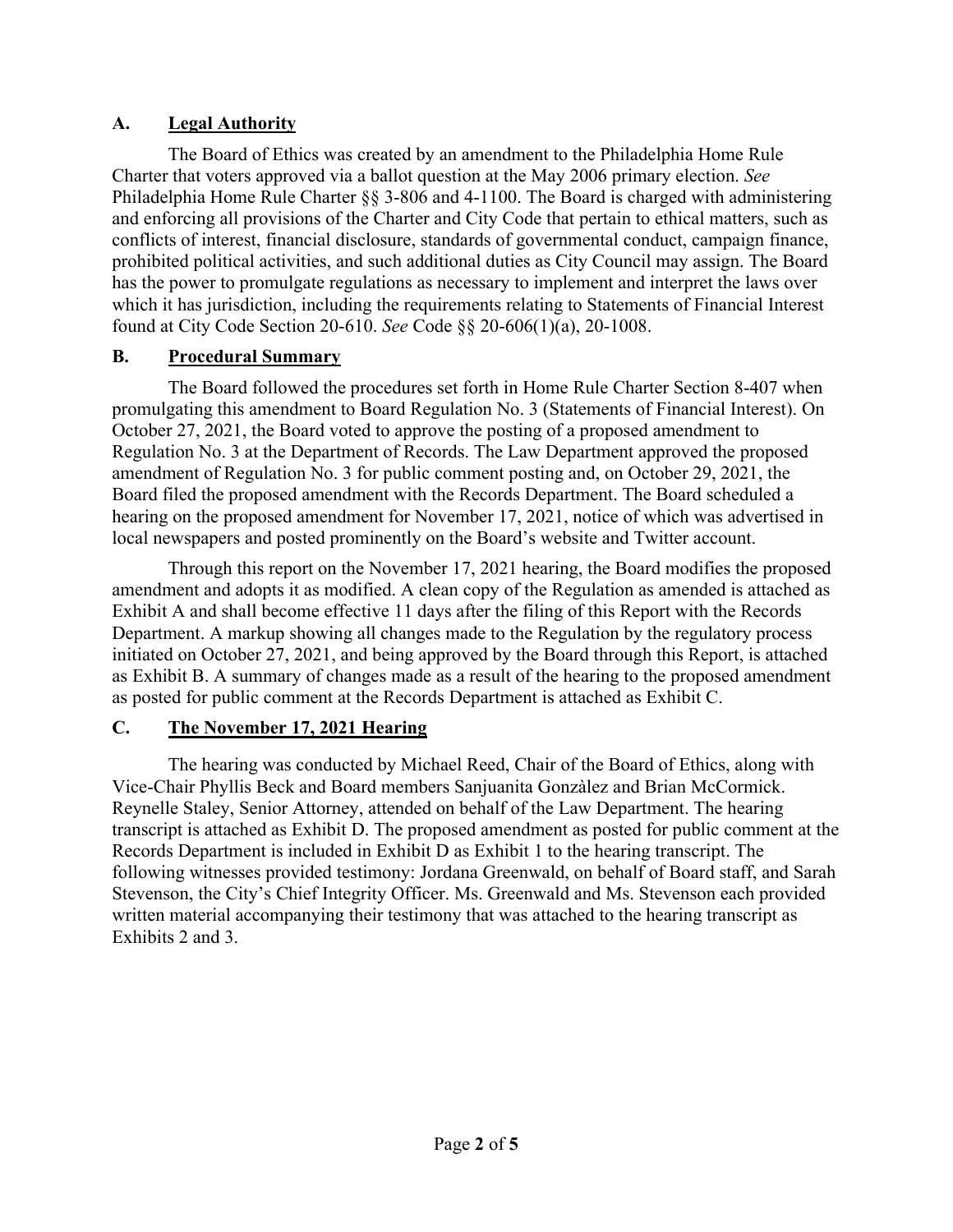### **D. Summary of Hearing Testimony and Board Responses Thereto**

#### **1. Testimony of Jordana Greenwald, on behalf of Board staff**

Ms. Greenwald testified that in response to questions posed by Board members during the October 27 public meeting, Board staff recommended changes to the proposed amendment to Regulation 3. Specifically, Board members had requested clarification of how Paragraph 3.14 regarding income disclosures applies to sole proprietors and other small business owners. Ms. Greenwald testified that Board staff recommended additional language in Paragraph 3.14 to (1) explain when income is considered reportable for sole proprietors and (2) outline the two options for reporting sources of income consistent with Board Opinion 2017-001 and the Pennsylvania Supreme Court decision cited in that opinion. Board staff also recommended additional examples demonstrating the application of the new language.

In addition to these substantive changes to Paragraph 3.14, Ms. Greenwald noted that Board staff recommended an overall restructuring of Paragraph 3.14 for clarity, several minor changes to Paragraph 3.14 for completeness, and typographical changes elsewhere in the proposed amendment.

Ms. Greenwald offered a markup of the proposed amendment that showed the recommended changes. It was duly entered into the record as Exhibit 2 to the hearing transcript.

#### **Board Response**

The Board agrees with the changes proposed by Staff as memorialized in the markup attached as Exhibit 2 to the hearing transcript. These changes have been incorporated into the final version of the amendment, attached hereto as Exhibit A.

#### **2. Testimony of Sarah Stevenson**

**a.** Ms. Stevenson asked that Paragraph 3.4(b) be revised to include the correct departmental name for the Department of Behavioral Health and Intellectual disAbility *Services* (italics added).

#### **Board Response**

The Board agrees and incorporates this change into the final version of the amendment, attached hereto as Exhibit A.

**b.** Ms. Stevenson testified that, as the result of a recently approved Charter amendment, the Office of Fleet Management will become the Department of Fleet Services. Ms. Stevenson suggested moving Fleet from Paragraph 3.4(c) to 3.4(b) or adding a footnote regarding the change.

#### **Board Response**

The Board agrees that because the new Department of Fleet Services will be headed by a Commissioner, that position should be included in Paragraph 3.4(b). It is the Board's understanding that the Mayor has appointed the former head of the Office of Fleet Management as the Commissioner of the new Department of Fleet Services. As a result, this individual will be required to file for reporting year 2021 and no gap in filing requirements will result from removing the Office of Fleet Management from Paragraph 3.4(c).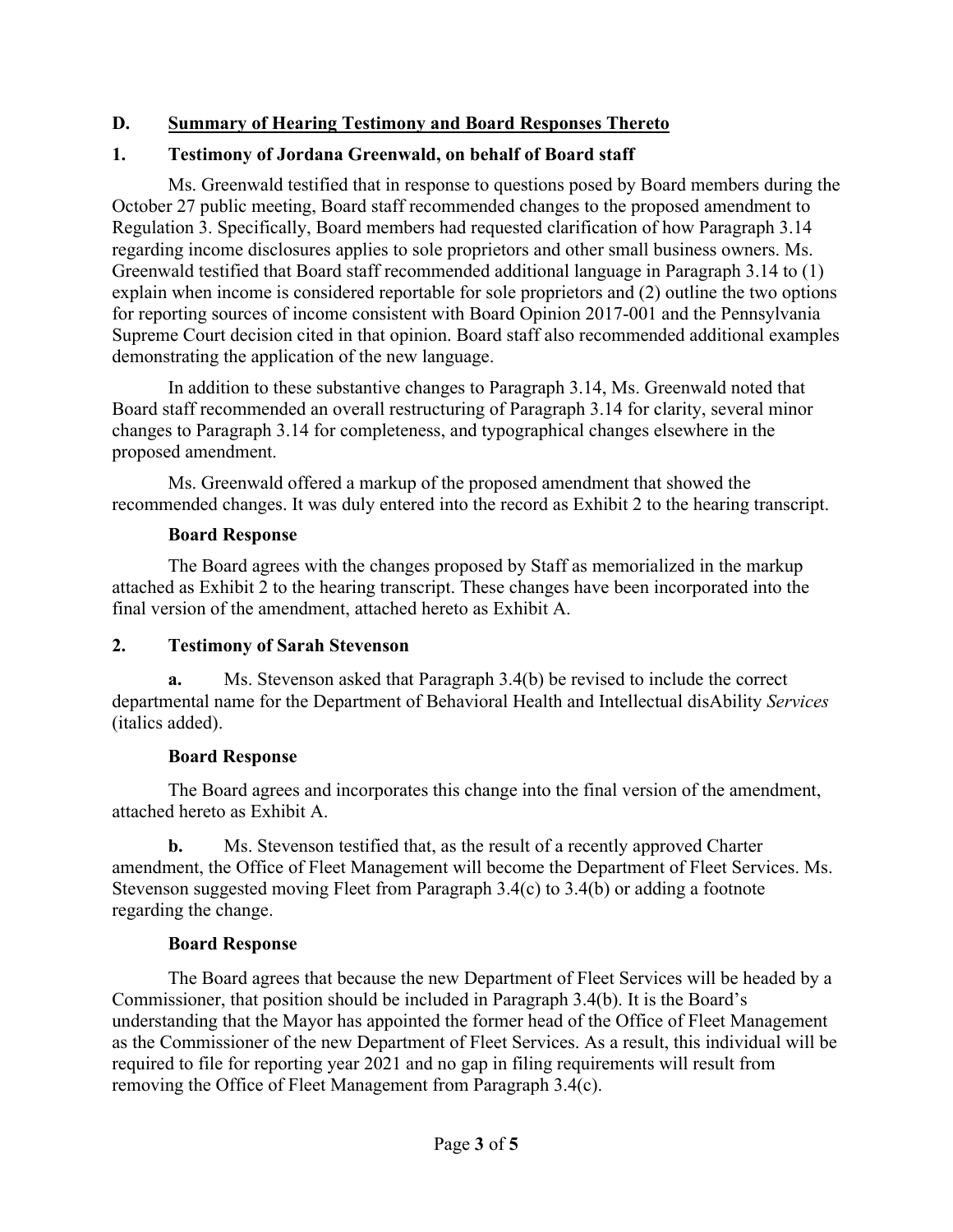**c.** Ms. Stevenson asked that the Board clarify the application of Paragraph 3.10(b) to those who spend part of a reporting year as a non-filer. She suggested adding "or even if the Filer was not a Filer when the interest was held or received by the Filer."

#### **Board Response**

The Board agrees that additional clarity for those who are not a filer for the entire reporting year would be helpful and modifies Paragraph 3.10(b) as follows:

Reportable interests. A filer must disclose all financial interests held by the filer at any time during the reporting year, even if no longer held at the time of filing and regardless of whether they were a filer at the time the interest was held or received*.*

**d.** Ms. Stevenson requested that the Board modify the example to Paragraph 3.10(c) to demonstrate how a set of related transactions should be reported. Specifically, she suggested stating how each of the financial interests listed fits into the relevant disclosure category, as proposed in the new example to Paragraph 3.14(c).

#### **Board Response**

The Board agrees and modifies Paragraph 3.10(c) as follows:

### *Example for Paragraph 3.10(c)*

During the reporting year, you received a property worth \$200,000 as a gift, collected rents of \$4,500 on that property for part of the year, and then sold the property to a State agency for \$250,000. The property must be addressed  $\overline{f}$  in the as a gift under Paragraph 3.15, as a real estate interest under Paragraph 3.12, and as income under Paragraph 3.14 categories.

**e.** Ms. Stevenson requested further explanation of Paragraph 3.11(d). Specifically, she requested that it be made clear that while a "City position" *may* be different from the filer's "occupation or profession," in some situations, particularly for high-level City employees, it may be the same. Ms. Stevenson testified that it might be helpful to some filers if these are explicitly permitted to be the same.

### **Board Response**

The Board agrees and modifies Paragraph 3.11(d) as follows:

Occupation or profession. The filer's occupation or profession. This should reflect the work performed by the filer as their primary role or employment, whether or not they perform that work for the City. The filer's occupation or profession may be different from the title of the filer's position or office, or it may be the same.

**f.** Ms. Stevenson testified that Paragraph 3.15(d)(3) should be part of Paragraph  $3.15(d)(2)$  rather than a separate item. Specifically, she noted that the requirement to retain records is directed at elected officials, rather than a blanket obligation for event tickets regardless of source.

### **Board Response**

The Board agrees and has renumbered the subparts of Paragraph 3.15(d).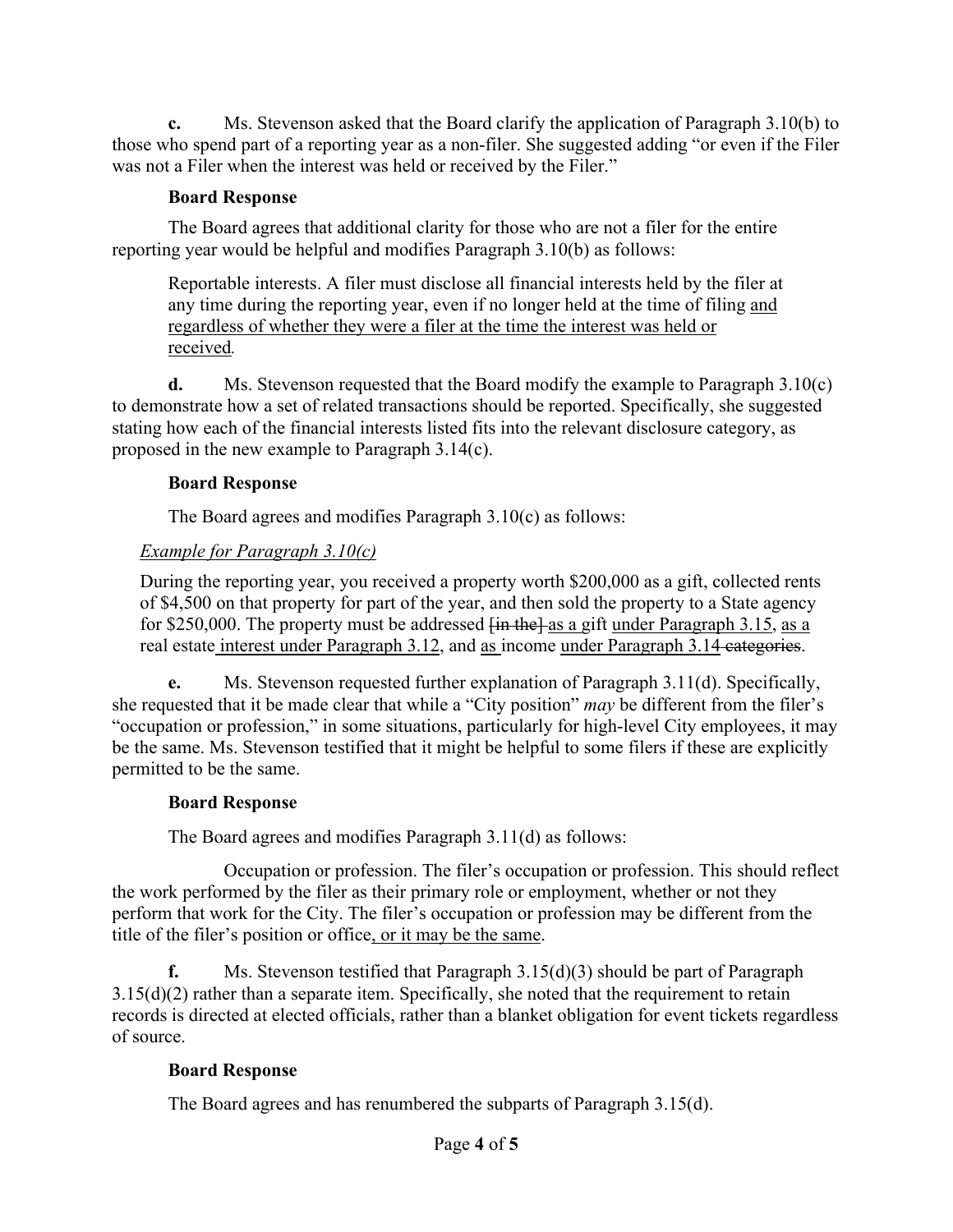**g.** Ms. Stevenson suggested capitalizing all defined terms in the Regulation.

### **Board Response**

The Board believes that capitalization of all defined terms would not add clarity and would be inconsistent with past practice in Board Regulations.

### **F. Approval**

At a public meeting on December 8, 2021, the Board voted 5-0 to approve the proposed amendment to Regulation No. 3 as modified and to approve this Hearing Report. The Regulation as amended is attached as Exhibit A.

\* \* \*

The Board of Ethics appreciates the input of the Law Department and the participation of those who provided testimony and those who simply attended the hearing on this Regulation.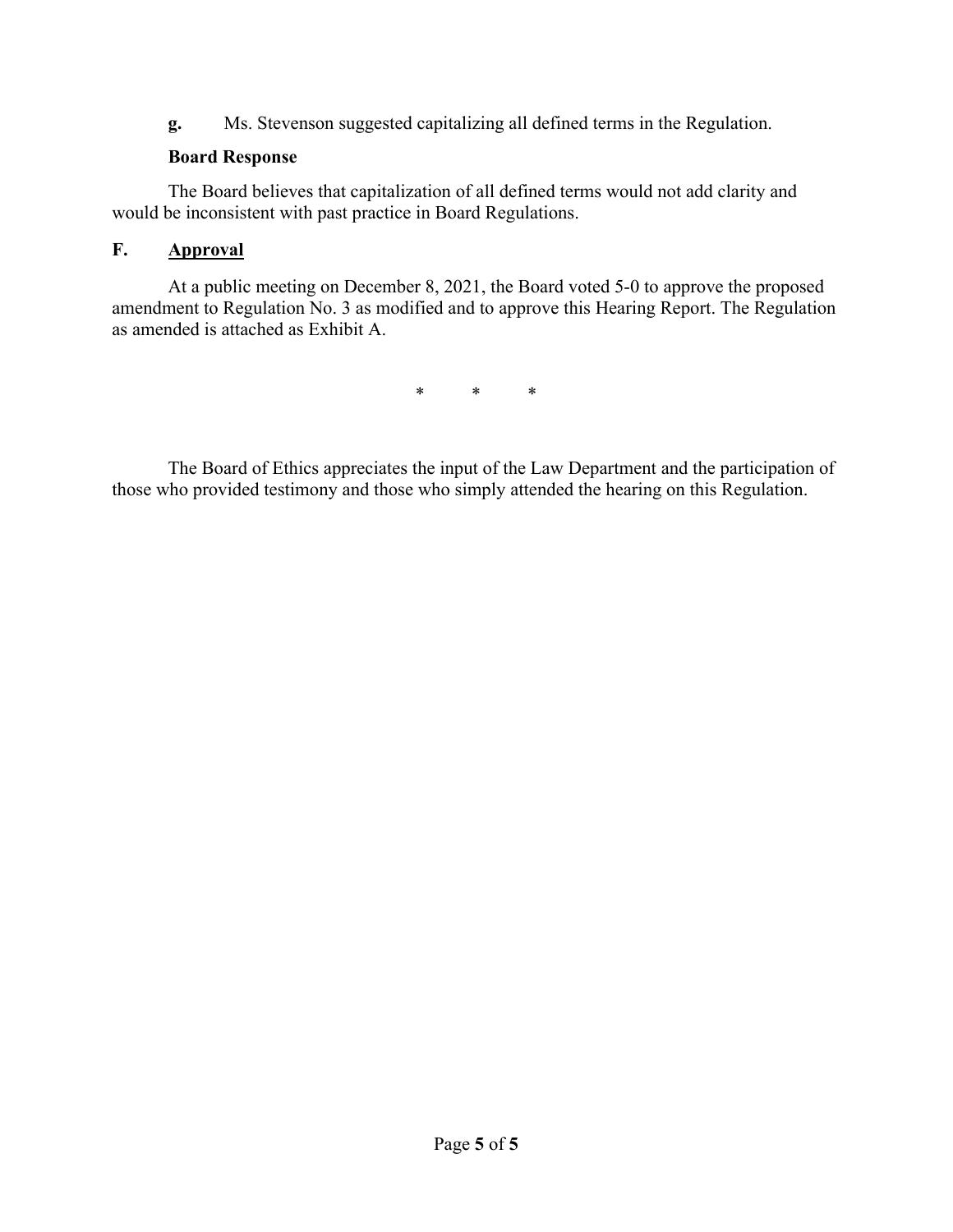# **PHILADELPHIA BOARD OF ETHICS REGULATION NO. 3 STATEMENT OF FINANCIAL INTERESTS**

### **Table of Contents**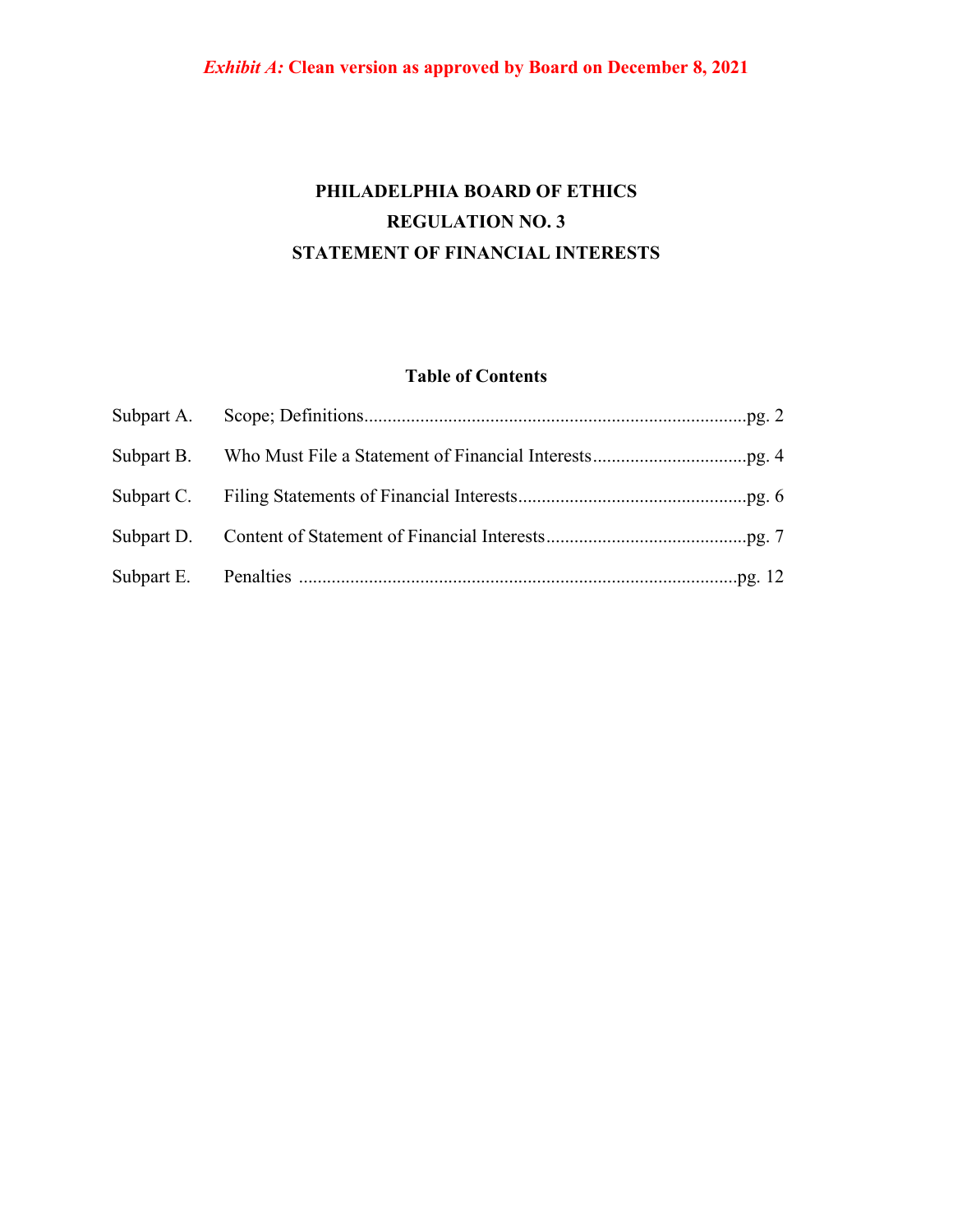#### **SUBPART A. SCOPE; DEFINITIONS**

**3.0 Scope.** This Regulation, promulgated by the Board pursuant to its authority under Sections 4-1100 and 8-407 of the Philadelphia Home Rule Charter and Chapter 20-600 of The Philadelphia Code, interprets the requirements and prohibitions of Philadelphia Code Section 20- 610 (Statement of Financial Interests). The examples provided in this Regulation are for illustration and are not exhaustive.

**3.1 Definitions.** As used herein, the following words and phrases shall have the meanings indicated.

- **a. Board.** Board of Ethics.
- **b. Business***.* Any corporation, partnership, sole proprietorship, firm, enterprise, franchise, association, organization, self-employed individual, holding company, joint stock company, receivership, trust, or legal entity organized for profit.
- **c. City.** City of Philadelphia.
- **d. City-related agency.** Any governmental entity, such as SEPTA or the Philadelphia Redevelopment Authority, or other body established by federal, state, or City law that receives appropriations from the City or has board members or directors who are appointed by the Mayor or City Council or are City officers or employees serving *ex officio.*
- **e. City-related non-profit.** Any not-for-profit entity established by the City, such as the Delaware River Waterfront Corporation, Community Behavioral Health, the Philadelphia Housing Development Corporation, and the Philadelphia Industrial Development Corporation.
- **f. Employee.** An employee of the City, including those serving full-time, part-time, or seasonally, and those on leaves of absence with or without pay, but not including:
	- i. Elected officials; or
	- ii. An employee on unpaid leave to be a full-time elected officer or appointed staff representative of a City employee union.
- **g. Family member.** A parent, spouse, life partner, child, brother, sister, or like relative-inlaw.
- **h. Filer**. An individual required to file a Statement of Financial Interests pursuant to this Regulation.
- **i. Financial interest.** An interest involving money or its equivalent or an interest involving any right, power, or privilege that has economic value, including interests in property or investments.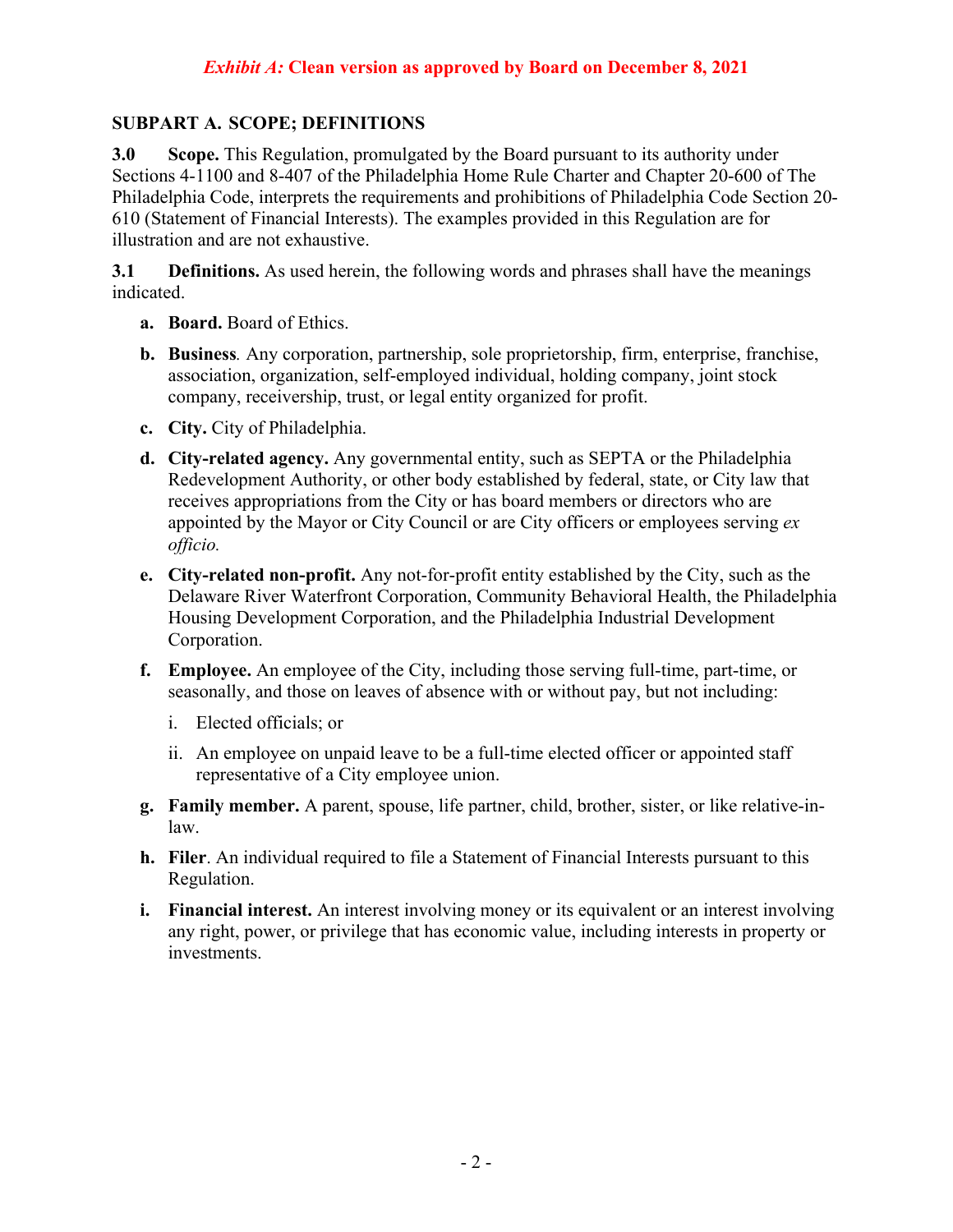- **j. Gift***.* A payment, subscription, advance, forbearance, rendering or deposit of money, services or anything of value given to, or for the benefit of, an officer or employee, unless consideration of equal or greater value is received. "Gift" shall not include a political contribution otherwise reportable as required by law, a commercially reasonable loan made in the ordinary course of business, or a gift received from a family member of the individual or from a relative within the third degree of consanguinity of the individual or of the individual's spouse or Life Partner, or from the spouse or Life Partner of any such relative.
- **k. Government entity.** Any agency, office, department, board, commission, authority, or other entity that is part of the United States or a State, local, or foreign government.
- **l. Honorarium.** Payment made in recognition of published works, appearances, speeches, or presentations and which is not intended as consideration for the value of such services. The term does not include tokens presented or provided which are of de minimis economic impact.
- **m. Immediate family member.** A parent, spouse, life partner, child, or sibling.
- **n. Income***.* Any money or thing of value received, or to be received as a claim on future services, whether in the form of a fee, salary, expense, allowance, forbearance, forgiveness, interest, dividend, royalty, rent, capital gain, or any other form of recompense, or any combination thereof. As used in this Regulation, amounts of income refer to gross income, i.e. the amount before any costs, taxes, fees, benefit premiums, or other deductions or offsets are applied.
- **o. Life partner.** An individual who has a long-term committed relationship with another individual of any gender.
- **p. Officer.** An individual who is elected or appointed to any position under the Charter or in a City department, agency, office, board, or commission, whether paid or unpaid.
- **q. Person.** A business, individual, corporation, non-profit, union, association, firm, partnership, committee, political committee, club, or other organization or group of persons.
- **r. Reporting year.** The calendar year immediately preceding the year in which a Statement of Financial Interests must be filed.

**3.2 Applicability.** Except where expressly indicated otherwise, the provisions of this Regulation apply to all officers and employees of the City who are required to file a Statement of Financial Interests.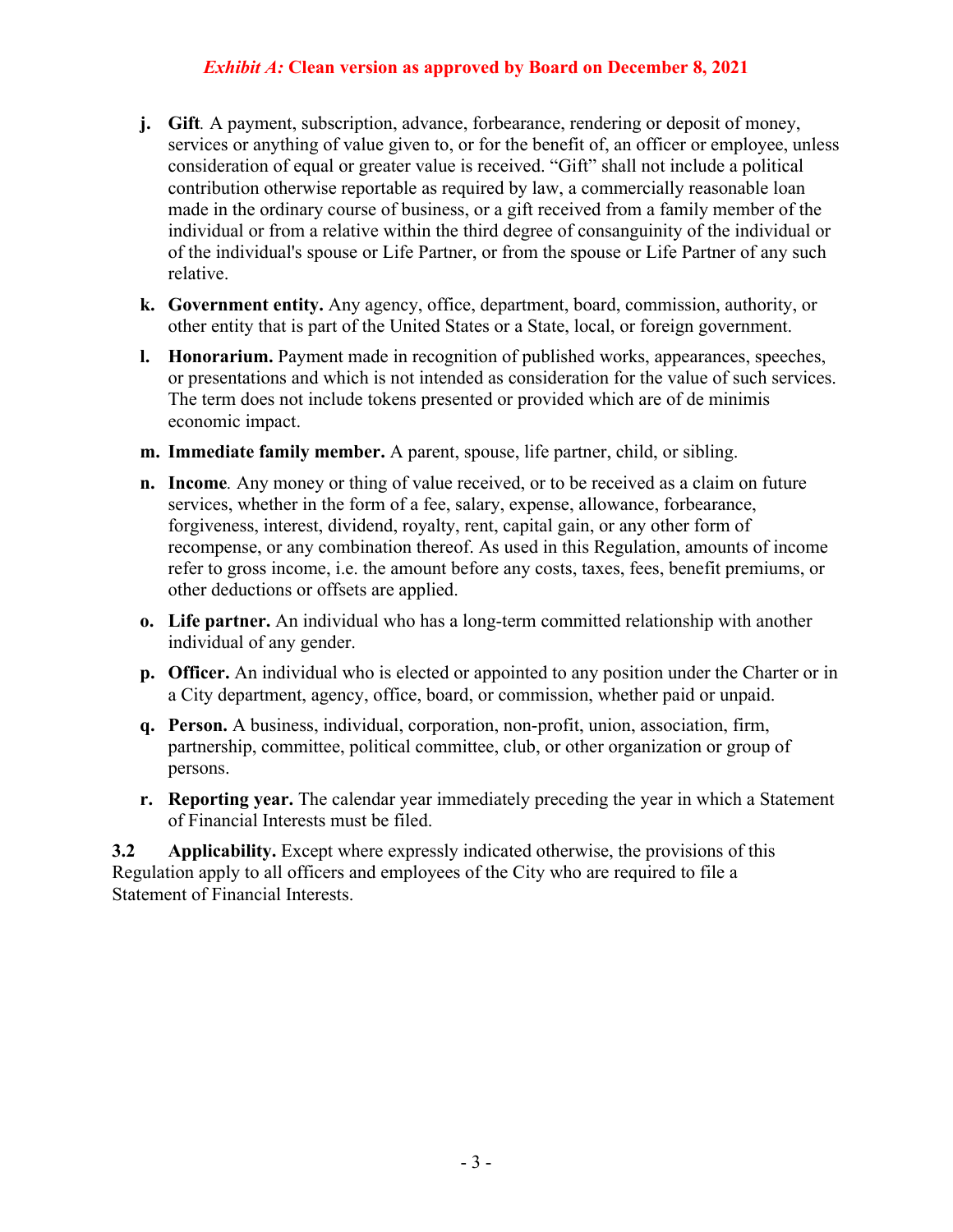#### **SUBPART B. WHO MUST FILE A STATEMENT OF FINANCIAL INTERESTS**

**3.3 Elected Officers**. Mayor, City Councilmember, City Controller, District Attorney, City Commissioner, and Sheriff.

#### **3.4 Executive Branch Officers and Employees.**

- **a.** The Managing Director, City Solicitor, Mayor's Chief of Staff, Finance Director, Chief Administrative Officer, Commerce Director, Director of Planning and Development, Director of Labor, City Representative, Chief Integrity Officer, Chief Diversity, Equity, and Inclusion Officer, Chief Education Officer, Inspector General, City Treasurer, and any other deputy mayor or member of the Mayor's cabinet not specifically listed herein.
- **b.** The Police Commissioner, Health Commissioner, Fire Commissioner, Streets Commissioner, Parks and Recreation Commissioner, Commissioner for the Department of Human Services, Water Commissioner, Commissioner of Public Property, Commissioner of Licenses and Inspections, Commissioner of Records, Revenue Commissioner, Procurement Commissioner, Prisons Commissioner, Commissioner for the Department of Behavioral Health and Intellectual disAbility Services, Commissioner of the Department of Fleet Services, and Director of the Free Library.
- **c.** The heads of the following offices: Office of Policy; Office of Communications; Office of LGBT Affairs; Office of People with Disabilities; Office of Public Engagement; Mayor's Office of Black Male Engagement; Mayor's Office of Civic Engagement and Volunteer Services; Mayor's Office of Engagement for Women; Mayor's Office of Youth Engagement; Office of Faith-Based and Interfaith Affairs; Office of Worker Protections; Office of Labor Standards; Office of Labor Relations; Office of Violence Prevention; Office of Homeless Services; Office of Emergency Management; Office of Community Empowerment & Opportunity; Office of Arts, Culture, and the Creative Economy; Office of Special Events; Office of Immigrant Affairs; Office of Transportation, Infrastructure, and Sustainability; Office of Complete Streets; Office of Sustainability; Office of Economic Opportunity; Office of Administrative Review; Office of Innovation and Technology; Office of Human Resources; Office of Grants and Recovery; Office of Budget and Program Evaluation; Office of Risk Management; Office of Property Assessment; Finance Program Management Office; and Office of Children and Families.
- **d.** Any executive branch employee whose position is designated by the Mayor in writing to the Board's Executive Director via email or letter. The Board shall maintain a list of all such designated positions.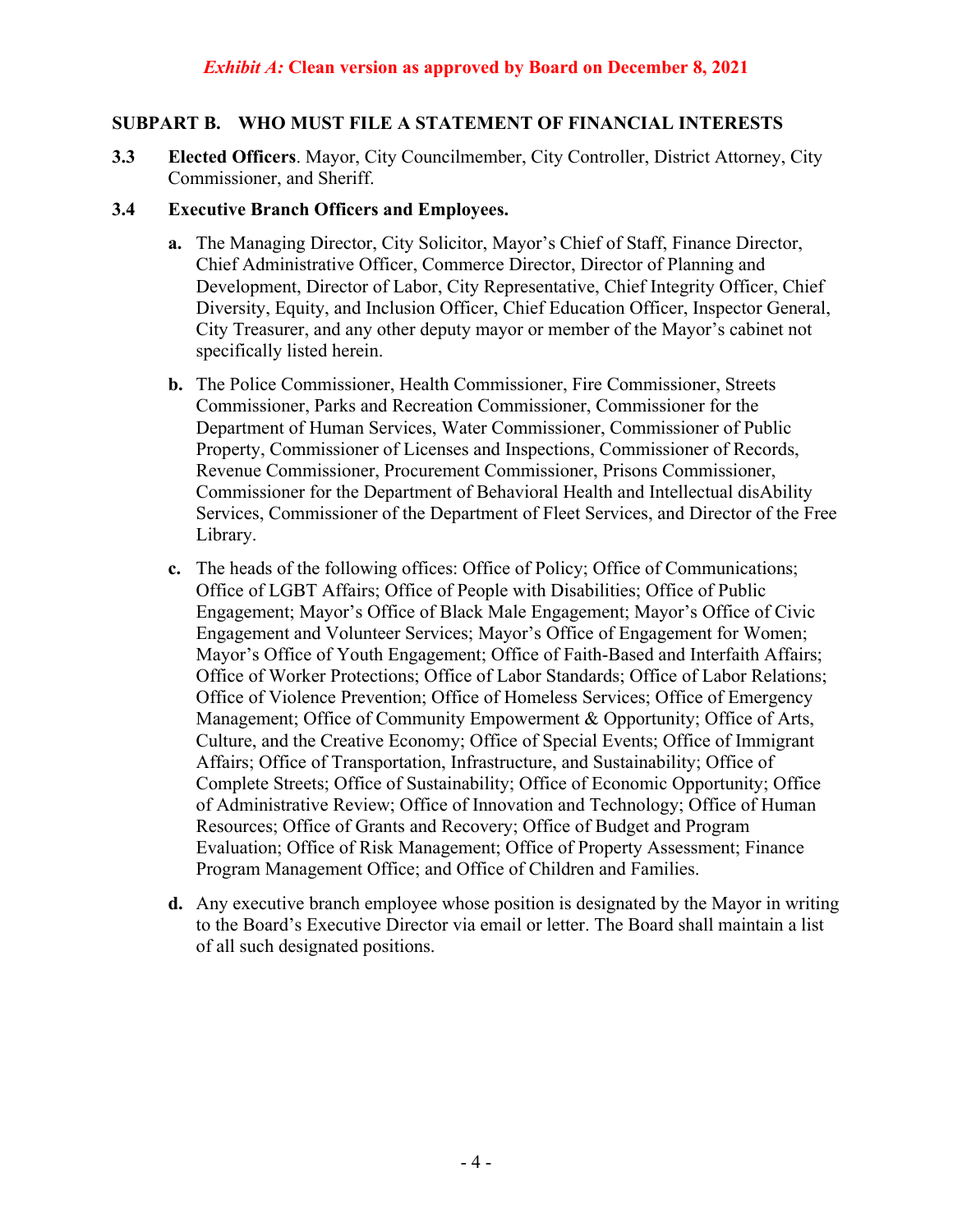**3.5 Boards and Commissions**. Members and executive directors of the following boards and commissions:

- **a.** Air Pollution Control Board
- **b.** Art Commission
- **c.** Board of Building Standards
- **d.** Board of Ethics
- **e.** Board of Health
- **f.** Board of Labor Standards
- **g.** Board of Pensions and Retirement
- **h.** Board of Revision of Taxes
- **i.** Board of Safety and Fire Prevention
- **j.** Board of Surveyors
- **k.** City Planning Commission
- **l.** Citizens Police Oversight Commission
- **m.** Civil Service Commission
- **n.** Commission on Human Relations
- **o.** Fair Housing Commission
- **p.** Free Library of Philadelphia, Board of Trustees
- **q.** Historical Commission
- **r.** Historical Commission Architectural Committee
- **s.** Historical Commission Committee on Historic Designation
- **t.** Licenses & Inspections Review Board
- **u.** Living Wage and Benefits Review Committee
- **v.** Philadelphia Gas Commission
- **w.** Police Advisory Commission
- **x.** Sinking Fund Commission
- **y.** Tax Review Board
- **z.** Water, Sewer and Storm Water Rate Board
- **aa.** Zoning Board of Adjustment

**3.6 Nominating Panels.** A member of the Educational Nominating Panel, Civil Service Panel, Citizens Police Oversight Commission Selection Panel, or Finance Panel, but only when the panel is convened.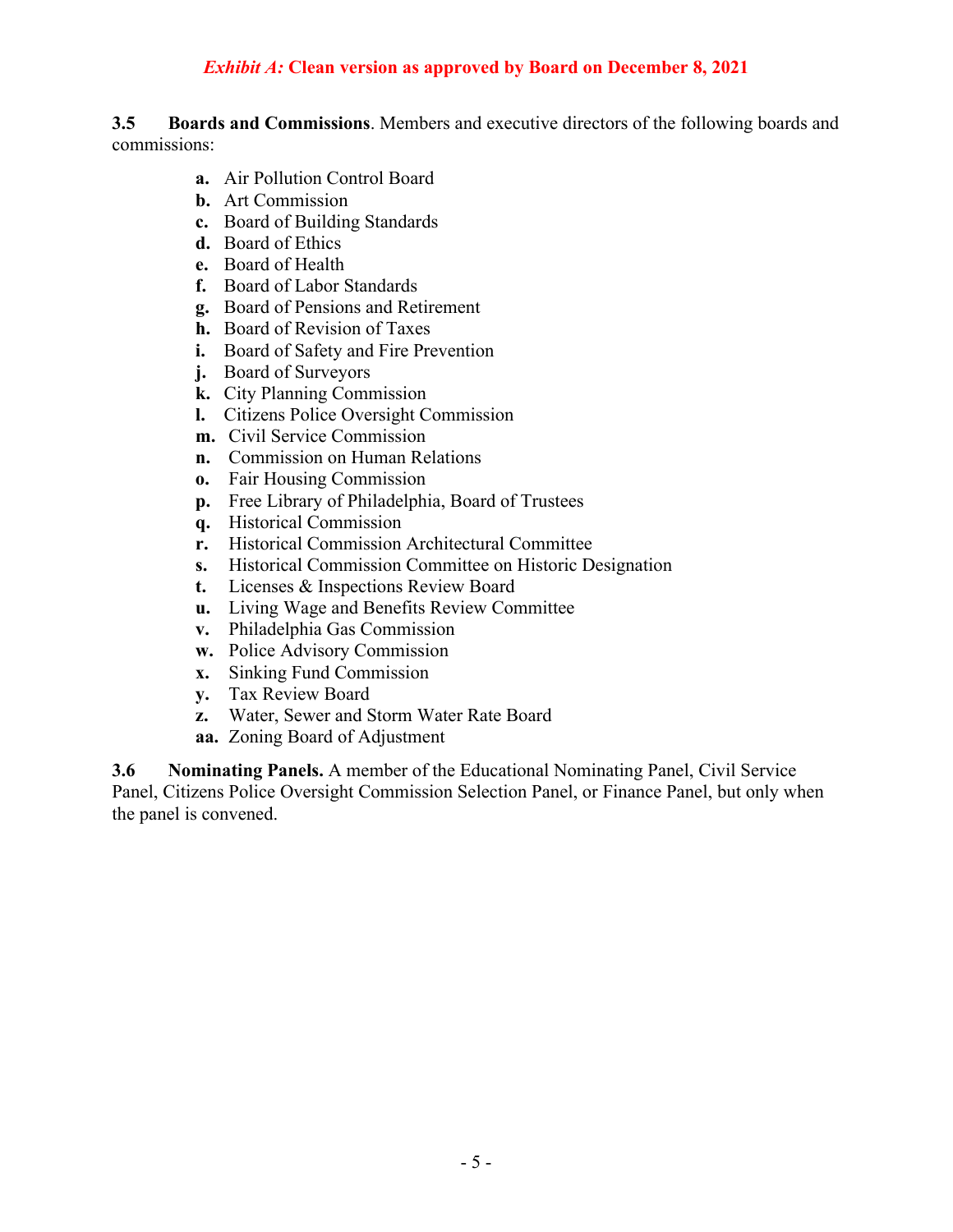### **SUBPART C. FILING STATEMENTS OF FINANCIAL INTERESTS**

#### **3.7 Filing Deadline**

- **a.** An individual who is required to file a Statement of Financial Interests must do so by the first day of May in any year in which they hold office and by the first day of May of the year after they leave such office.
- **b.** An individual who takes office after the first day of April shall file within 30 days of taking office.
- **c.** An employee that the Mayor designates to file a Statement pursuant to Paragraph 3.4(d), shall do so either by May  $1<sup>st</sup>$  or within 30 days of the designation.

### *Examples for Paragraph* **3.7**

1) An individual accepts a position as the head of a City Department on April 28, 2021. They must file a Statement of Financial Interests with the Board by May 28, 2021. The information in the Statement will relate to calendar year 2020.

2) An individual is appointed to a board listed in Paragraph 3.5 on August 3, 2021. They must file a Statement of Financial Interests with the Board by September 2, 2021. The information in the Statement will relate to calendar year 2020.

3) An individual steps down as a member of a board listed in Paragraph 3.5 on January 2, 2021. They must file a Statement of Financial Interests with the Board by May 1, 2021 disclosing information related to calendar year 2020. They must also file a Statement of Financial Interests with the Board by May 1, 2022 disclosing information related to calendar year 2021.

4) A nominating panel listed in Paragraph 3.6 convenes on September 15, 2021 and concludes its work on November 1, 2021. The panel's members must each file a Statement of Financial Interests with the Board by October 15, 2021 disclosing information related to calendar year 2020. They must also each file a Statement of Financial Interests with the Board by May 1, 2022 disclosing information related to calendar year 2021.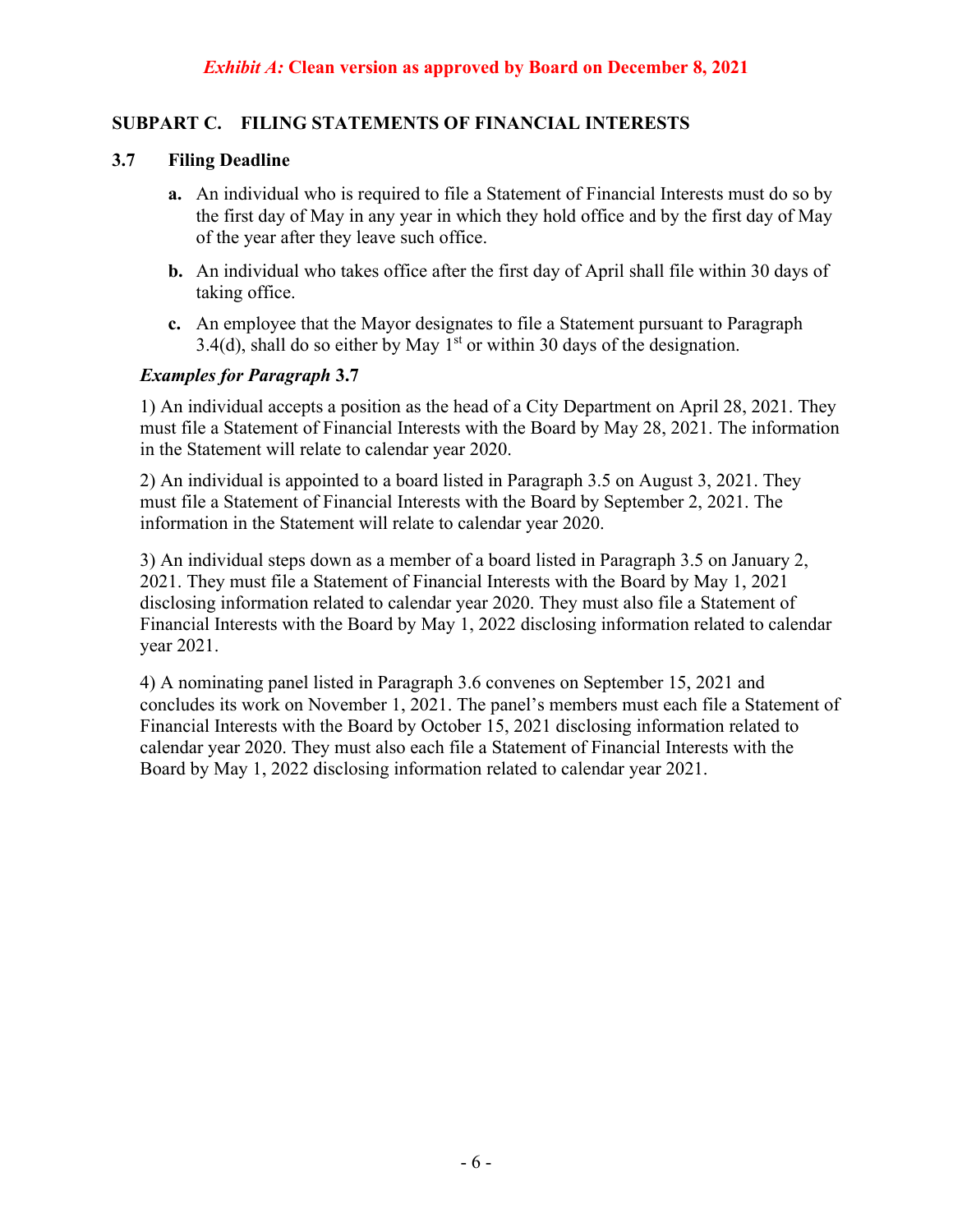### **3.8 Filing Requirements & Responsibilities**

- **a.** A Statement of Financial Interests is considered filed when it is received by the Department of Records. Electronic filings are filed when successfully submitted through the electronic filing system. Paper filings are filed when received during business hours by the Department of Records at the address specified on the form.
- **b.** A Statement of Financial Interests must certify that the information is true and correct under Pennsylvania criminal law prohibiting false statements to authorities, 18 Pa. C.S. § 4904. Both the electronic filing system and the paper form must include such a certification.
- **c.** A Statement of Financial Interests must include all the information required by Subpart D.

**3.9 Amendments.** Filers shall promptly amend a previously filed Statement of Financial Interests upon learning that any information required therein is missing or incorrect. Amendments may be submitted electronically using the "Amend" button next to any existing filing. Only Statements previously filed electronically may be amended using the electronic filing system. Amendments made using paper forms must check the "Amended Statement" box.

### **SUBPART D. CONTENT OF STATEMENT OF FINANCIAL INTERESTS**

**3.10** A Statement of Financial Interests shall include the information described in Paragraphs 3.11 through 3.18 as follows:

- **a. Reporting year.** Any information required to be disclosed in a Statement of Financial Interests shall be for the calendar year preceding the year in which it is filed, unless the filing is late or is amending a report from an earlier year. A late Statement must provide information for the reporting year for which it is overdue. An amended Statement must disclose information for the same reporting year as the initial filing.
- **b. Reportable interests.** A filer must disclose all financial interests held by the filer at any time during the reporting year, even if no longer held at the time of filing and regardless of whether they were a filer at the time the interest was held or received.
- **c. Interests responsive to multiple categories.** If a filer holds a financial interest that is covered by more than one disclosure category, the filer shall include the relevant information in all applicable categories.

### *Example for Paragraph 3.10(c)*

During the reporting year, you received a property worth \$200,000 as a gift, collected rents of \$4,500 on that property for part of the year, and then sold the property to a State agency for \$250,000. The property must be addressed as a gift under Paragraph 3.15, as a real estate interest under Paragraph 3.12, and as income under Paragraph 3.14.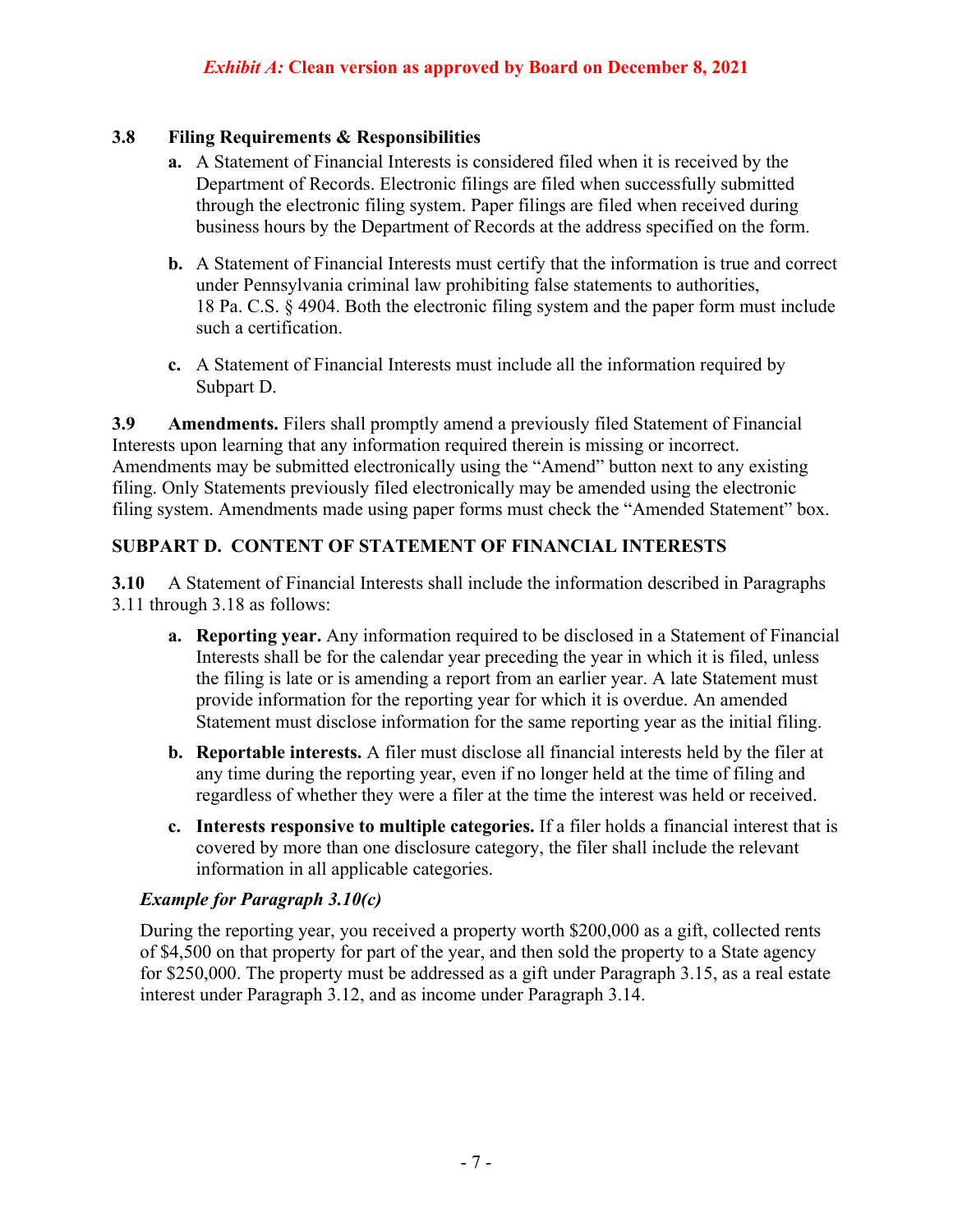- **3.11 Identifying information.** A filer shall include the following identifying information:
	- **a. Name.** The filer's first name, last name, and middle initial.
	- **b. Public position or office.** Each position or office the filer holds (or at any time during the reporting year held). If the filer holds more than one City position or office, they shall list each such position and office.
	- **c. City entity.** For each position or office listed, provide the City department, agency, board, or commission within which that position or office resides.
	- **d. Occupation or profession.** The filer's occupation or profession. This should reflect the work performed by the filer as their primary role or employment, whether or not they perform that work for the City. The filer's occupation or profession may be different from the title of the filer's position or office, or it may be the same.

**3.12 Real estate interests.** A filer shall disclose any real estate directly or indirectly owned in whole or in part by the filer that was sold or leased to, purchased or leased from, or subject to any condemnation proceeding by the City of Philadelphia or any other government entity or any City-related non-profit or agency.

For each such property, the filer shall disclose:

- **a.** the physical address of the property, and
- **b.** the nature of the financial interest the filer holds (or at any time during the reporting year held), including the type and percentage of ownership.

**3.13 Creditors.** A filer shall disclose each creditor to whom the filer owed more than \$5,000 at any time during the reporting year.

- **a.** For each such creditor, the filer shall disclose:
	- **1.** the creditor's name;
	- **2.** the creditor's address; and
	- **3.** the interest rate(s) applied to the debt(s) owed to that creditor.
- **b.** Disclosure of creditors is **not** required for:
	- **1.** loans or credit extended between members of the filer's immediate family; or
	- **2.** mortgages securing real property which is the principal residence of the filer.

#### **3.14 Income.**

- **a.** A filer shall make disclosures related to sources of income as follows:
	- **1. Gross income of \$500 or more.** A filer shall disclose the name of any person who is the direct or indirect source for the filer of income totaling in the aggregate \$500 or more during the reporting year.
	- **2. Gross income of more than \$5,000.** In addition to disclosing the name of the source as required in Paragraph 3.14(a), a filer shall disclose the gross amount of any income totaling more than \$5,000 in the aggregate received from a single source during the reporting year.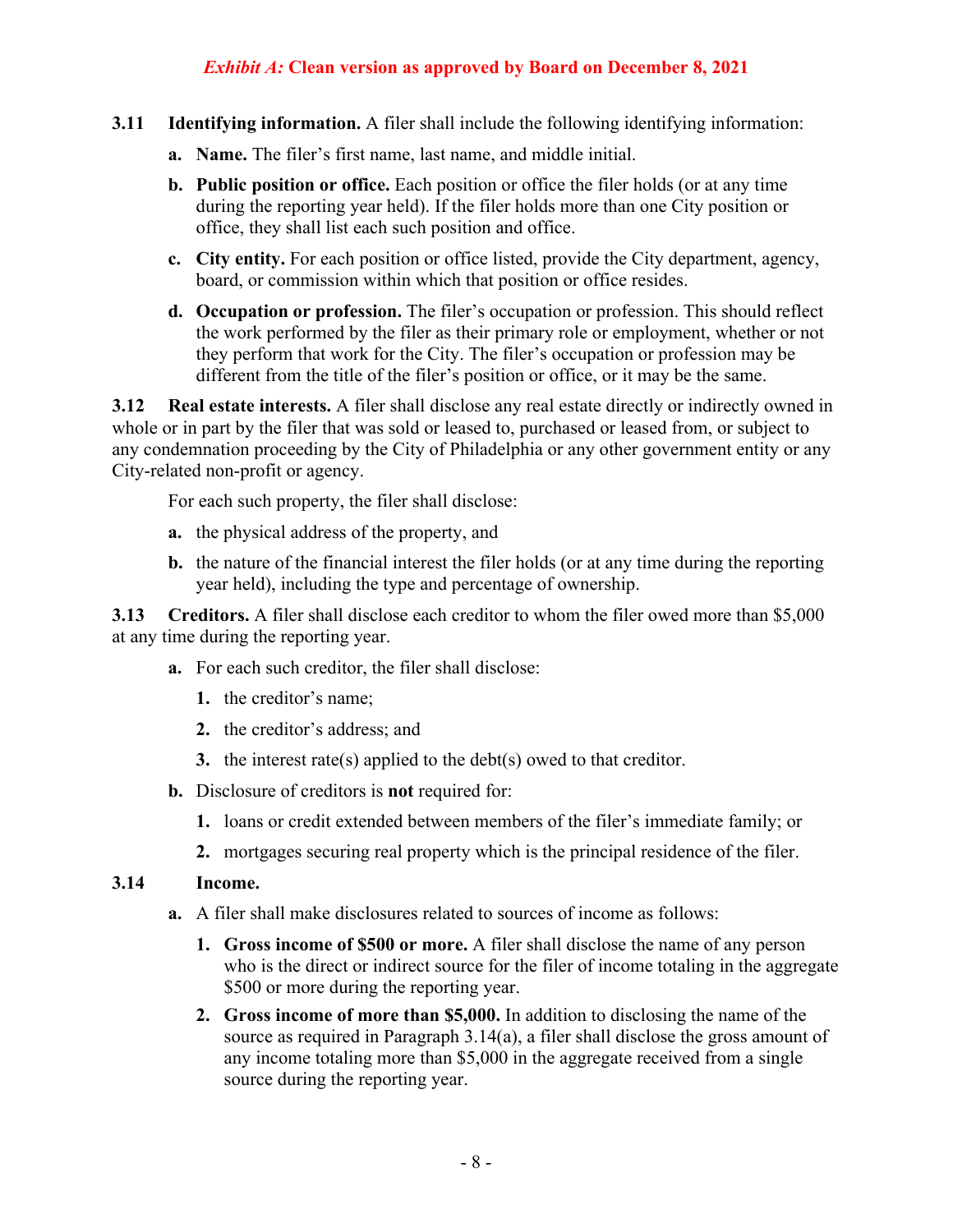- **b.** Disclosures required by Paragraph 3.14(a) must meet the following requirements:
	- **1.** A filer must disclose income from any business entity in which the filer holds a financial interest if during the reporting year the entity:
		- i. distributes money to the filer;
		- ii. agrees to distribute funds to the filer at some point in the future; or
		- iii. makes any payment for the personal financial benefit of the filer.
	- **2.** A filer who operates a business as a sole proprietor must report all income earned by that business during the reporting year.
	- **3.** A filer may disclose income from a business by EITHER:
		- i. listing the particular business to which such income can be attributed and disclosing the gross amount received if more than \$5,000; OR
		- ii. listing the name of each individual client of the business that paid \$500 or more and disclosing the gross amount received from any individual client in excess of \$5,000.

The filer must disclose all names under which the business operates. If the type of business conducted is not evident from the business name, the filer shall include a brief description of the type of business conducted.

**4.** In making such disclosures, the filer need not divulge any confidential information protected by statute or existing professional codes of ethics.

#### *Examples for Paragraph 3.14*

1) Stella Luna practices law as the Law Office of Stella Luna, Esq. Her law practice had \$360,000 in gross receipts during the reporting year. On her disclosure form, Stella may list the Law Office of Stella Luna, Esq. and the full amount of income she received from the business (\$360,000). Alternatively, Stella may list each client from whom she received \$500 or more and include the amount received for any client from whom she received more than \$5,000.

2) Jane Drain operates a modest plumbing business that grossed \$60,000 during the reporting year. During the reporting year, Jane's business had six clients. One client paid her \$400, one paid her \$4,000, and the other four each paid her more than \$5,000.

On her disclosure form, Jane may disclose the business under her name if she adds a description such as "(plumbing business)" and also discloses that she received \$60,000 from the business. Alternatively, Jane may list each of the five clients who paid \$500 or more. For the clients who paid her more than \$5,000 she must also list the actual amount she received from each of them.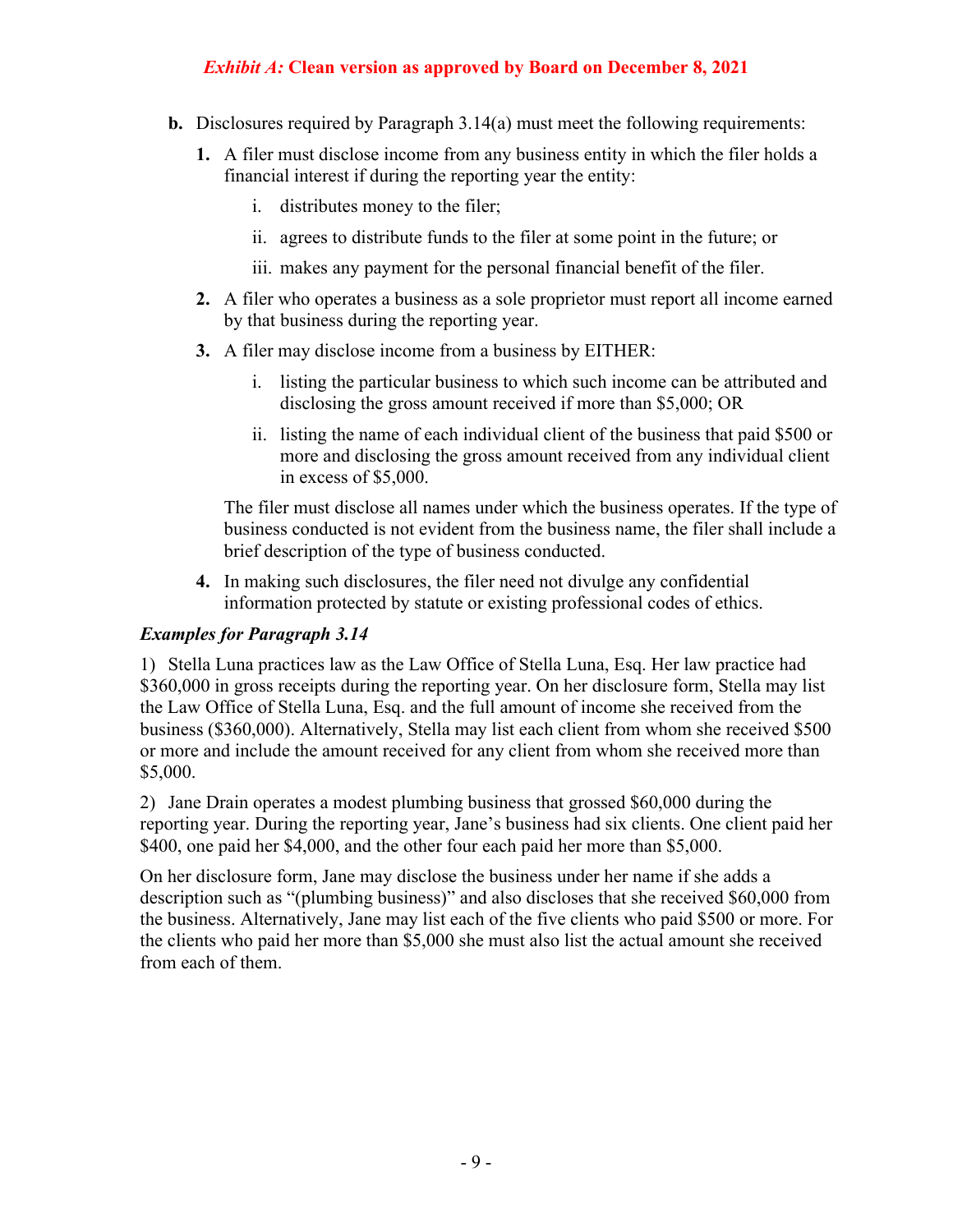3) You are the Vice President of and have a 50% interest in a limited liability company that owns several commercial properties. Tenants of those properties pay rent to the LLC.

3a) During the reporting year, you receive a distribution of \$3,000 from the LLC. You must report the LLC as a source of income, but because the amount you received was less than \$5,000 you need not disclose the amount of income.

3b) During the reporting year, you make a payment of \$10,000 from the LLC's bank account to purchase a new car for yourself. You must report the LLC as a source of income and must disclose \$10,000 as the amount of income received.

3c) During the reporting year, the LLC uses all rents and other funds received to pay the ownership and maintenance costs of its existing properties, as well as purchase a new property for the LLC. It does not make a distribution to you, nor does it make any payments for your personal financial benefit. As a result, you need not disclose the LLC as a source of income (although you do need to disclose the LLC, as provided by Paragraphs 3.17 and 3.18).

**3.15 Gifts.** For each person who gave the filer any gifts worth \$200 or more in the aggregate in the calendar year , the filer shall disclose the name of the person, the value of the gift(s), and the circumstances of each gift. Disclosure is required regardless of whether the gift was permissible under City Code Section 20-604, an Executive Order, or other applicable gift rule.

- **a. Gifts to others.** A gift to another person is a gift to the filer if the filer solicits the gift and receives a financial benefit from it.
- **b. Gift exceptions.** The following are not "gifts" for the purposes of this Regulation and need not be disclosed:
	- **1.** a political contribution otherwise reportable as required by law;
	- **2.** a commercially reasonable loan made in the ordinary course of business; or
	- **3.** a gift received from a family member of the individual or from a relative within the third degree of consanguinity of the individual or of the individual's spouse or Life Partner, or from the spouse or Life Partner of any such relative.
- **c. Valuation of gifts.** Except as provided in Paragraph 3.15(d)(4) relating to tickets, the value of a gift is the retail cost the officer or employee would incur to purchase the gift. An officer or employee who does not know the retail cost of a gift shall estimate the retail cost by reference to similar items of like quality.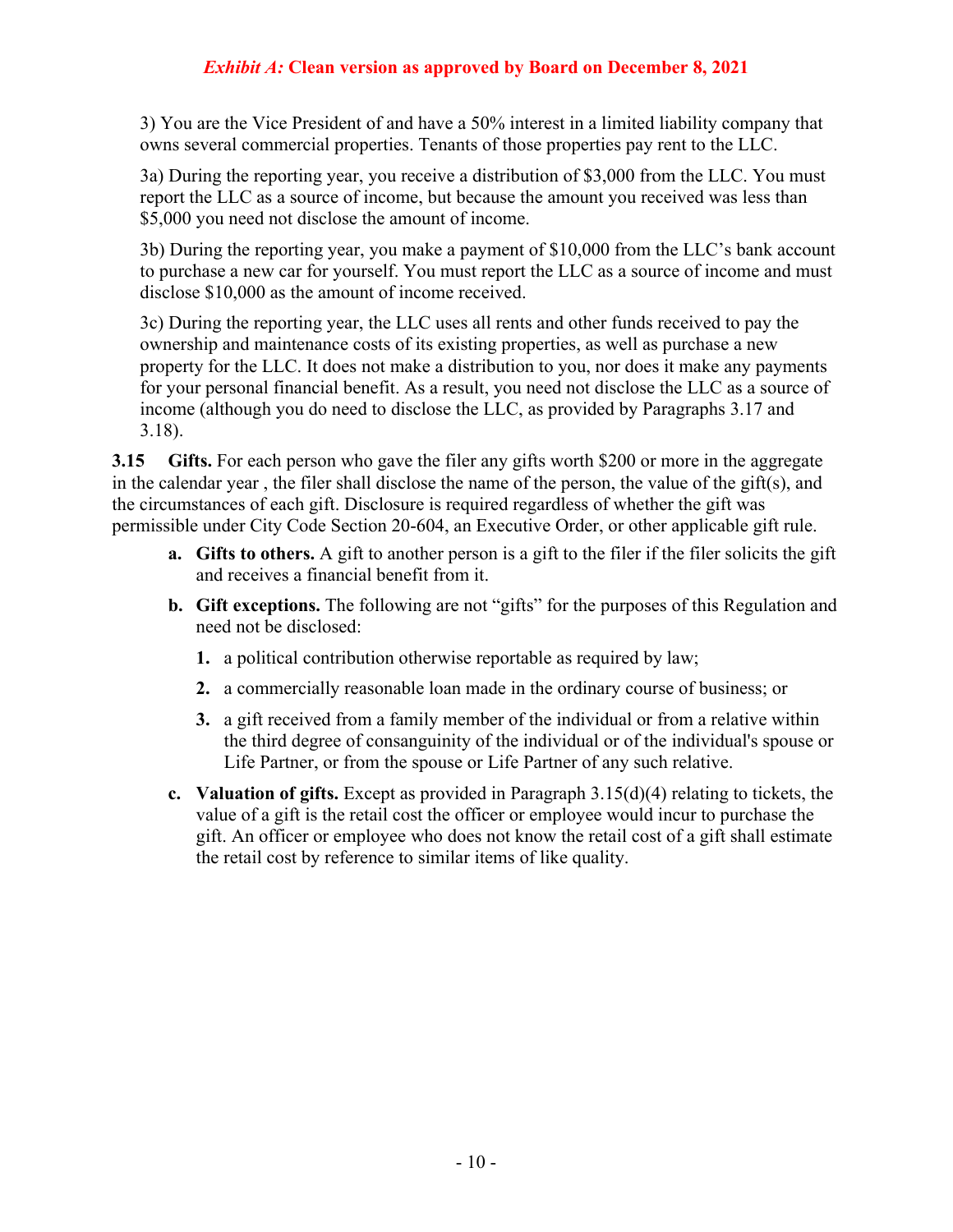#### **d. Tickets.**

- **1. Tickets from the City.** A filer need not disclose any tickets received from the City.
- **2. Tickets received by City elected officials.** A filer who is a City elected official must disclose tickets for public events received from a third party only if the filer:
	- i. sells the tickets;
	- ii. attends the event themselves; or
	- iii. gives the tickets to a family member or a member of their campaign staff.

The elected official need not disclose tickets received from a third party if those tickets are distributed to constituents or others for free.

Records of the receipt and distribution of tickets must be maintained by the filer regardless of whether those tickets are subject to disclosure on the filer's Statement of Financial Interests.

**3. Valuation of tickets.** The value of a ticket entitling the holder to food, refreshments, entertainment, or any other benefit shall be the face value of the ticket.

**3.16 • Honoraria.** For each honorarium of more than \$100 received by the filer in the reporting year, the filer shall disclose the name of the source and the amount of the honorarium.

**3.17 Offices, directorships, and employment.** For each business or nonprofit entity in which the filer holds any office, directorship, or employment of any nature whatsoever, the filer shall disclose:

- **a.** the legal name of the entity and
- **b.** the position(s) held.

**3.18 Interests in for-profit businesses.** For each entity engaged in business for profit in which the filer holds a financial interest of more than 5%, the filer shall disclose the legal name of the entity.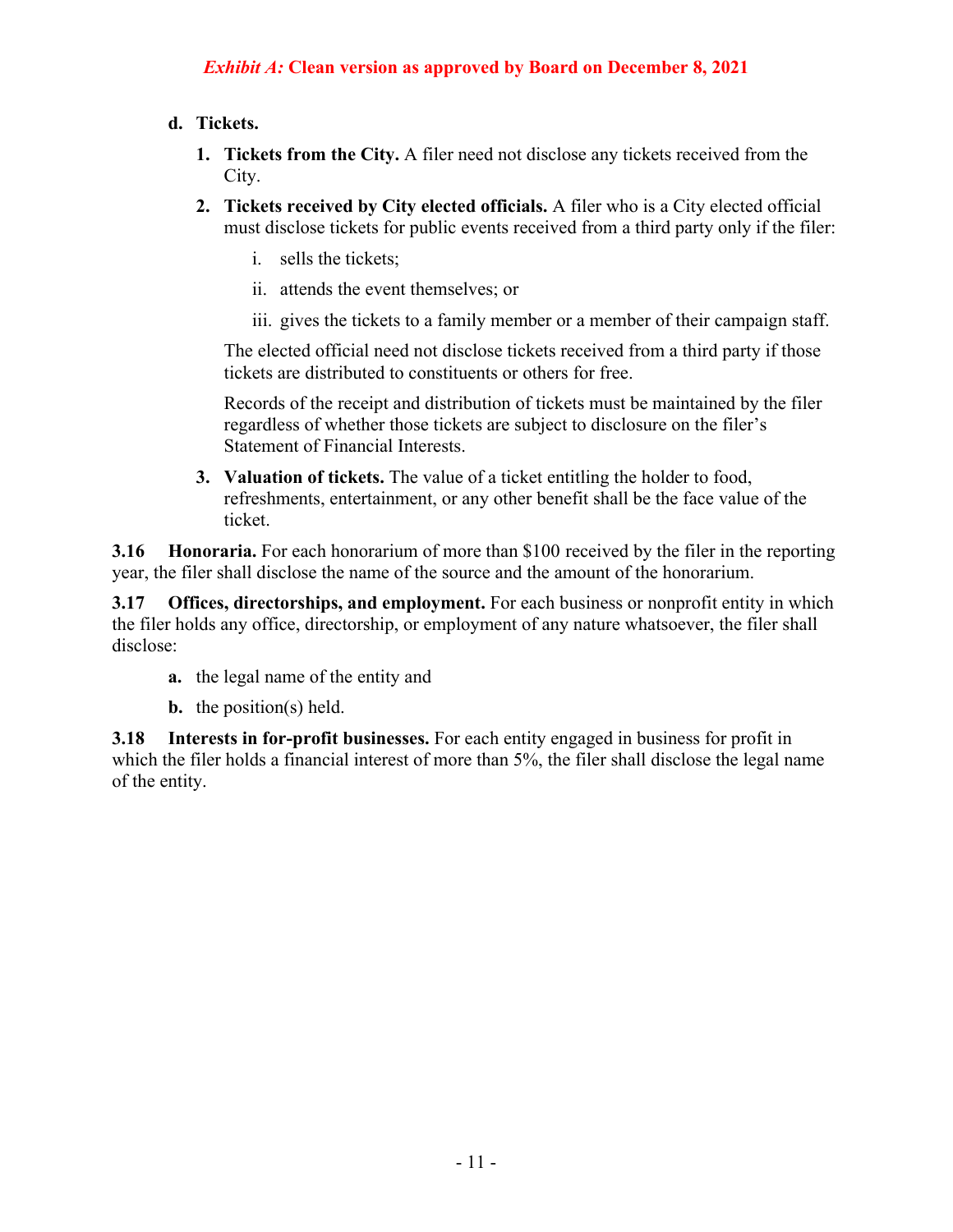#### **SUBPART E. PENALTIES**

**3.19** An officer or employee of the City who violates any of the restrictions set forth in this Regulation shall be subject to a civil penalty of up to \$2,000 for each such violation.

In determining the appropriate amount of monetary penalty, the Board may consider both mitigating and aggravating factors.

Mitigating factors that the Board may consider include: (i) a good faith effort to comply with the law; (ii) prompt corrective action; and (iii) prompt self-reporting to the Board of Ethics.

Aggravating factors that the Board may consider include whether the violator: (i) acted knowingly; (ii) is a repeat offender; or (iii) obstructed the investigation of the Board of Ethics.

Approved for public comment by Board: March 17, 2021 Posted for public comment by Records: March 19, 2021 Effective: April 19, 2021

Approved for public comment by Board: October 27, 2021 Posted for public comment by Records: October 29, 2021 Hearing held: November 17, 2021 Adopted by Board: December 8, 2021 Effective: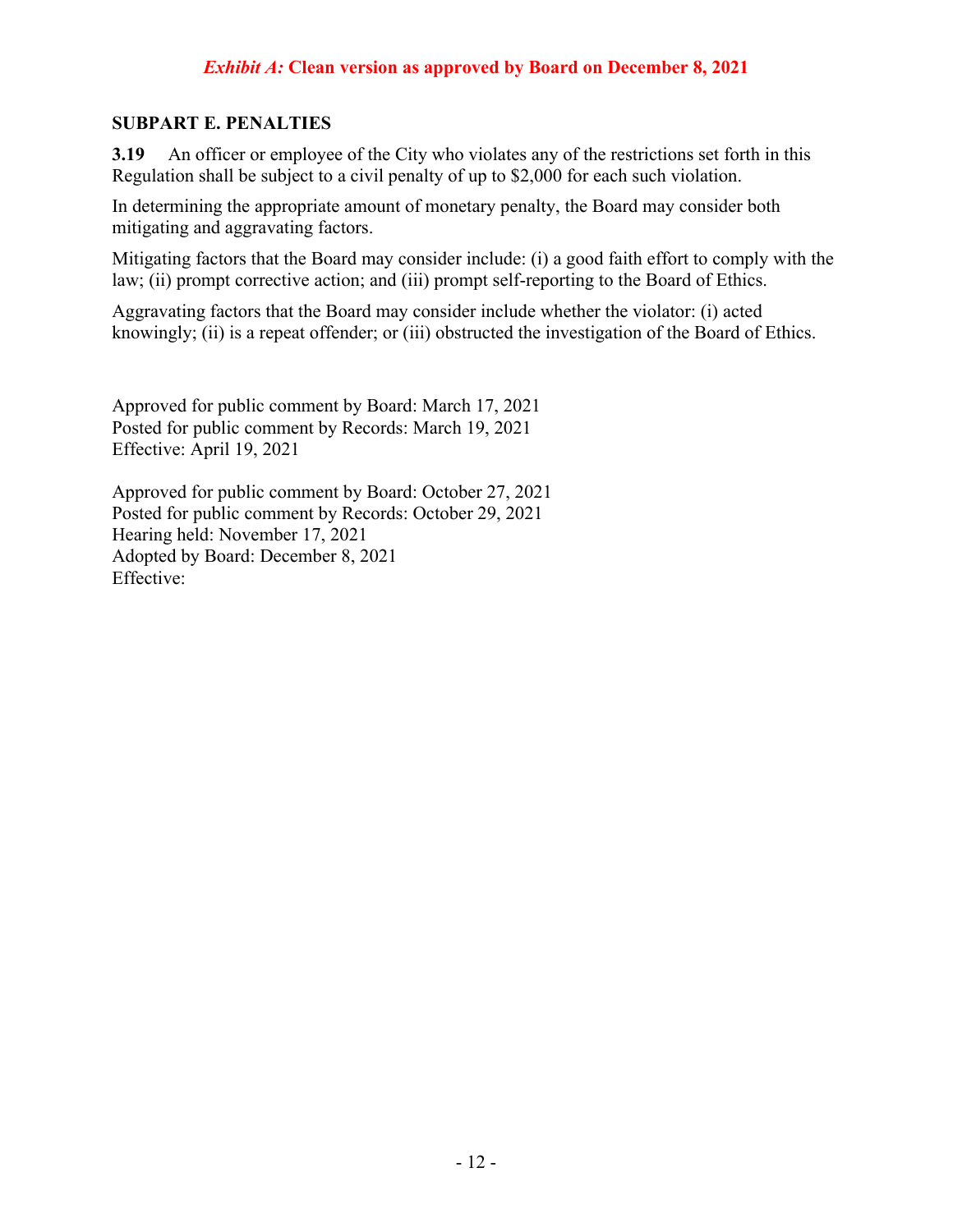# **PHILADELPHIA BOARD OF ETHICS REGULATION NO. 3 STATEMENT OF FINANCIAL INTERESTS**

### **Table of Contents**

| Subpart C. Filing When Statement Statements of Financial Interests is Duepg. 6 |
|--------------------------------------------------------------------------------|
|                                                                                |
|                                                                                |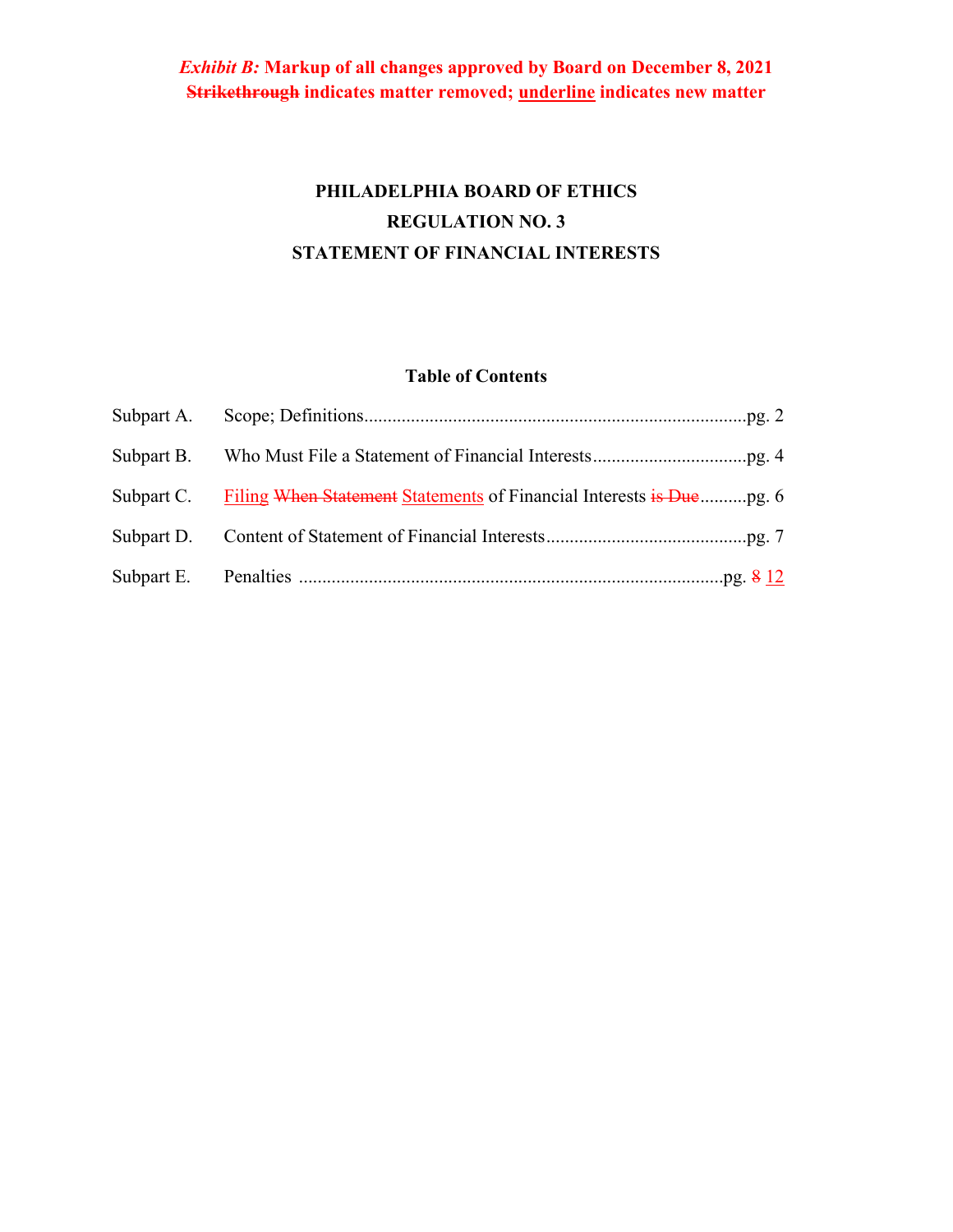#### **SUBPART A. SCOPE; DEFINITIONS**

**3.0 Scope.** This Regulation, promulgated by the Board pursuant to its authority under Sections 4-1100 and 8-407 of the Philadelphia Home Rule Charter and Chapter 20-600 of The Philadelphia Code, interprets the requirements and prohibitions of Philadelphia Code Section 20- 610 (Statement of Financial Interests). The examples provided in this Regulation are for illustration and are not exhaustive.

**3.1 Definitions.** As used herein, the following words and phrases shall have the meanings indicated.

- **a. Board.** Board of Ethics.
- **b. Business***.* Any corporation, partnership, sole proprietorship, firm, enterprise, franchise, association, organization, self-employed individual, holding company, joint stock company, receivership, trust, or legal entity organized for profit.
- **c. City.** City of Philadelphia.
- **d. City-related agency.** Any governmental entity, such as SEPTA or the Philadelphia Redevelopment Authority, or other body established by federal, state, or City law that receives appropriations from the City or has board members or directors who are appointed by the Mayor or City Council or are City officers or employees serving *ex officio.*
- **e. City-related non-profit.** Any not-for-profit entity established by the City, such as the Delaware River Waterfront Corporation, Community Behavioral Health, the Philadelphia Housing Development Corporation, and the Philadelphia Industrial Development Corporation.
- **f. Employee.** An employee of the City, including those serving full-time, part-time, or seasonally, and those on leaves of absence with or without pay, but not including:
	- i. Elected officials; or
	- ii. An employee on unpaid leave to be a full-time elected officer or appointed staff representative of a City employee union.
- **g. Family member.** A parent, spouse, life partner, child, brother, sister, or like relative-inlaw.
- **h. Filer**. An individual required to file a statement of financial interests Statement of Financial Interests pursuant to this Regulation.
- **i.** Financial Interestinterest. An interest involving money or its equivalent or an interest involving any right, power, or privilege that has economic value, including interests in property or investments.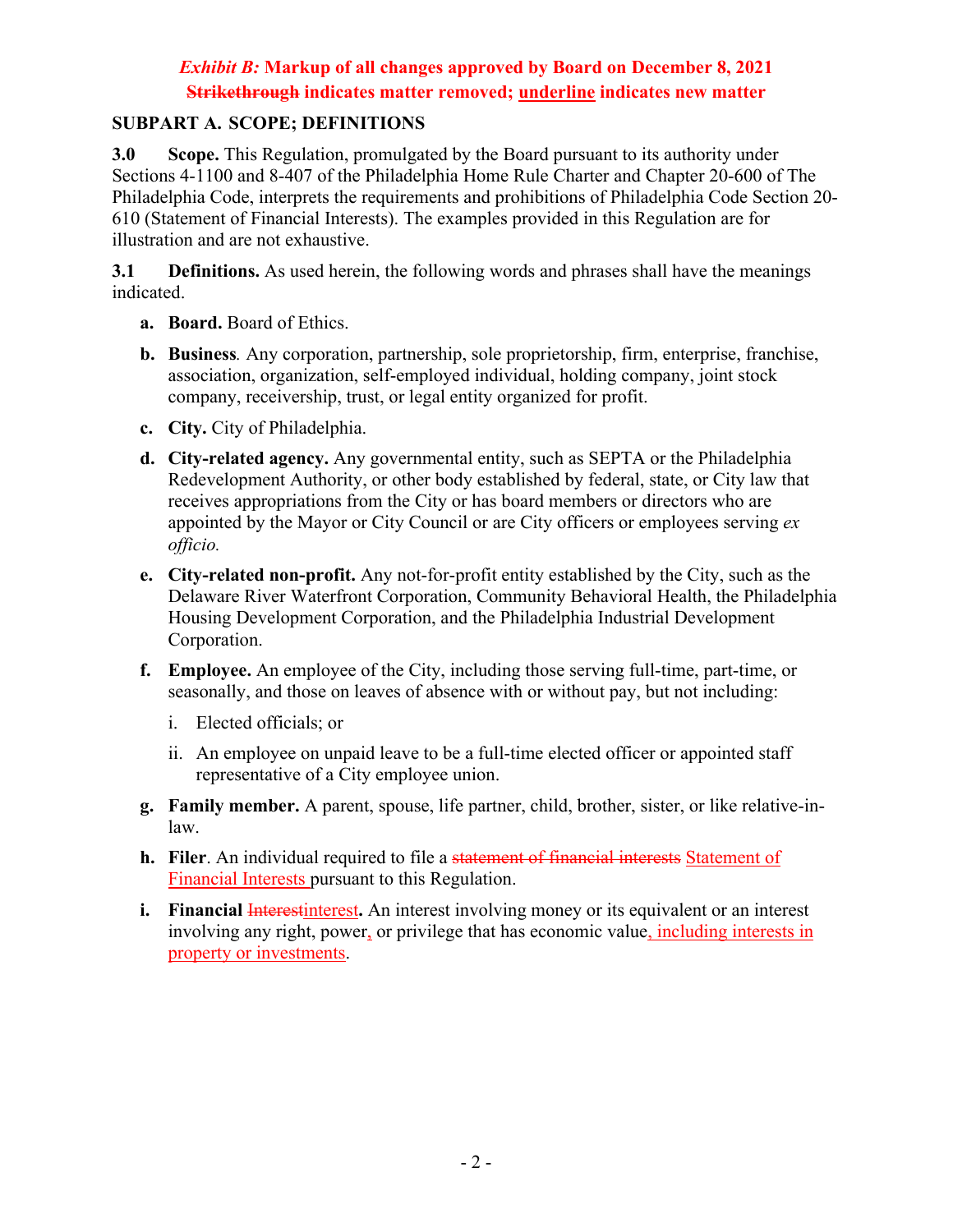- **j. Gift***.* A payment, subscription, advance, forbearance, rendering or deposit of money, services or anything of value given to, or for the benefit of, an officer or employee, unless consideration of equal or greater value is received. "Gift" shall not include a political contribution otherwise reportable as required by law, a commercially reasonable loan made in the ordinary course of business, or a gift received from a family member of the individual or from a relative within the third degree of consanguinity of the individual or of the individual's spouse or Life Partner, or from the spouse or Life Partner of any such relative.
- **k. Government entity.** Any agency, office, department, board, commission, authority, or other entity that is part of the United States or a State, local, or foreign government.
- **l. Honorarium.** Payment made in recognition of published works, appearances, speeches, or presentations and which is not intended as consideration for the value of such services. The term does not include tokens presented or provided which are of de minimis economic impact.
- **m. Immediate family member.** A parent, spouse, life partner, child, or sibling.
- **n. Income**. Any money or thing **erof** value received, or to be received as a claim on future services, whether in the form of a fee, salary, expense, allowance, forbearance, forgiveness, interest, dividend, royalty, rent, capital gain, or any other form of recompense, or any combination thereof. As used in this Regulation, amounts of income refer to gross income, i.e. the amount before any costs, taxes, fees, benefit premiums, or other deductions or offsets are applied.
- **o. Life partner.** An individual who has a long-term committed relationship with another individual of any gender.
- **p. Officer.** An individual who is elected or appointed to any position under the Charter or in a City department, agency, office, board, or commission, whether paid or unpaid.
- **q. Person.** A business, individual, corporation, non-profit, union, association, firm, partnership, committee, political committee, club, or other organization or group of persons.
- **r. Reporting year.** The calendar year immediately preceding the year in which a Statement of Financial Interests must be filed.

**3.2 Applicability.** Except where expressly indicated otherwise, the provisions of this Regulation apply to all officers and employees of the City who are required to file a statement of financial interests Statement of Financial Interests.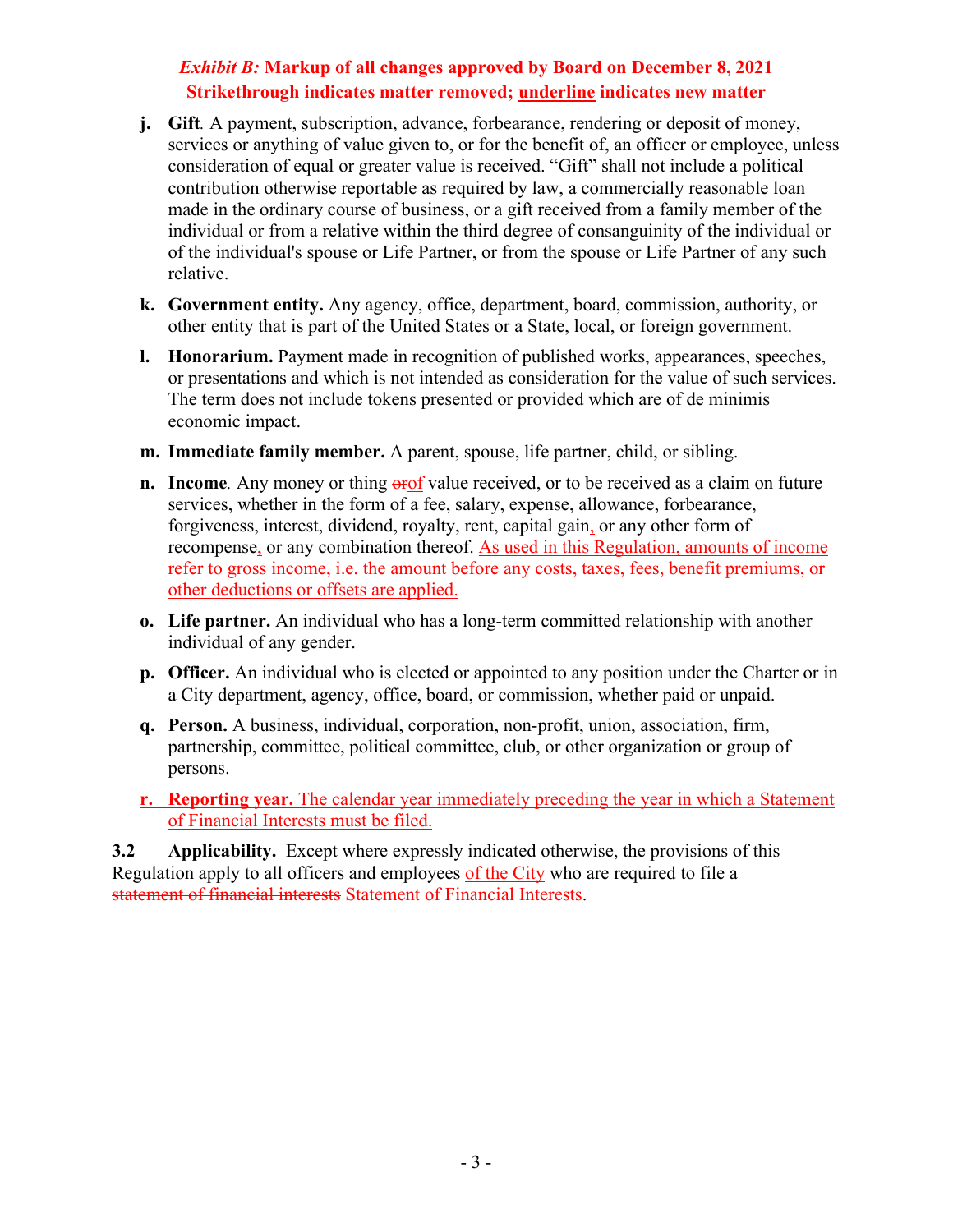### **SUBPART B. WHO MUST FILE A STATEMENT OF FINANCIAL INTERESTS**

**3.3 Elected Officers**. Mayor, City Councilmember, City Controller, District Attorney, City Commissioner, and Sheriff.

#### **3.4 Executive Branch Officers and Employees.**

- **a.** The Managing Director, City Solicitor, Mayor's Chief of Staff, Finance Director, Chief Administrative Officer, Commerce Director, Director of Planning and Development, Director of Labor, City Representative, Chief Integrity Officer, Chief Diversity, Equity, and Inclusion Officer, Chief Education Officer, Inspector General, City Treasurer, and any other deputy mayor or member of the Mayor's cabinet not specifically listed herein.
- **b.** The Police Commissioner, Health Commissioner, Fire Commissioner, Streets Commissioner, Parks and Recreation Commissioner, Commissioner for the Department of Human Services, Water Commissioner, Commissioner of Public Property, Commissioner of Licenses and Inspections, Commissioner of Records, Revenue Commissioner, Procurement Commissioner, Prisons Commissioner, Commissioner for the Department of Behavioral Health and Intellectual disAbility Services, Commissioner of the Department of Fleet Services, and Director of the Free Library.
- **c.** The heads of the following offices: Office of Policy; Office of Communications; Office of LGBT Affairs; Office of People with Disabilities; Office of Public Engagement; Mayor's Office of Black Male Engagement; Mayor's Office of Civic Engagement and Volunteer Services; Mayor's Office of Engagement for Women; Mayor's Office of Youth Engagement; Office of Faith-Basedbased and Interfaith Affairs; Office of Worker Protections; Office of Labor Standards; Office of Labor Relations; Office of Violence Prevention; Office of Homeless Services; Office of Emergency Management-; Office of Community Empowerment & Opportunity; Office of Arts, Culture, and the Creative Economy; Office of Special Events; Office of Immigrant Affairs; Office of Transportation, Infrastructure, and Sustainability; Office of Complete Streets; Office of Sustainability; Office of Fleet Management; Office of Homeless Services; Office of Economic Opportunity; Office of Administrative Review; Office of Innovation and Technology; Office of Human Resources; Office of Grants and Recovery; Office of Budget and Program Evaluation; Office of Risk Management; Office of Property Assessment; Finance Program Management Office; and Office of Children and Families.
- **d.** Any executive branch employee whose position is designated by the Mayor in writing to the Board's Executive Director via email or letter. The Board shall maintain a list of all such designated positions.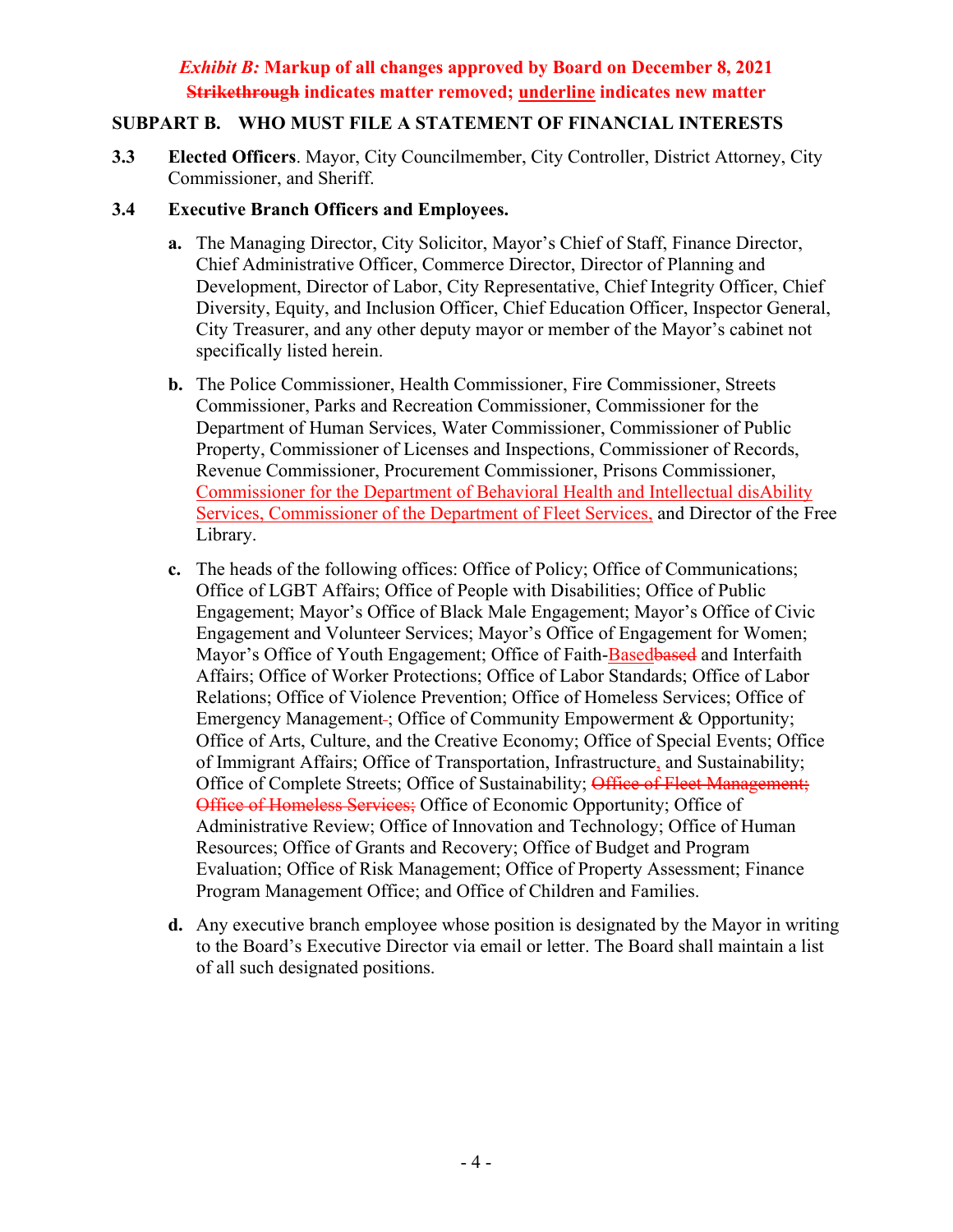**3.5 Boards and Commissions**. Members and executive directors of the following boards and commissions:

- **a.** Air Pollution Control Board
- **b.** Art Commission
- **c.** Board of Building Standards
- **d.** Board of Ethics
- **e.** Board of Health
- **f.** Board of Labor Standards
- **g.** Board of Pensions and Retirement
- **h.** Board of Revision of Taxes
- **i.** Board of Safety and Fire Prevention
- **j.** Board of Surveyors
- **k.** City Planning Commission
- **l.** Citizens Police Oversight Commission
- **m. l.** Civil Service Commission
- **n.** m. Commission on Human Relations
- **o.** <del>n.</del> Fair Housing Commission
- p.  $\Theta$ . Free Library of Philadelphia, Board of Trustees
- **q.** p. Historical Commission
- **r.**  $\theta$ . Historical Commission Architectural Committee
- **s. r.** Historical Commission Committee on Historic Designation
- **t.** s. Licenses & Inspections Review Board
- **u. t.** Living Wage and Benefits Review Committee
- **v. u.** Philadelphia Gas Commission
- **w.**  $\overline{\text{V}}$ . Police Advisory Commission
- **x.** w. Sinking Fund Commission
- **y.** x. Tax Review Board
- **z.**  $\overline{y}$ . Water, Sewer and Storm Water Rate Board
- **aa.** z. Zoning Board of Adjustment

**3.6 Nominating Panels.** A member of the Educational Nominating Panel, Civil Service Panel, Citizens Police Oversight Commission Selection Panel, or Finance Panel, but only when the panel is convened.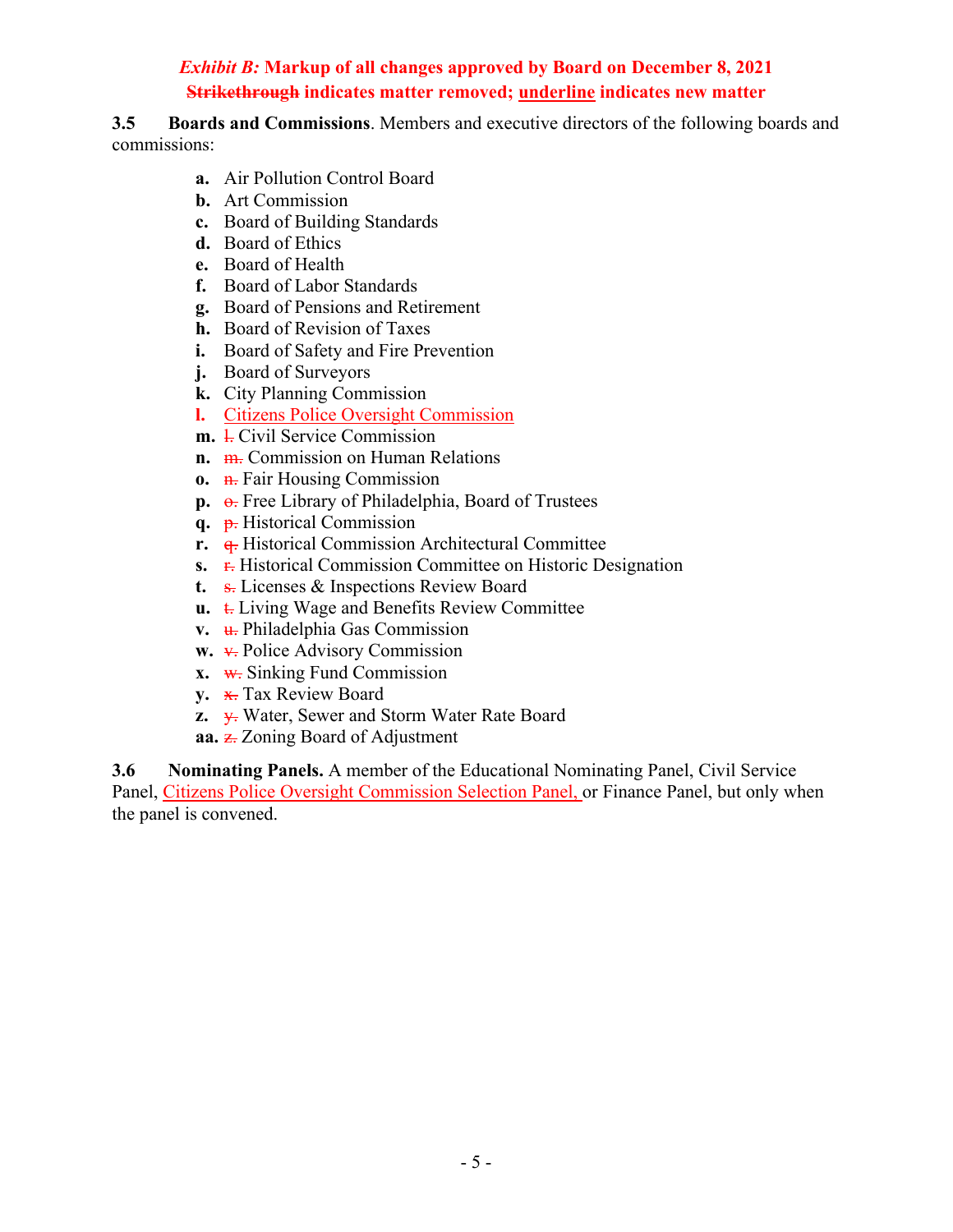#### **SUBPART C. WHEN STATEMENT OF FINANCIAL INTERESTS IS DUE FILING STATEMENTS OF FINANCIAL INTERESTS**

#### **3.7 Filing Deadline**

- **a.** An individual who is required to file a Statement of Financial Interests must do so by the first day of May in any year in which they hold office and by the first day of May of the year after they leave such office.
- **b.** An individual who takes office after the first day of April shall file within 30 days of taking office.
- **c.** An employee that the Mayor designates to file a Statement pursuant to Paragraph  $3.4(e)3.4(d)$ , shall do so either by May 1<sup>st</sup> or within 30 days of the designation.

#### *Examples for Paragraph* **3.7**

1) An individual accepts a position as the head of a City Department on April 28, 2021. They must file a Statement of Financial Interests with the Board by May 28, 2021. The information in the Statement will relate to calendar year 2020.

2) An individual is appointed to a board listed in Paragraph 3.5 on August 3, 2021. They must file a Statement of Financial Interests with the Board by September 2, 2021. The information in the Statement will relate to calendar year 2020.

3) An individual steps down as a member of a board listed in Paragraph 3.5 on January 2, 2021. They must file a Statement of Financial Interest-Interests with the Board by May 1, 2021 disclosing information related to calendar year 2020. They must also file a Statement of Financial *Interest Interests* with the Board by May 1, 2022 disclosing information related to calendar year 2021.

4) A nominating panel listed in Paragraph 3.6 convenes on September 15, 2021 and concludes its work on November 1, 2021. The panel's members must each file a Statement of Financial Interest-Interests with the Board by October 15, 2021 disclosing information related to calendar year 2020. They must also each file a Statement of Financial Interest Interests with the Board by May 1, 2022 disclosing information related to calendar year 2021.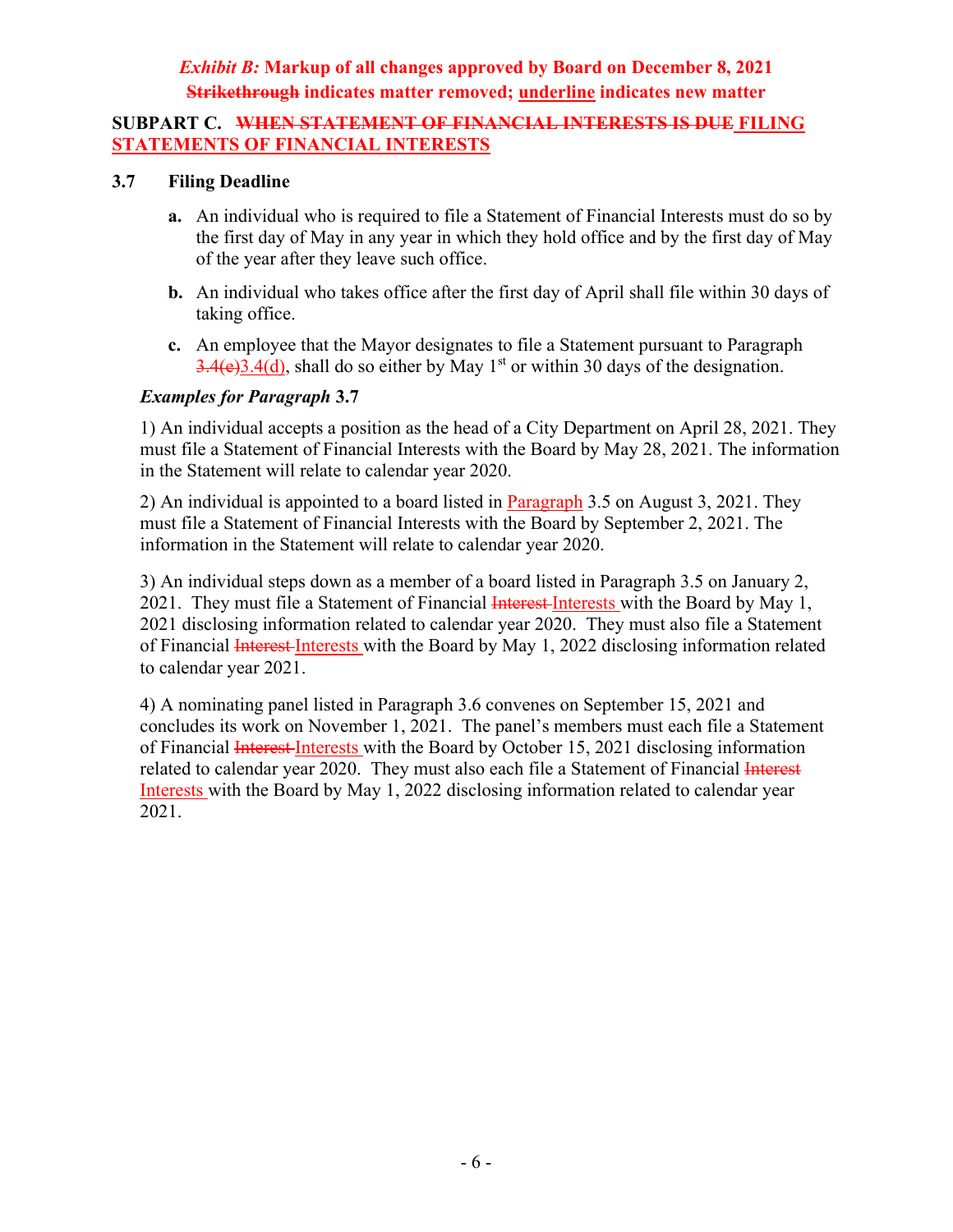#### **3.8 Filing Requirements & Responsibilities**

- **a.** A Statement of Financial Interests is considered filed when it is received by the Department of Records. Electronic filings are filed when successfully submitted through the electronic filing system. Paper filings are filed when received during business hours by the Department of Records at the address specified on the form.
- **b.** A Statement of Financial Interests filed with the Board shall be signed under penalty of perjury. must certify that the information is true and correct under Pennsylvania criminal law prohibiting false statements to authorities, 18 Pa. C.S. § 4904. Both the electronic filing system and the paper form must include such a certification.
- **c.** A Statement of Financial Interests must include all the information required by Subpart D.

**3.9 Amendments.** Filers shall promptly amend a previously filed Statement of Financial Interests upon learning that any information required therein is missing or incorrect. Amendments may be submitted electronically using the "Amend" button next to any existing filing. Only Statements previously filed electronically may be amended using the electronic filing system. Amendments made using paper forms must check the "Amended Statement" box.

### **SUBPART D. CONTENT OF STATEMENT OF FINANCIAL INTERESTS**

**3.8 3.10** A Statement of Financial Interests shall include the information described in Paragraphs 3.11 through 3.18 as follows:

- **a. Reporting year.** Any information required to be disclosed in a Statement of Financial Interests shall be for the calendar year preceding the year in which it is filed, unless the filing is late or is amending a report from an earlier year. A late Statement must provide information for the reporting year for which it is overdue. An amended Statement must disclose information for the same reporting year as the initial filing.
- **b. Reportable interests.** A filer must disclose all financial interests held by the filer at any time during the reporting year, even if no longer held at the time of filing and regardless of whether they were a filer at the time the interest was held or received.
- **c. Interests responsive to multiple categories.** If a filer holds a financial interest that is covered by more than one disclosure category, the filer shall include the relevant information in all applicable categories.

*Example for Paragraph 3.10(c)*

During the reporting year, you received a property worth \$200,000 as a gift, collected rents of \$4,500 on that property for part of the year, and then sold the property to a State agency for \$250,000. The property must be addressed as a gift under Paragraph 3.15, as a real estate interest under Paragraph 3.12, and as income under Paragraph 3.14.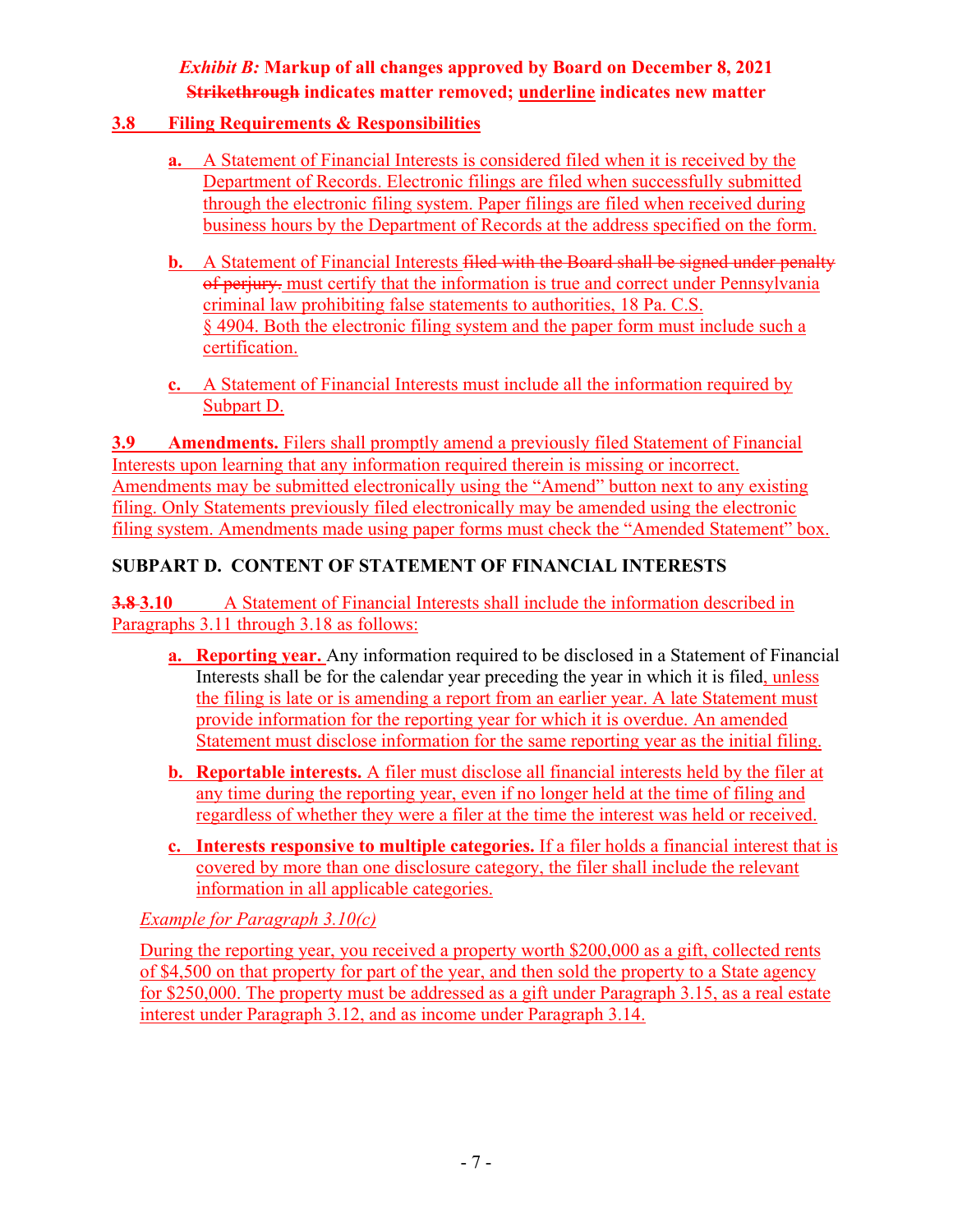**3.10 3.11 Identifying information.** A Statement of Financial Interests filer shall include the following identifying information:

- **a. Name.** The filer's first name, last name, and middle initial.
- **b. Public position or office.** Each position or office the filer holds (or at any time during the reporting year held). If the filer holds more than one City position or office, they shall list each such position and office.
- **c. City entity.** For each position or office listed, provide the City department, agency, board, or commission within which that position or office resides.
- **d. Occupation or profession.** The filer's occupation or profession. This should reflect the work performed by the filer as their primary role or employment, whether or not they perform that work for the City. The filer's occupation or profession may be different from the title of the filer's position or office, or it may be the same.

c. **3.12 Real estate interests.** A filer shall disclose Anyany real estate directly or indirectly owned in whole or in part by the filer that was sold or leased to, purchased or leased from, or subject to any condemnation proceeding by the City of Philadelphia or any other government entity or any City-related non-profit or agency.

For each such property, the filer shall disclose:

**a.** the physical address of the property, and

**b.** the nature of the financial interest the filer holds (or at any time during the reporting year held), including the type and percentage of ownership.

d. **3.13 Creditors.** A filer shall disclose The name and address of each creditor to whom the filer owes owed more than \$5,000 at any time during the reporting year.

**a.** For each such creditor, the filer shall disclose:

**1.** the creditor's name;

**2.** the creditor's address; and

**3.** the interest rate(s) thereon applied to the debt(s) owed to that creditor.

**b.** Disclosure of creditors is **not** required for:

**1.** Loans loans or credit extended between members of the filer's immediate family and; or

**2.** mortgages securing real property which is the principal residence of the *individual* filing filer shall not be included.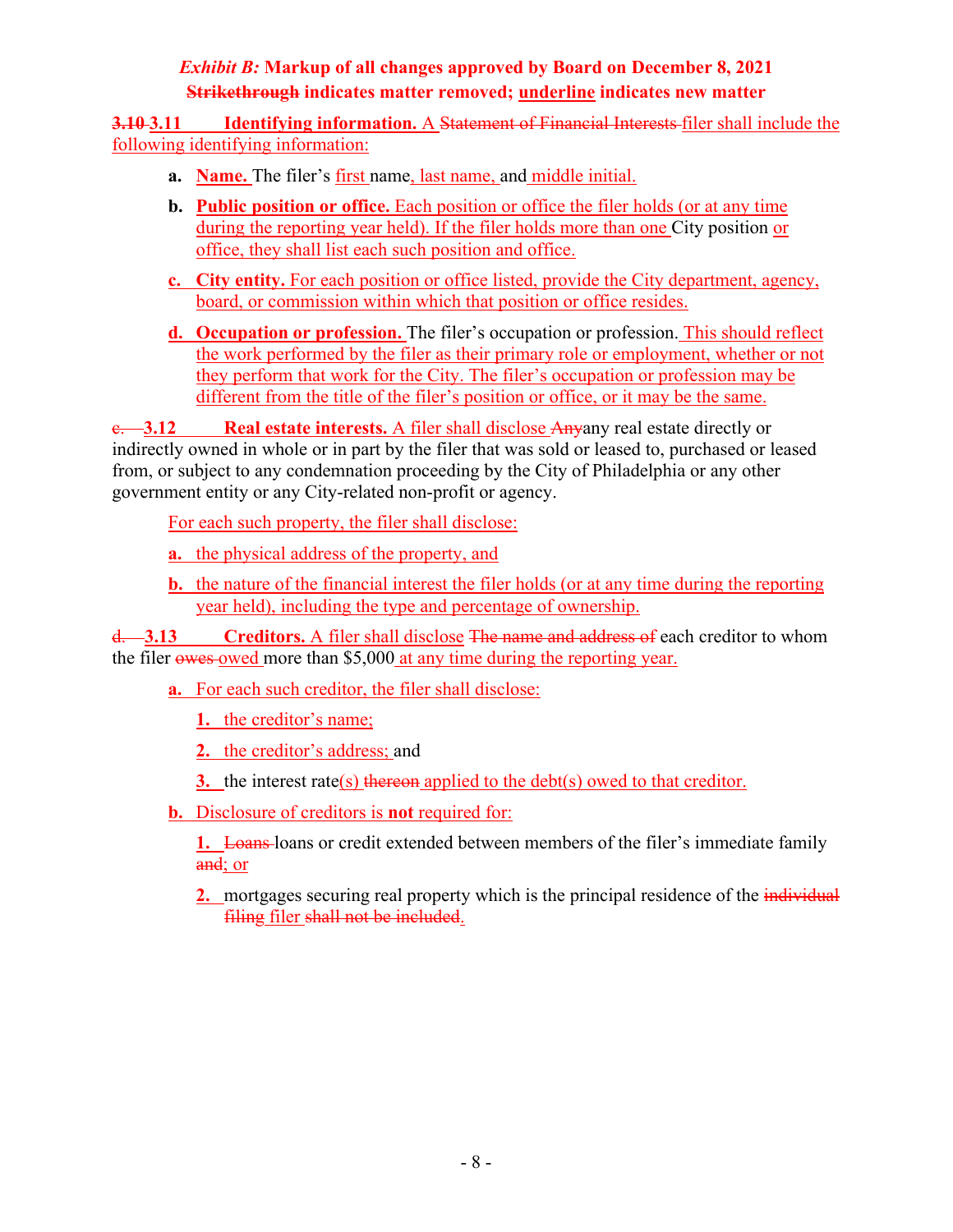#### e. **3.14 Income.**

- **a.** A filer shall make disclosures related to sources of income as follows:
	- **1. Gross income of \$500 or more.** A filer shall disclose the name of any person who is the direct or indirect source for the filer of income totaling in the aggregate \$500 or more for during the calendar reporting year.<sup>[\\*](#page-25-0)</sup>
	- **2. Gross income of more than \$5,000.** In addition to disclosing the name of the source as required in Paragraph 3.14(a), a filer shall disclose the gross amount of any income totaling more than \$5,000 in the aggregate received from a single source during the reporting year.
- **b.** Disclosures required by Paragraph 3.14(a) must meet the following requirements:
	- **1.** A filer must disclose income from any business entity in which the filer holds a financial interest if during the reporting year the entity:
		- i. distributes money to the filer;
		- ii. agrees to distribute funds to the filer at some point in the future; or
		- iii. makes any payment for the personal financial benefit of the filer.
	- **2.** A filer who operates a business as a sole proprietor must report all income earned by that business during the reporting year.
	- **3.** A filer may disclose income from a business by EITHER:
		- i. listing the particular business to which such income can be attributed and disclosing the gross amount received if more than \$5,000; OR
		- ii. listing the name of each individual client of the business that paid \$500 or more and disclosing the gross amount received from any individual client in excess of \$5,000.

The filer must disclose all names under which the business operates. If the type of business conducted is not evident from the business name, the filer shall include a brief description of the type of business conducted.

**4.** In making such disclosures, A the filer need not divulge any confidential information protected by statute or existing professional codes of ethics.

### *Examples for Paragraph 3.14*

1) Stella Luna practices law as the Law Office of Stella Luna, Esq. Her law practice had \$360,000 in gross receipts during the reporting year. On her disclosure form, Stella may list the Law Office of Stella Luna, Esq. and the full amount of income she received from the business (\$360,000). Alternatively, Stella may list each client from whom she received \$500 or more and include the amount received for any client from whom she received more than \$5,000.

<span id="page-25-0"></span><sup>\*</sup> As of January 1, 2022, filers will also be required to disclose the amount of any income of more than \$5,000 from a single source.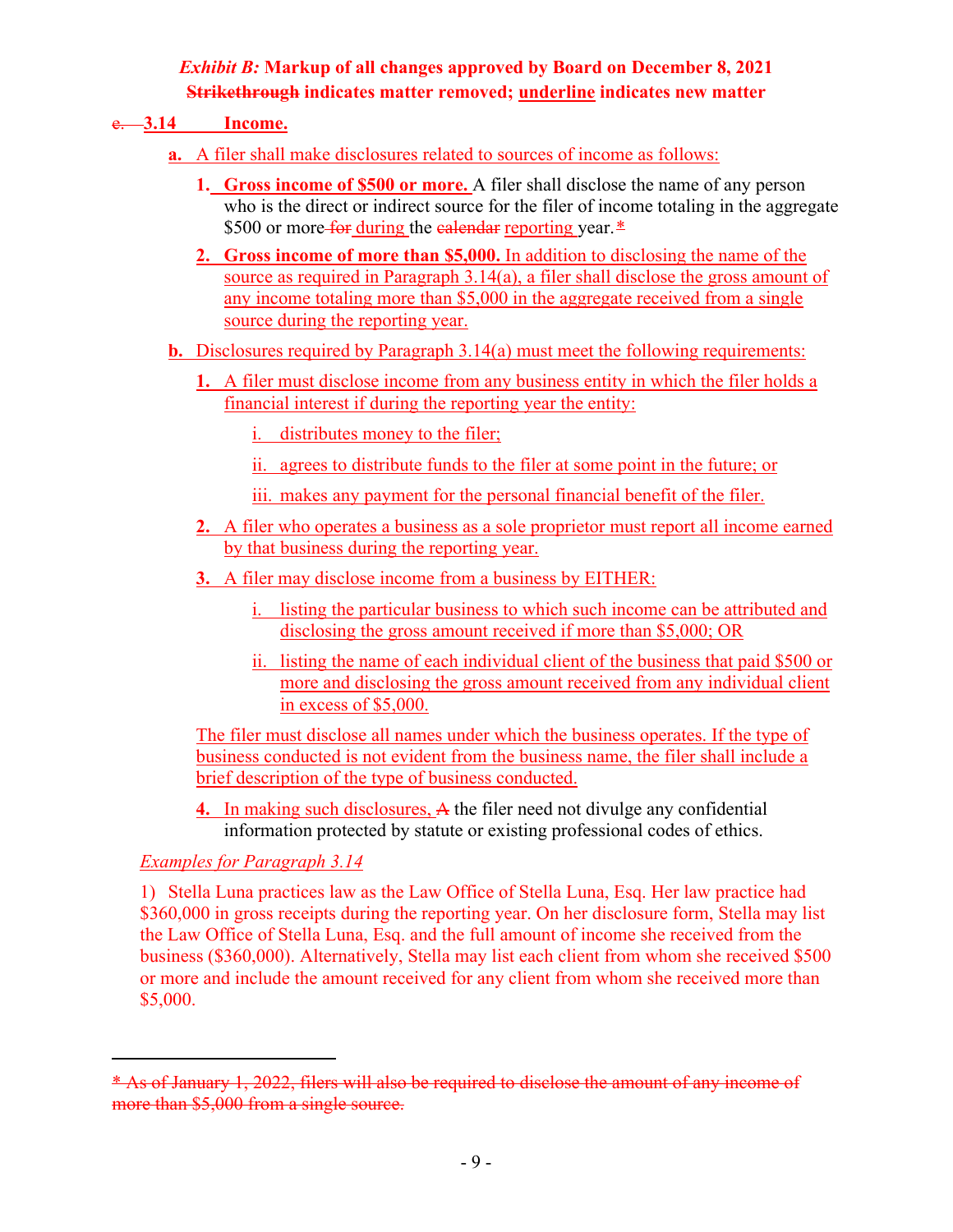2) Jane Drain operates a modest plumbing business that grossed \$60,000 during the reporting year. During the reporting year, Jane's business had six clients. One client paid her \$400, one paid her \$4,000, and the other four each paid her more than \$5,000.

On her disclosure form, Jane may disclose the business under her name if she adds a description such as "(plumbing business)" and also discloses that she received \$60,000 from the business. Alternatively, Jane may list each of the five clients who paid \$500 or more. For the clients who paid her more than \$5,000 she must also list the actual amount she received from each of them.

3) You are the Vice President of and have a 50% interest in a limited liability company that owns several commercial properties. Tenants of those properties pay rent to the LLC.

3a) During the reporting year, you receive a distribution of \$3,000 from the LLC. You must report the LLC as a source of income, but because the amount you received was less than \$5,000 you need not disclose the amount of income.

3b) During the reporting year, you make a payment of \$10,000 from the LLC's bank account to purchase a new car for yourself. You must report the LLC as a source of income and must disclose \$10,000 as the amount of income received.

3c) During the reporting year, the LLC uses all rents and other funds received to pay the ownership and maintenance costs of its existing properties, as well as purchase a new property for the LLC. It does not make a distribution to you, nor does it make any payments for your personal financial benefit. As a result, you need not disclose the LLC as a source of income (although you do need to disclose the LLC, as provided by Paragraphs 3.17 and 3.18).

f. **3.15 Gifts.** The name of any For each person who gave the filer any gifts worth \$200 or more in the aggregate in the calendar year and, the filer shall disclose the name of the person, the value of the gift(s), and the circumstances of each gift. Disclosure is required regardless of whether the gift was permissible under City Code Section 20-604, an Executive Order, or other applicable gift rule.

- **a. Gifts to others.** A gift to another person is a gift to the filer if the filer solicits the gift and receives a financial benefit from it.
- **b. Gift exceptions.** The following are not "gifts" for the purposes of this Regulation and need not be disclosed:
	- **1.** a political contribution otherwise reportable as required by law;
	- **2.** a commercially reasonable loan made in the ordinary course of business; or
	- **3.** a gift received from a family member of the individual or from a relative within the third degree of consanguinity of the individual or of the individual's spouse or Life Partner, or from the spouse or Life Partner of any such relative.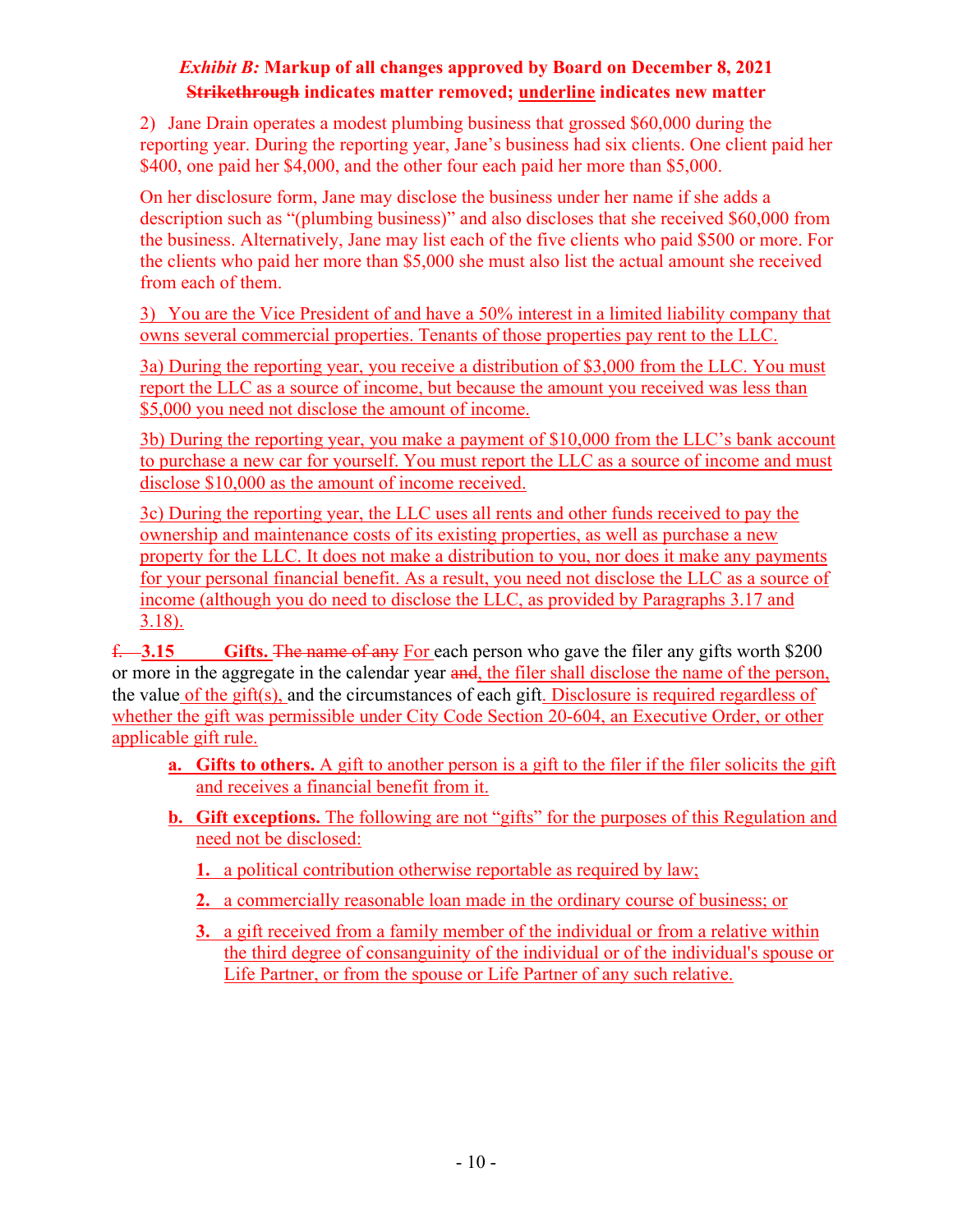**c. Valuation of gifts.** Except as provided in Paragraph 3.15(d)(4) relating to tickets, the value of a gift is the retail cost the officer or employee would incur to purchase the gift. An officer or employee who does not know the retail cost of a gift shall estimate the retail cost by reference to similar items of like quality.

### **d. Tickets.**

- **1. Tickets from the City.** A filer need not disclose any tickets received from the City.
- **2. Tickets received by City elected officials.** A filer who is a City elected official must disclose tickets for public events received from a third party only if the filer:
	- i. sells the tickets $\overline{z}$ ;
	- ii. attends the event themselves $\frac{1}{2}$ ; or
	- $\overline{\text{iii}}$ , gives the tickets to a family member or a member of their campaign staff.

The elected official but need not disclose such tickets received from a third party when if those tickets are distributed to constituents or others for free.

Records of the receipt and distribution of tickets not subject to disclosure must be maintained by the filer regardless of whether those tickets are subject to disclosure on the filer's Statement of Financial InterestInterests.

**3. Valuation of tickets.** The value of a ticket entitling the holder to food, refreshments, entertainment, or any other benefit shall be the face value of the ticket.

g. **3.16 Honoraria.** The source of any For each honorarium of more than \$100[†](#page-27-0) received by the filer in the reporting year, the filer shall disclose the name of the source and the amount of the honorarium.

h. **3.17 Offices, directorships, and employment.** The name of any For each business or nonprofit entity in which the filer holds any office, directorship, or employment of any nature whatsoever, the filer shall disclose:

**a.** the legal name of the entity and

**b.** the position(s) held.

**3.18 Interests in for-profit businesses.** The legal name of any business For each entity engaged in business for profit in which the filer holds a financial interest of more than 5%, the filer shall disclose the legal name of the entity.

<span id="page-27-0"></span><sup>†</sup> As of January 1, 2022, filers will also be required to disclose the amount of any honorarium of more than \$100.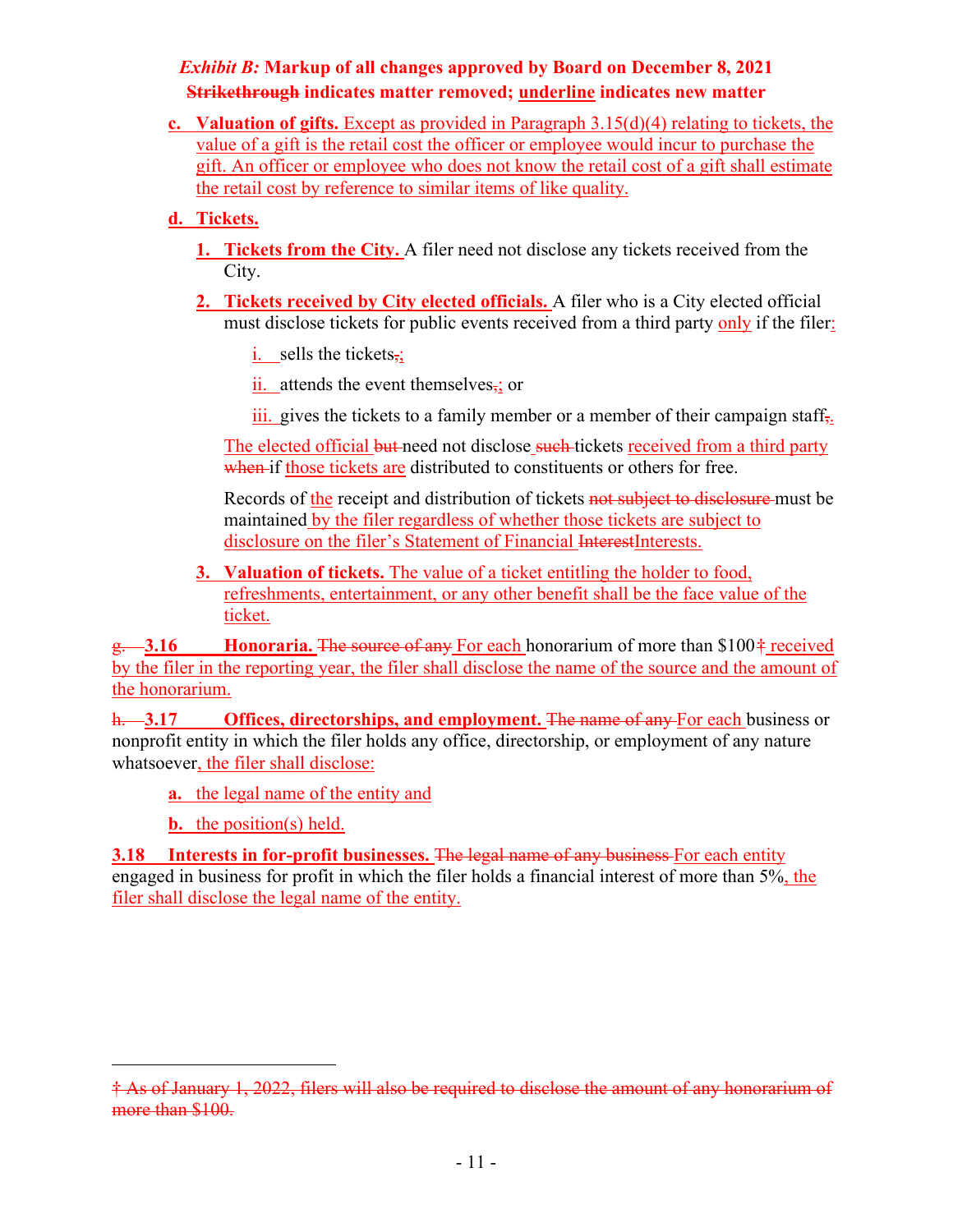#### **SUBPART E. PENALTIES**

**3.113.19** An appointed officer or employee of the City who violates any of the restrictions set forth in this Regulation shall be subject to a civil penalty of up to \$2,000 for each such violation.

In determining the appropriate amount of monetary penalty, the Board may consider both mitigating and aggravating factors.

Mitigating factors that the Board may consider include: (i) a good faith effort to comply with the law; (ii) prompt corrective action; and (iii) prompt self-reporting to the Board of Ethics.

Aggravating factors that the Board may consider include whether the violator: (i) acted knowingly; (ii) is a repeat offender; or (iii) obstructed the investigation of the Board of Ethics.

Approved for public comment by Board: March 17, 2021 Posted for public comment by Records: March 19, 2021 Effective: April 2019, 2021

Approved for public comment by Board: October 27, 2021 Posted for public comment by Records: October 29, 2021 Hearing held: November 17, 2021 Adopted by Board: December 8, 2021 Effective: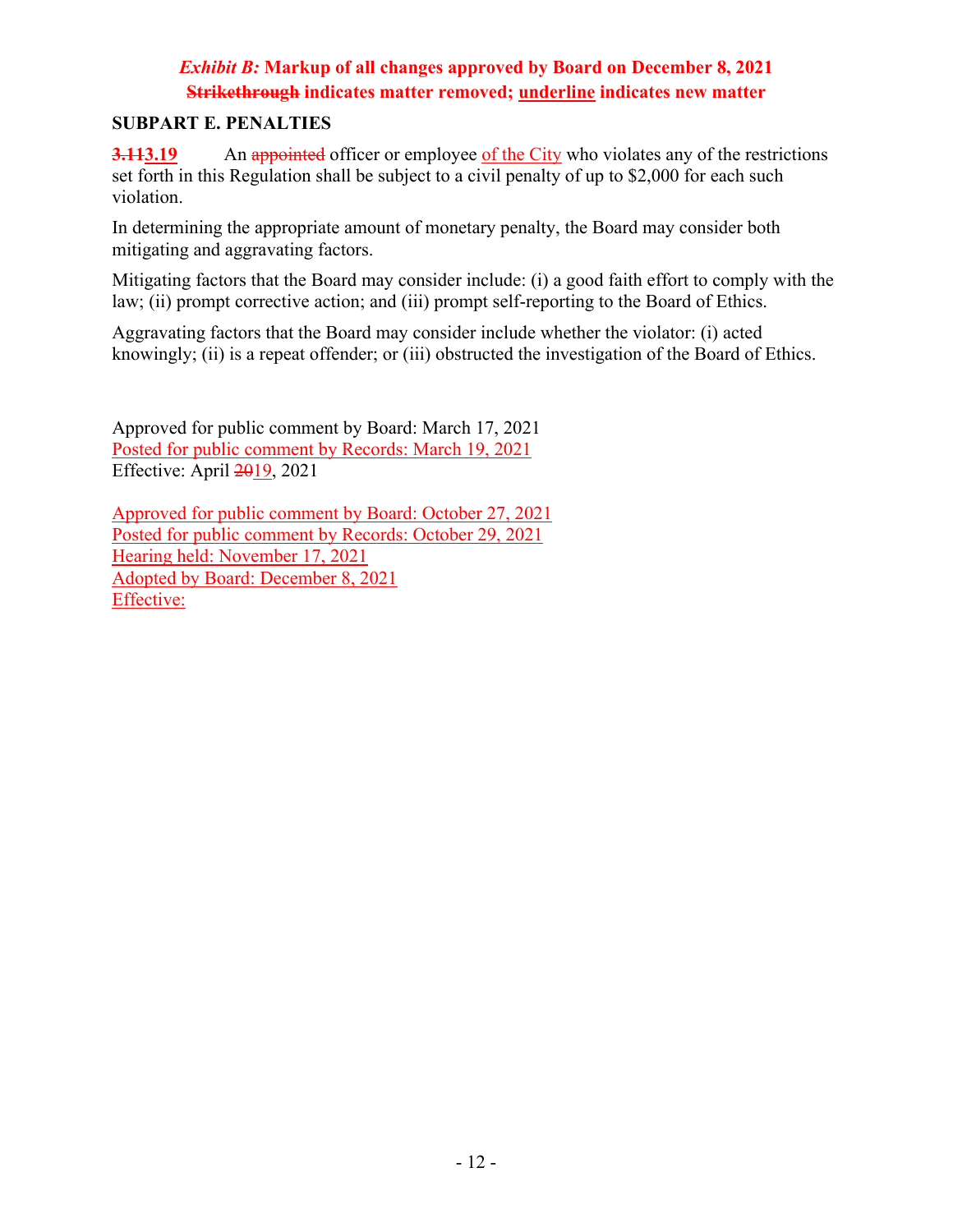# **Board of Ethics Regulation No. 3 (Statement of Financial Interests)**

*Summary of post-hearing changes as of December 3, 2021*

### **Paragraph 3.4(b)** *(listing City department heads that must file)*

- *Corrected DBHIDS*
- *Added Department of Fleet Services*
	- **b.** The Police Commissioner, Health Commissioner, Fire Commissioner, Streets Commissioner, Parks and Recreation Commissioner, Commissioner for the Department of Human Services, Water Commissioner, Commissioner of Public Property, Commissioner of Licenses and Inspections, Commissioner of Records, Revenue Commissioner, Procurement Commissioner, Prisons Commissioner, Commissioner for the Department of Behavioral Health and Intellectual disAbilities disAbility Services, Commissioner of the Department of Fleet Services, and Director of the Free Library.

### **Paragraph 3.4(b) (***listing heads of City offices that must file)*

- *Removed Office of Fleet Management*
	- **c.** The heads of the following offices: Office of Policy; Office of Communications; Office of LGBT Affairs; Office of People with Disabilities; Office of Public Engagement; Mayor's Office of Black Male Engagement; Mayor's Office of Civic Engagement and Volunteer Services; Mayor's Office of Engagement for Women; Mayor's Office of Youth Engagement; Office of Faith-Based and Interfaith Affairs; Office of Worker Protections; Office of Labor Standards; Office of Labor Relations; Office of Violence Prevention; Office of Homeless Services; Office of Emergency Management : Office of Community Empowerment & Opportunity; Office of Arts, Culture, and the Creative Economy; Office of Special Events; Office of Immigrant Affairs; Office of Transportation, Infrastructure, and Sustainability; Office of Complete Streets; Office of Sustainability; Office of Fleet Management; Office of Homeless Services; Office of Economic Opportunity; Office of Administrative Review; Office of Innovation and Technology; Office of Human Resources; Office of Grants and Recovery; Office of Budget and Program Evaluation; Office of Risk Management; Office of Property Assessment; Finance Program Management Office; and Office of Children and Families.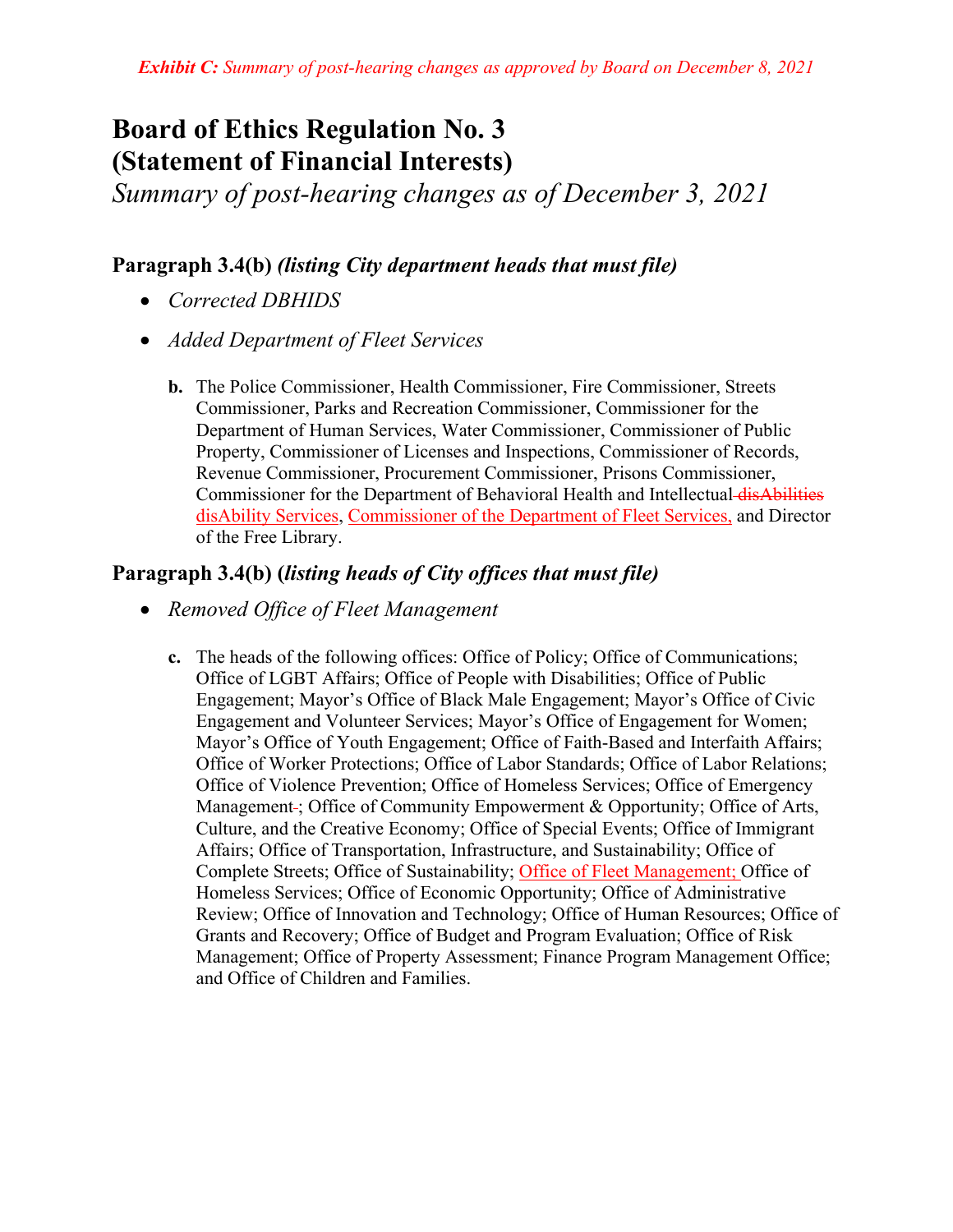### **Paragraph 3.5 Boards and Commissions**

- *Removed apostrophe from Citizens Police Oversight Commission*
	- **l.** Citizen's Citizens Police Oversight Commission

# **Paragraph 3.6 Nominating Panels**

• *Removed apostrophe from Citizens Police Oversight Commission Selection Panel*

**3.6 Nominating Panels.** A member of the Educational Nominating Panel, Civil Service Panel, Citizen's Citizens Police Oversight Commission Selection Panel, or Finance Panel, but only when the panel is convened.

# **Paragraph 3.8 Filing Requirements & Responsibilities**

- *Moved reference to business hours for paper filing for clarity*
	- **a.** A Statement of Financial Interests is considered filed when it is received by the Department of Records. Electronic filings are filed when successfully submitted through the electronic filing system. Paper filings are filed when received during business hours by the Department of Records at the address specified on the form during business hours.

# **Paragraph 3.10(b) Reportable Interests**

- *Added clarification regarding individuals who were not filers during part of the reporting year*
	- **b. Reportable interests.** A filer must disclose all financial interests held by the filer at any time during the reporting year, even if no longer held at the time of filing and regardless of whether they were a filer at the time the interest was held or received.

# **Paragraph 3.10(c) Interests responsive to multiple categories**

• *Clarified example*

### *Example for Paragraph 3.10(c)*

During the reporting year, you received a property worth \$200,000 as a gift, collected rents of \$4,500 on that property for part of the year, and then sold the property to a State agency for \$250,000. The property must be addressed  $\frac{\text{fin the}}{\text{as a}}}$  a gift under Paragraph 3.15, as a real estate interest under Paragraph 3.12, and as income under Paragraph 3.14 categories.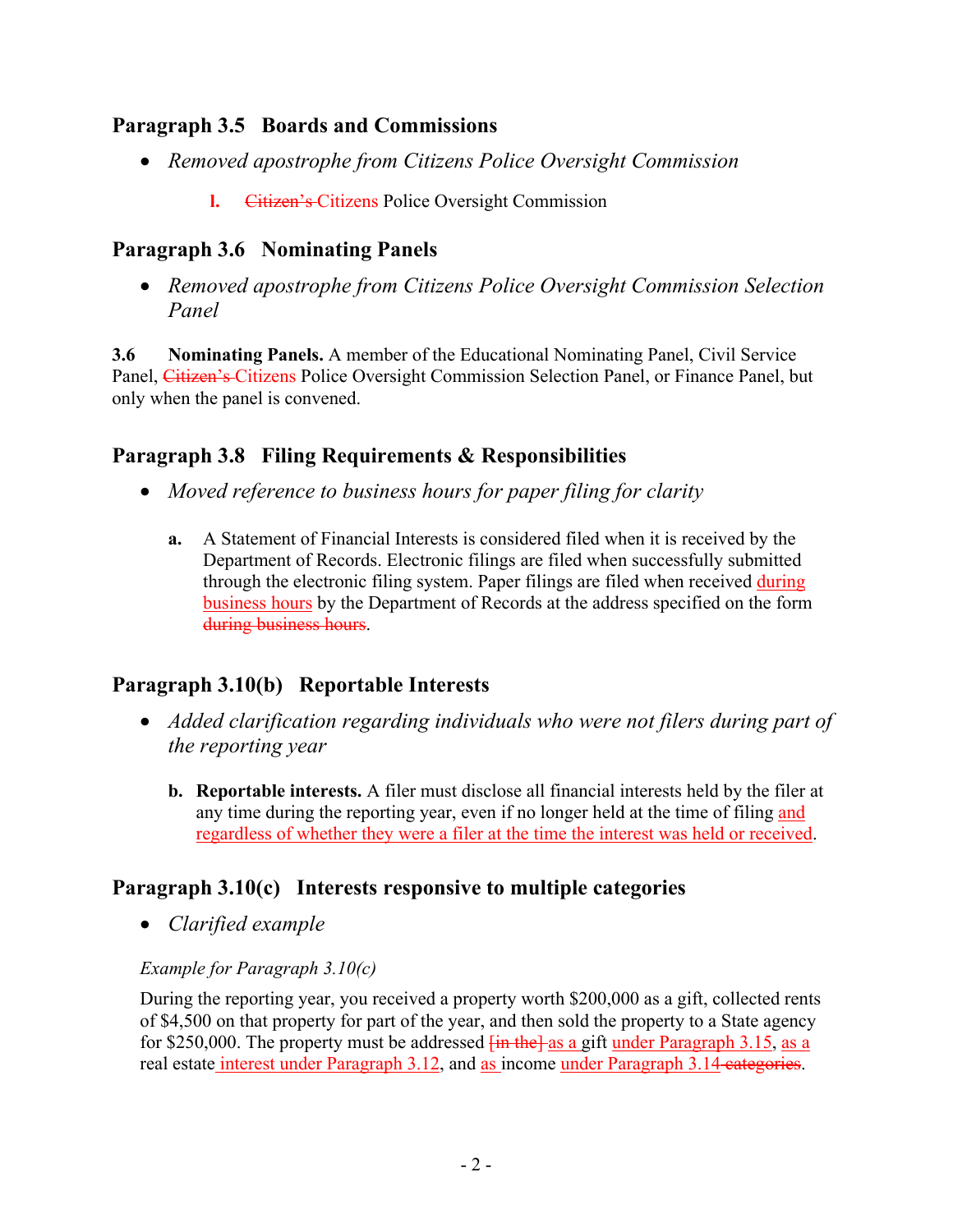# **Paragraph 3.11(d) Identifying Information**

- *Added clarification*
	- **d. Occupation or profession.** The filer's occupation or profession. This should reflect the work performed by the filer as their primary role or employment, whether or not they perform that work for the City. The filer's occupation or profession may be different from the title of the filer's position or office, or it may be the same.

# **Paragraph 3.14 Income**

- *Revised consistent with Board Opinion 2017-001 and PA Supreme Court precedent cited therein*
- *(a) outlines disclosure basics, incorporates reporting year (defined term)*
- *(b) gives more specific instructions for disclosures*
	- o *(b)(1) typographical correction only*
	- o *(b)(2) addresses reporting for business income from a sole proprietorship because (b)(1) applies only to business entities*
	- o *(b)(3) addresses whether filers must disclose each client*
	- o *(b)(4) renumbered*
- *New examples and clarification of Example to 3.14(c)*

### **3.14 Income.**

**a.** A filer shall make disclosures related to sources of income as follows:

- **a.1. Gross income of \$500 or more.** A filer shall disclose the name of any person who is the direct or indirect source for the filer of income totaling in the aggregate \$500 or more for during the calendar-reporting year. [\\*](#page-31-0)
- **b.2. Gross income of more than \$5,000.** In addition to disclosing the name of the source as required in Paragraph 3.14(a), a filer shall disclose the gross amount of any income totaling more than \$5,000 in the aggregate received from a single source during the reporting year.

<span id="page-31-0"></span><sup>\*</sup> As of January 1, 2022, filers will also be required to disclose the amount of any income of more than \$5,000 from a single source.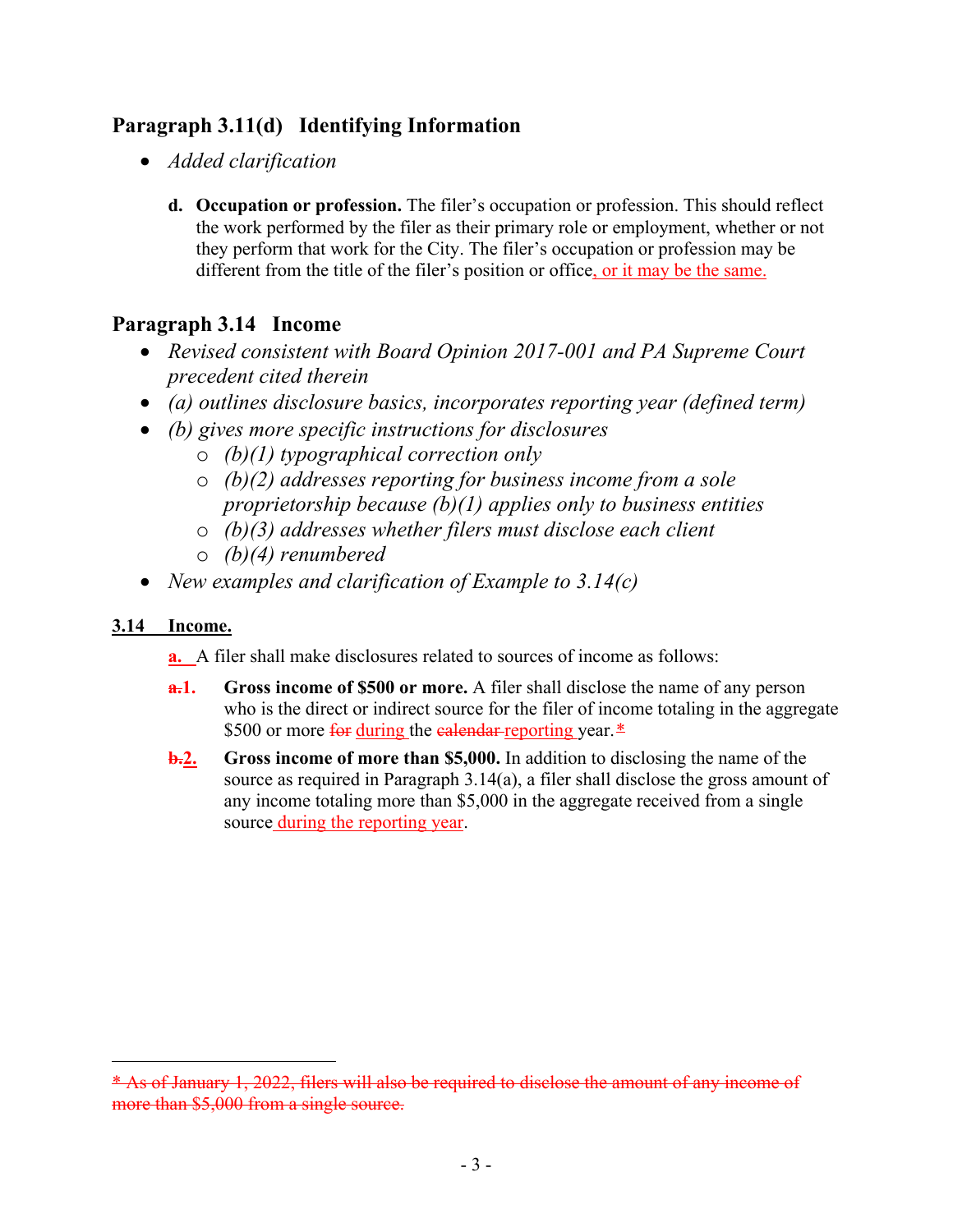#### **b.** Disclosures required by Paragraph 3.14(a) must meet the following requirements:

- **e.1.** A filer must disclose income from any business entity in which the filer holds a financial interest if during the reporting year the entity:
	- **1.**i. distributes money to the filer;

**2.**ii. agrees to distribute distribute funds to the filer at some point in the future; or

- **3.**iii. makes any payment for the personal financial benefit of the filer.
- **2.** A filer who operates a business as a sole proprietor must report all income earned by that business during the reporting year.
- **3.** A filer may disclose income from a business by EITHER:
	- i. listing the particular business to which such income can be attributed and disclosing the gross amount received if more than \$5,000; OR
	- ii. listing the name of each individual client of the business that paid \$500 or more and disclosing the gross amount received from any individual client in excess of \$5,000.

The filer must disclose all names under which the business operates. If the type of business conducted is not evident from the business name, the filer shall include a brief description of the type of business conducted.

**4.** In making such disclosures, the filer need not divulge any confidential information protected by statute or existing professional codes of ethics.

### *Examples for Paragraph 3.14*

1) Stella Luna practices law as the Law Office of Stella Luna, Esq. Her law practice had \$360,000 in gross receipts during the reporting year. On her disclosure form, Stella may list the Law Office of Stella Luna, Esq. and the full amount of income she received from the business (\$360,000). Alternatively, Stella may list each client from whom she received \$500 or more and include the amount received for any client from whom she received more than \$5,000.

2) Jane Drain operates a modest plumbing business that grossed \$60,000 during the reporting year. During the reporting year, Jane's business had six clients. One client paid her \$400, one paid her \$4,000, and the other four each paid her more than \$5,000.

On her disclosure form, Jane may disclose the business under her name if she adds a description such as "(plumbing business)" and also discloses that she received \$60,000 from the business. Alternatively, Jane may list each of the five clients who paid \$500 or more. For the clients who paid her more than \$5,000 she must also list the actual amount she received from each of them.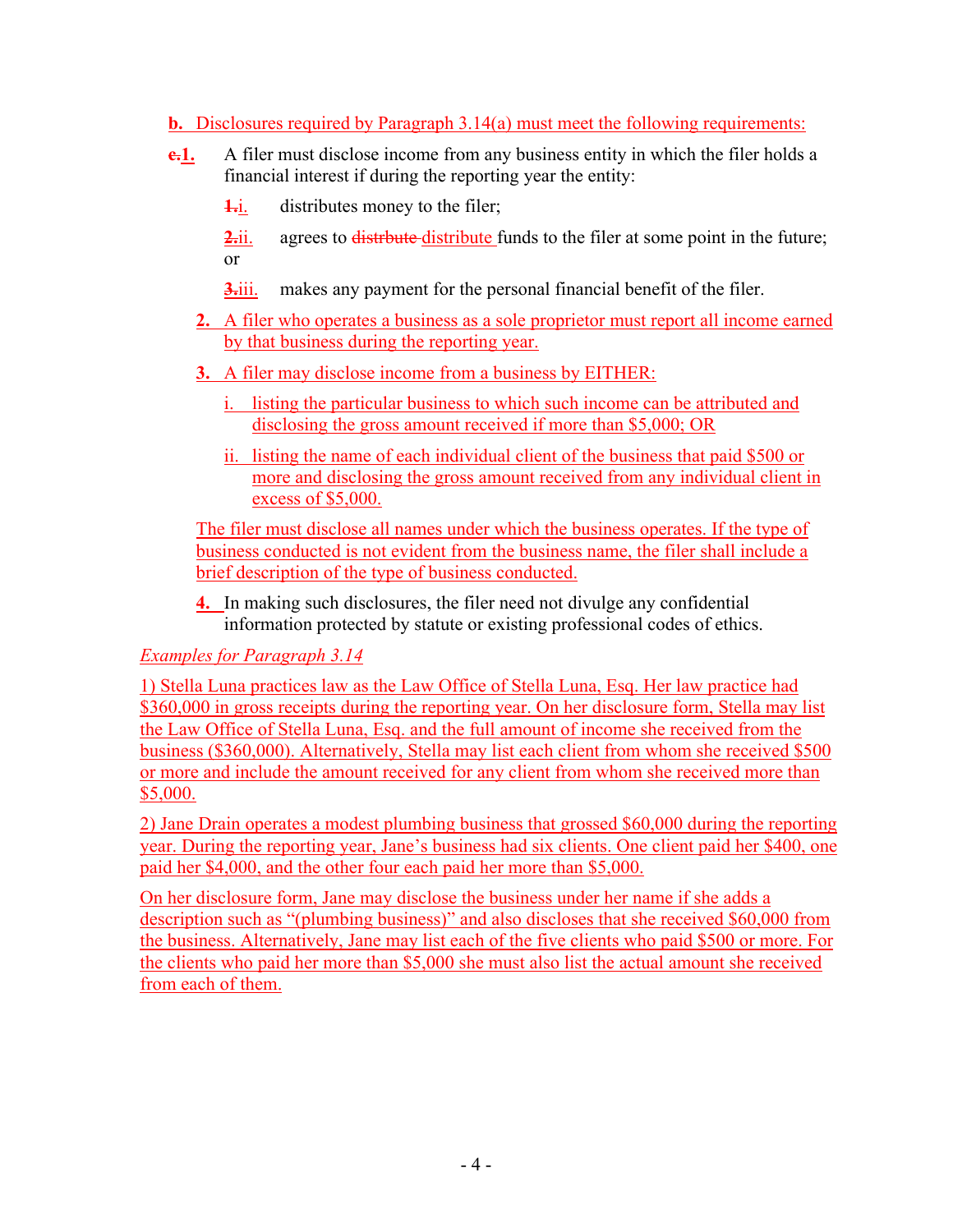3) You are the Vice President of and have a 50% interest in a limited liability company that owns several commercial properties. Tenants of those properties pay rent to the LLC.

 $\frac{13}{2}$ a) During the reporting year, you receive a distribution of \$3,000 from the LLC. You must report the LLC as a source of income, but because the amount you received was less than \$5,000 you need not disclose the amount of income.

13b) During the reporting year, you make a payment of \$10,000 from the LLC's bank account to purchase a new car for yourself. You must report the LLC as a source of income and must disclose \$10,000 as the amount of income received.

13c) During the reporting year, the LLC uses all rents and other funds received to pay the ownership and maintenance costs of its existing properties, as well as purchase a new property for the LLC. It does not make a distribution to you, nor does it make any payments for your personal financial benefit. As a result, you need not disclose the LLC as a source of income (although you do need to disclose the LLC, as provided by Paragraphs 3.17 and 3.18).

# **Paragraph 3.15 Gifts**

- *Made 3.15(d)(3) part of 3.15(d)(2) and renumbered 3.14(d)(4) accordingly*
	- **2. Tickets received by City elected officials.** A filer who is a City elected official must disclose tickets for public events received from a third party only if the filer:
		- i. sells the tickets,;
		- ii. attends the event themselves; or
		- iii. gives the tickets to a family member or a member of their campaign staff.

The elected official need not disclose tickets received from a third party if those tickets are distributed to constituents or others for free.

- **3. Records of tickets.** Records of the receipt and distribution of tickets must be maintained by the filer regardless of whether those tickets are subject to disclosure on the filer's Statement of Financial Interests.
- **4.3. Valuation of tickets.** The value of a ticket entitling the holder to food, refreshments, entertainment, or any other benefit shall be the face value of the ticket.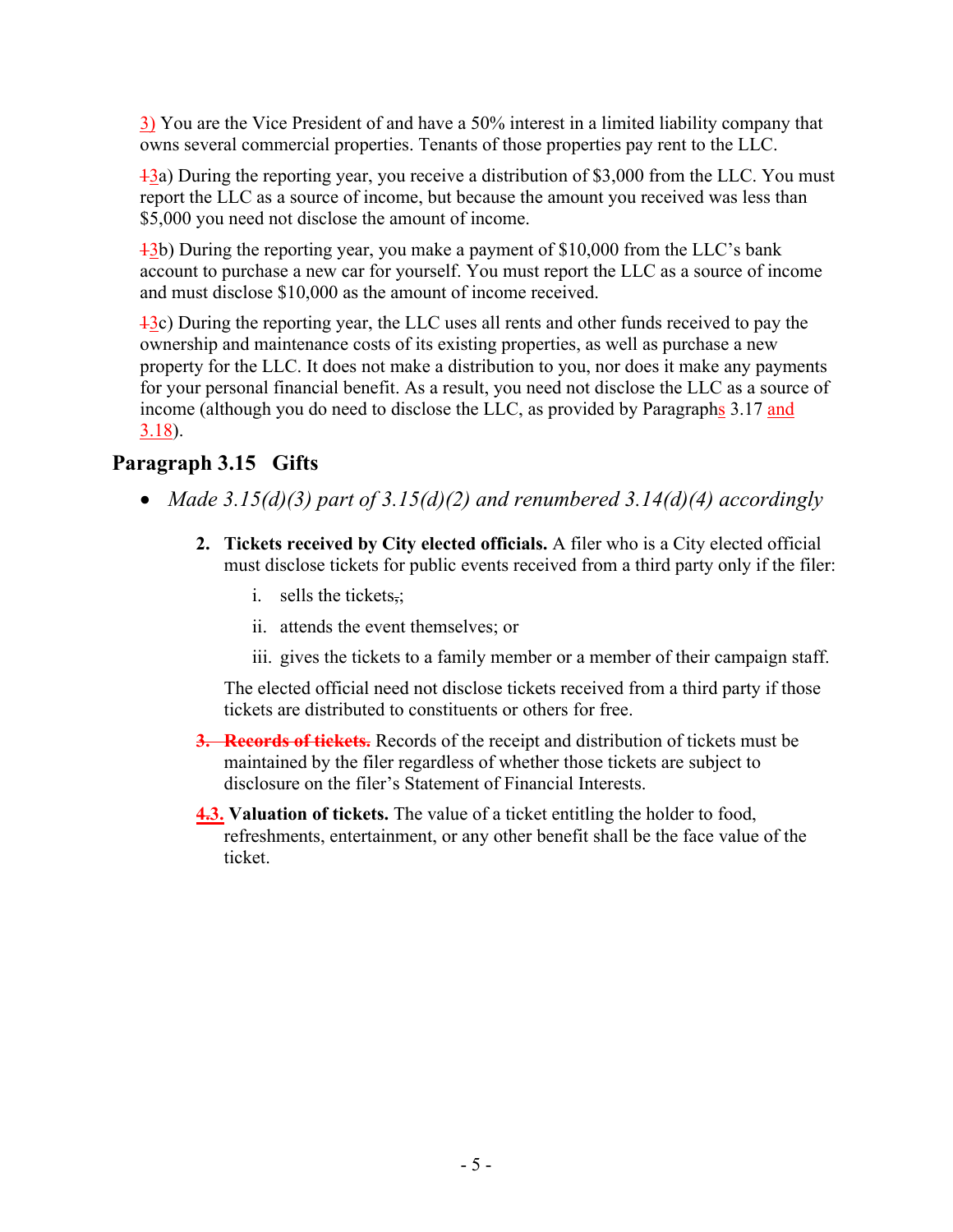#### **IN RE: CITY OF PHILADELPHIA BOARD OF ETHICS PUBLIC HEARING ON PROPOSED REGULATION 3, STATEMENT OF FINANCIAL INTEREST**

 **- - -**

 **- - -**

 **TRANSCRIPT OF THE ABOVE MATTER, taken by and before ERICA HEARN, Professional Court Reporter and Notary Public, via Zoom Web Conference hosted by the CITY OF PHILADELPHIA BOARD OF ETHICS, One Parkway Building, 1515 Arch Street, 18th Floor, Philadelphia, Pennsylvania, on Wednesday, November 17, 2021 commencing at 1:05 p.m.**

> **ERSA COURT REPORTERS 30 South 17th Street United Plaza - Suite 1520 Philadelphia, PA 19103 (215) 564-1233**

 **- - -**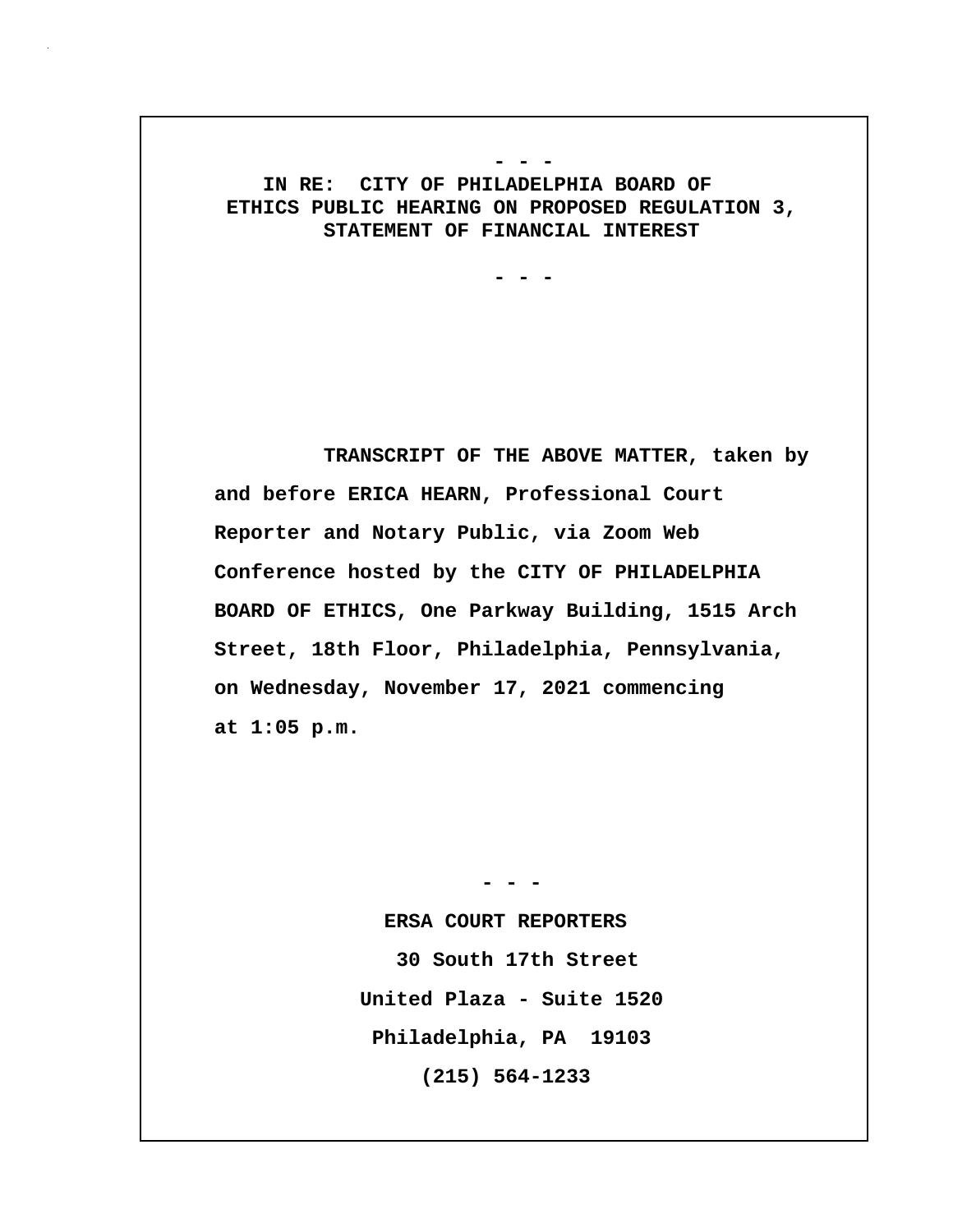**1 2 A P P E A R A N C E S: 3 4 5 BOARD MEMBERS: 6 7 8 MICHAEL H. REED, CHAIR 9 PHYLLIS W. BECK, VICE CHAIR 10 SANJUANITA GONZALEZ, ESQ., MEMBER 11 BRIAN J. MCCORMICK, ESQ., MEMBER 12 JOANNE EPPS, ESQ., MEMBER (Not Present) 13 14 15 BOARD STAFF: 16 17 J. SHANE CREAMER, JR., ESQ. 18 MICHAEL COOKE, ESQ. 19 JORDANA GREENWALD, ESQ. 20 THOMAS KLEMM, ESQ. 21 DANI GARDNER WRIGHT, ESQ. 22 BRYAN MCHALE 23 HORTENCIA VASQUEZ 24 EILEEN DONNELLY**

**2**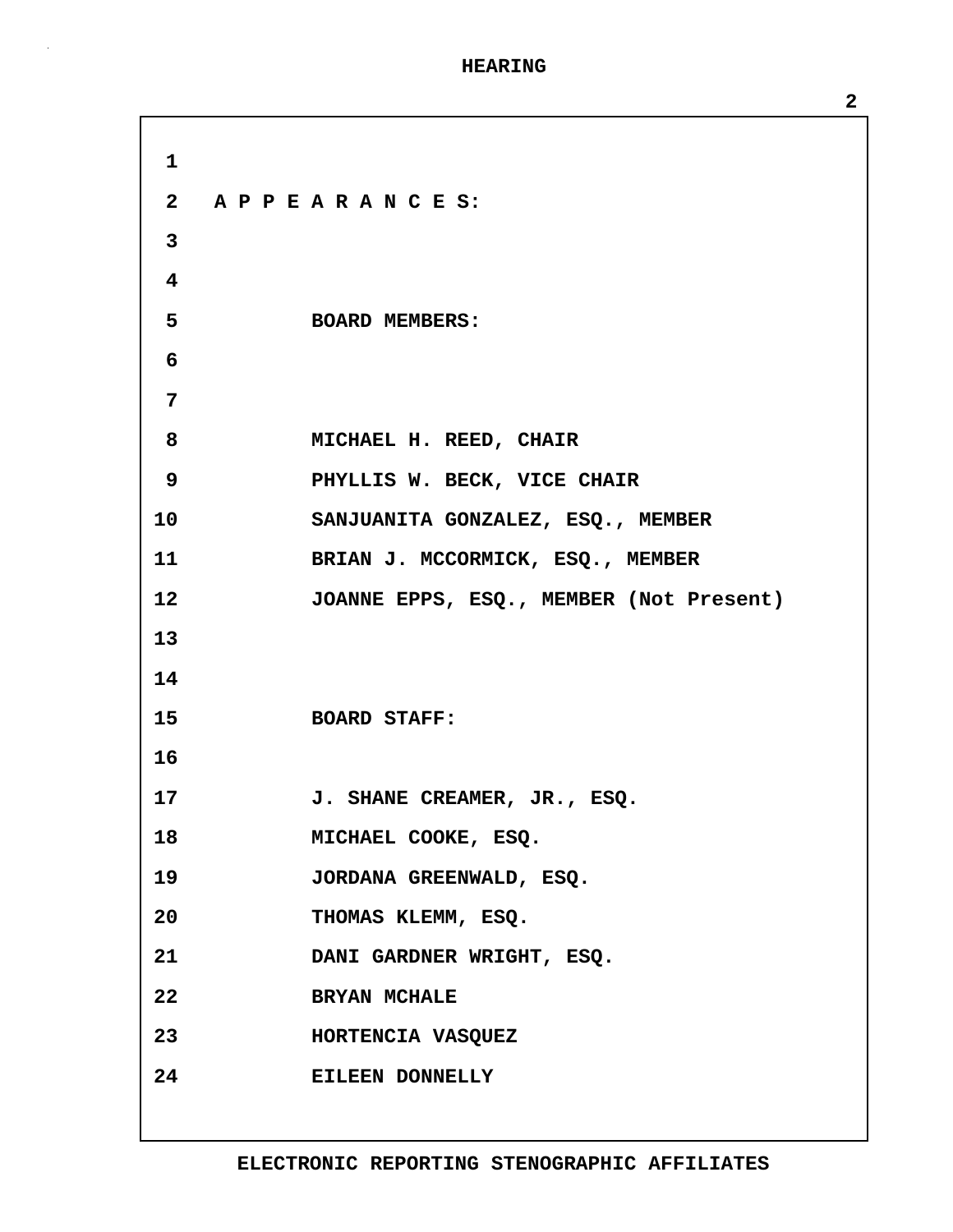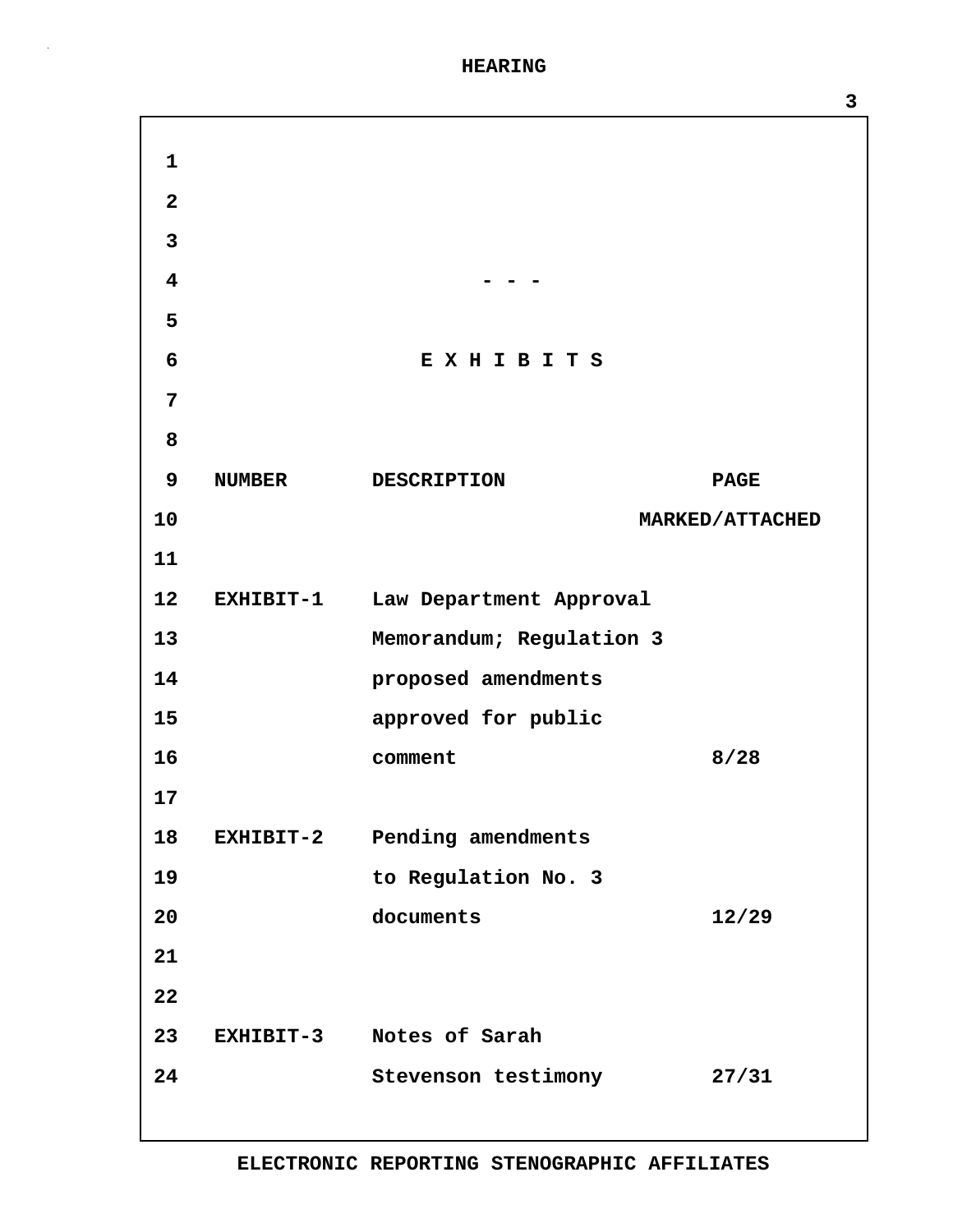**1 - - - 2 PROCEEDINGS 3 - - - 4 MR. REED: Welcome, everyone. 5 My name is Michael Reed. I am 6 the Chair of the Philadelphia Board of 7 Ethics. 8 Our first activity today is to 9 hold a public hearing on proposed 10 amendments to Board Regulation No. 3, 11 Statement of Financial Interest. 12 I note for the record that I am 13 joined by Board Member Sanjuanita Gonzalez 14 and Brian McCormick. Vice Chair Phyllis 15 Beck has not yet arrived, but is expected. 16 Board Member JoAnne Epps is a witness in a 17 federal trial right now and may or may not 18 be able to make it or may be late. 19 I also note for the record 20 Reynelle Staley from the Law Department is 21 present and we welcome her. And that this 22 hearing is being transcribed by Erica 23 Hearn, ERSA Court Reporter. And if 24 anybody asks me what ERSA means, I am**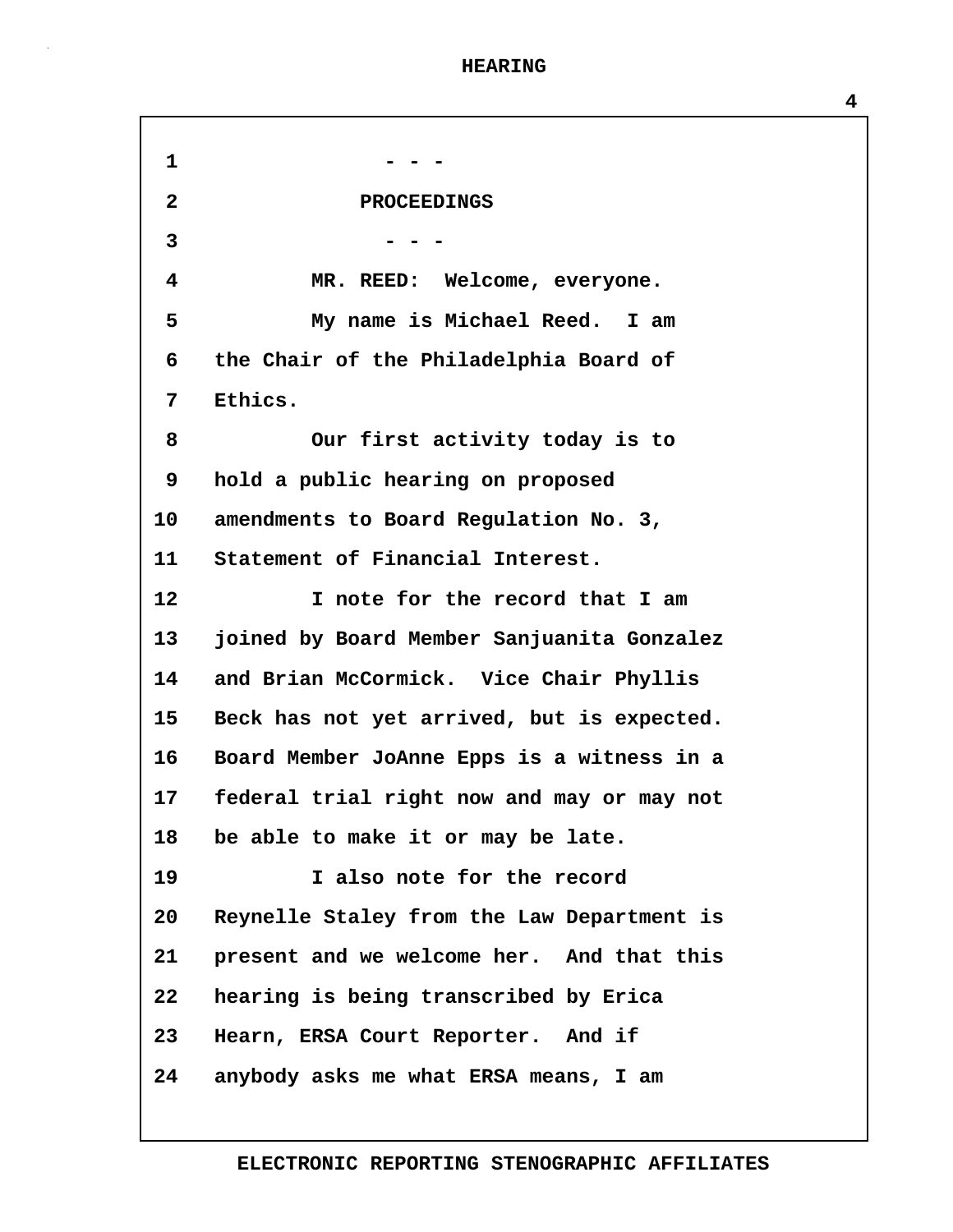| 1            | going to punt to someone who knows the     |
|--------------|--------------------------------------------|
| $\mathbf{2}$ | answer to that.                            |
| 3            | And I believe that Judge Beck is           |
| 4            | with us, although we don't see her lovely  |
| 5            | face yet, and she is still muted. But I    |
| 6            | would like to express, since I think this  |
| 7            | is the first time we have gathered since   |
| 8            | the death of her magnificent husband, that |
| 9            | we, as a Board, express our sympathy to    |
| $10 \,$      | Judge Beck on the passing of her great     |
| 11           | husband.                                   |
| 12           | So with those preliminary                  |
| 13           | remarks, today's hearing is an opportunity |
| 14           | for members of the public and interested   |
| 15           | parties to provide comments and            |
| 16           | recommendations for modifications to       |
| $17 \,$      | proposed amendments to Board Regulation    |
| 18           | No. 3 on Statement of Financial Interest.  |
| 19           | Copies of those proposed amendments have   |
| 20           | been made available electronically. For    |
| 21           | the convenience of today's attendees, I    |
| 22           | will ask a member of our staff to now      |
| 23           | provide an electronic link in the chat     |
| 24           | feature of this Zoom call which contains   |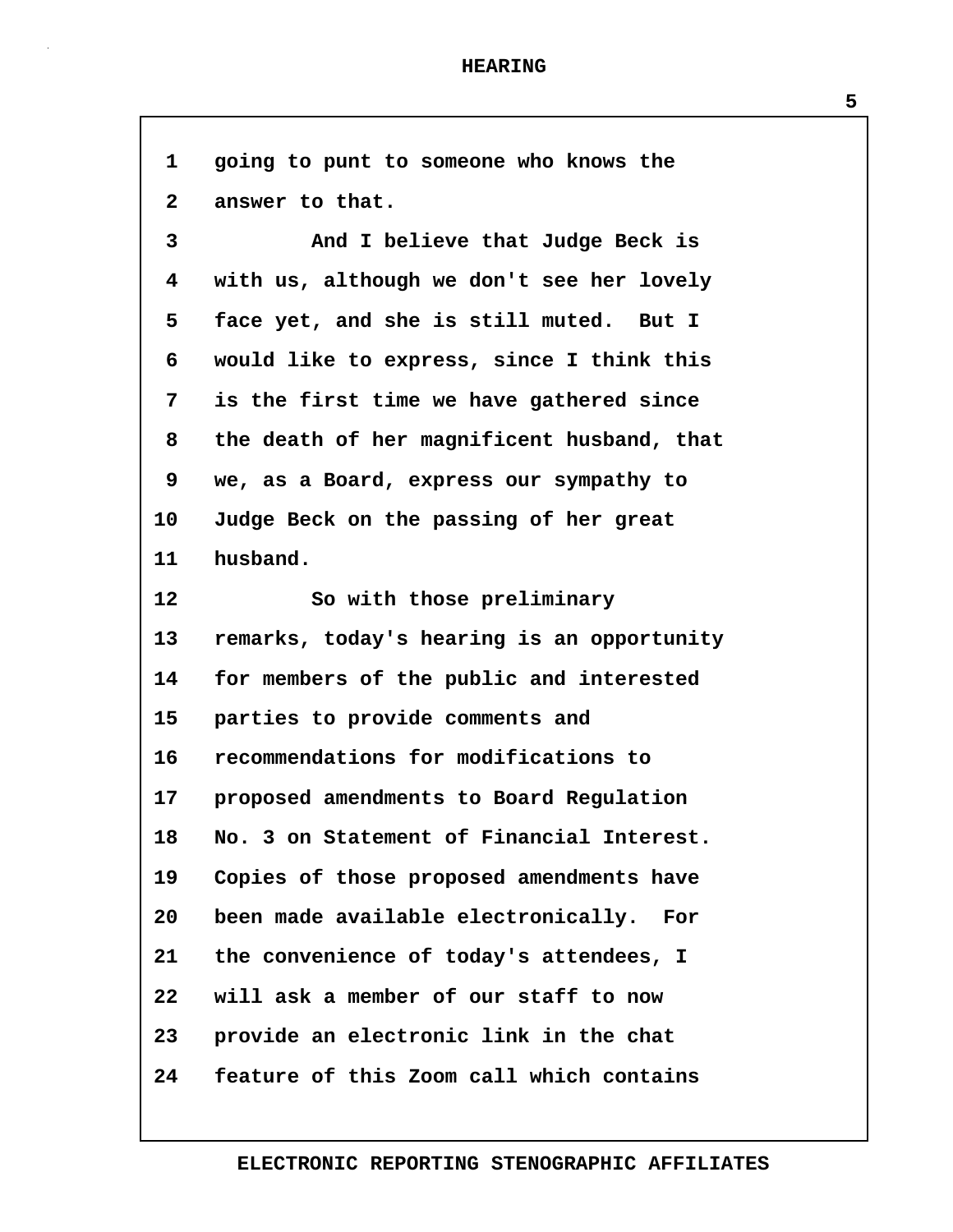| $\mathbf{1}$            | the proposed amendments.                   |
|-------------------------|--------------------------------------------|
| $\mathbf{2}$            | The Board is following a process           |
| 3                       | required by Philadelphia Home Rule Charter |
| $\overline{\mathbf{4}}$ | Section 8-407 for these proposed           |
| 5                       | amendments. The Board approved these       |
| 6                       | proposed amendments for public posting at  |
| 7                       | the Records Department during its October  |
| 8                       | 27, 2021 public meeting. The Law           |
| 9                       | Department reviewed the proposed           |
| 10                      | amendments and found the proposed          |
| 11                      | amendments to Board Regulation No. 3 to be |
| 12 <sup>2</sup>         | legal within the Board's authority and in  |
| 13                      | proper form.                               |
| 14                      | The Department of Records                  |
| 15                      | advertised and gave public notice of the   |
| $16 \,$                 | proposed amendments. The Board also took   |
| 17                      | action by giving notice of the proposed    |
| 18                      | amendments on its website.                 |
| 19                      | The Board proactively scheduled            |
| 20                      | this hearing on the proposed amendments    |
| 21                      | and provided notice of this hearing by     |
| 22                      | newspaper and/or the website.              |
| 23                      | The Board will not take any                |
| 24                      | action on the proposed amendments at this  |
|                         |                                            |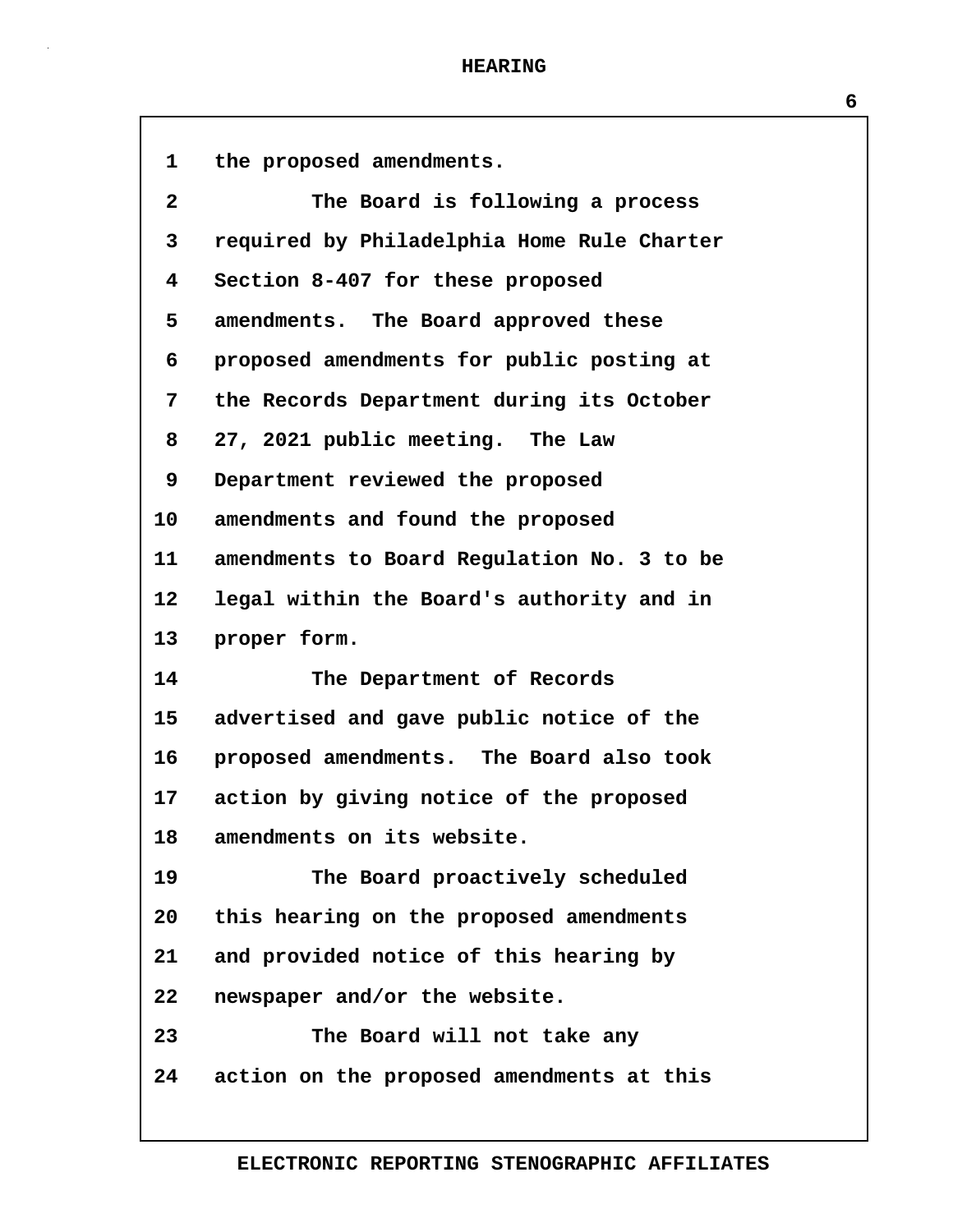| $\mathbf{1}$            | hearing; rather, this hearing is an          |
|-------------------------|----------------------------------------------|
| $\mathbf{2}$            | opportunity for the public to comment on     |
| 3                       | the proposed amendments or recommend         |
| $\overline{\mathbf{4}}$ | modifications to them.                       |
| 5                       | Board members may ask questions              |
| 6                       | of the witnesses if they wish. A hearing     |
| 7                       | report will be considered and approved by    |
| 8                       | the Board at a future Board meeting. The     |
| 9                       | hearing report will respond to testimony,    |
| 10                      | and is the mechanism by which the Board      |
| 11                      | may modify the proposed amendments to        |
| 12                      | Board Regulation No. 3 that are pending.     |
| 13                      | At this time, the documents that             |
| 14                      | the Board filed with the Department of       |
| 15                      | Records, including the proposed amendments   |
| 16                      | to Board Regulation No. 3, should be         |
| 17                      | entered into the record of this hearing      |
| 18                      | and marked as Exhibit-1.                     |
| 19                      | And when it is confirmed that                |
| 20 <sub>o</sub>         | that has occurred, I will turn to            |
| 21                      | testimony.                                   |
| 22                      | COURT REPORTER: I received a                 |
|                         | 23 copy, and it will be marked as Exhibit-1. |
| 24                      |                                              |
|                         |                                              |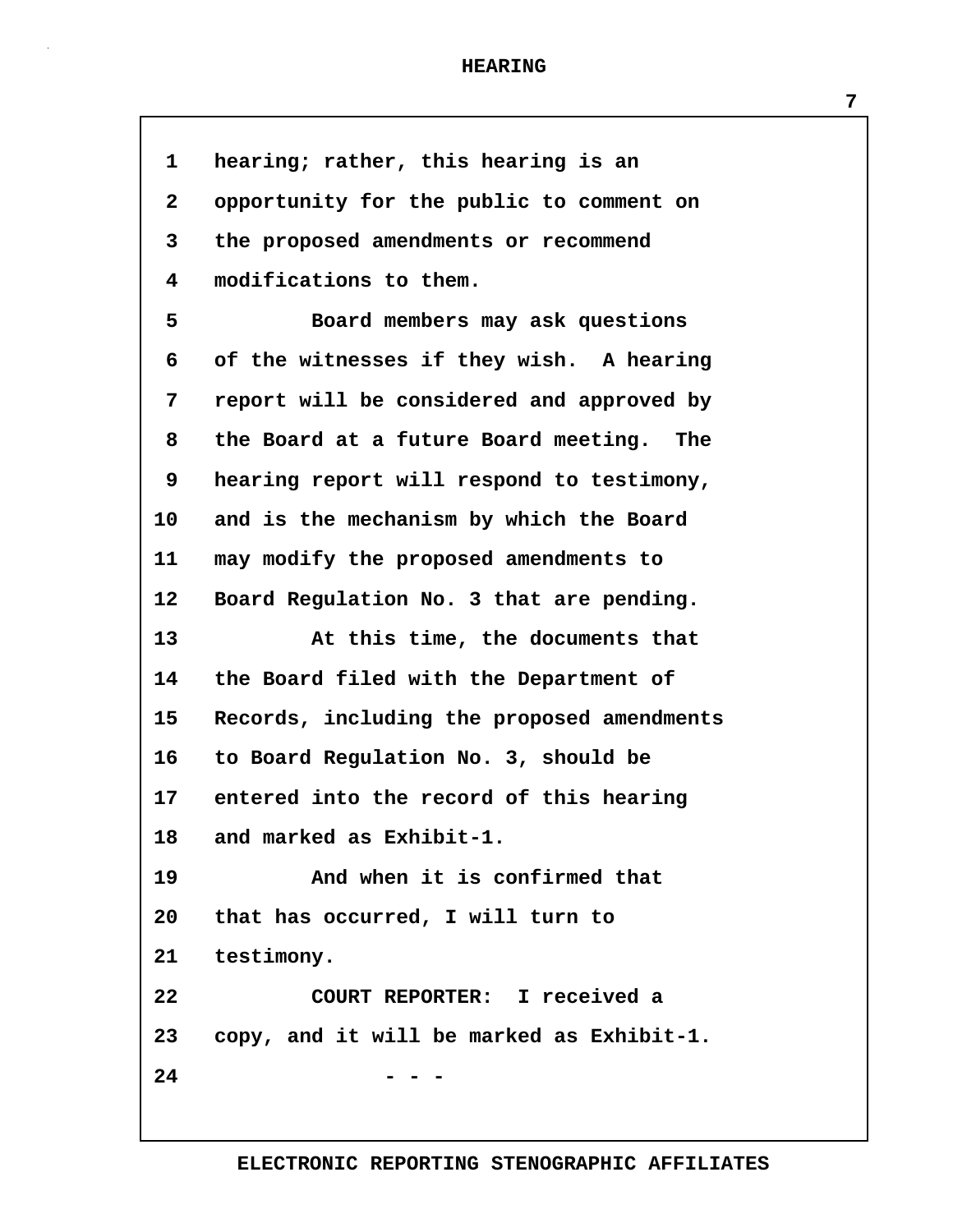**1 (At this time, the court reporter 2 marked the exhibit for identification as 3 Exhibit-1.) 4 - - - 5 MR. REED: Thank you. 6 We will now take testimony. 7 I ask any person present at this 8 hearing who wishes to testify, to please 9 notify our staff of your intent via the 10 chat feature of this Zoom call. 11 Our staff will then coordinate 12 with each of you regarding your testimony, 13 including the order in which you testify. 14 When it is a witness' turn to testify, we 15 will ask the witness to identify him or 16 herself or themselves prior to their 17 testimony. 18 For those of you who have any 19 documents you would like to submit as 20 exhibits, please send a copy to capital B, 21 capital O, capital E, capital G, capital 22 C, small S, small D, small A, small S, 23 small S, at phila.gov, and the document 24 will be added to the record. I am going**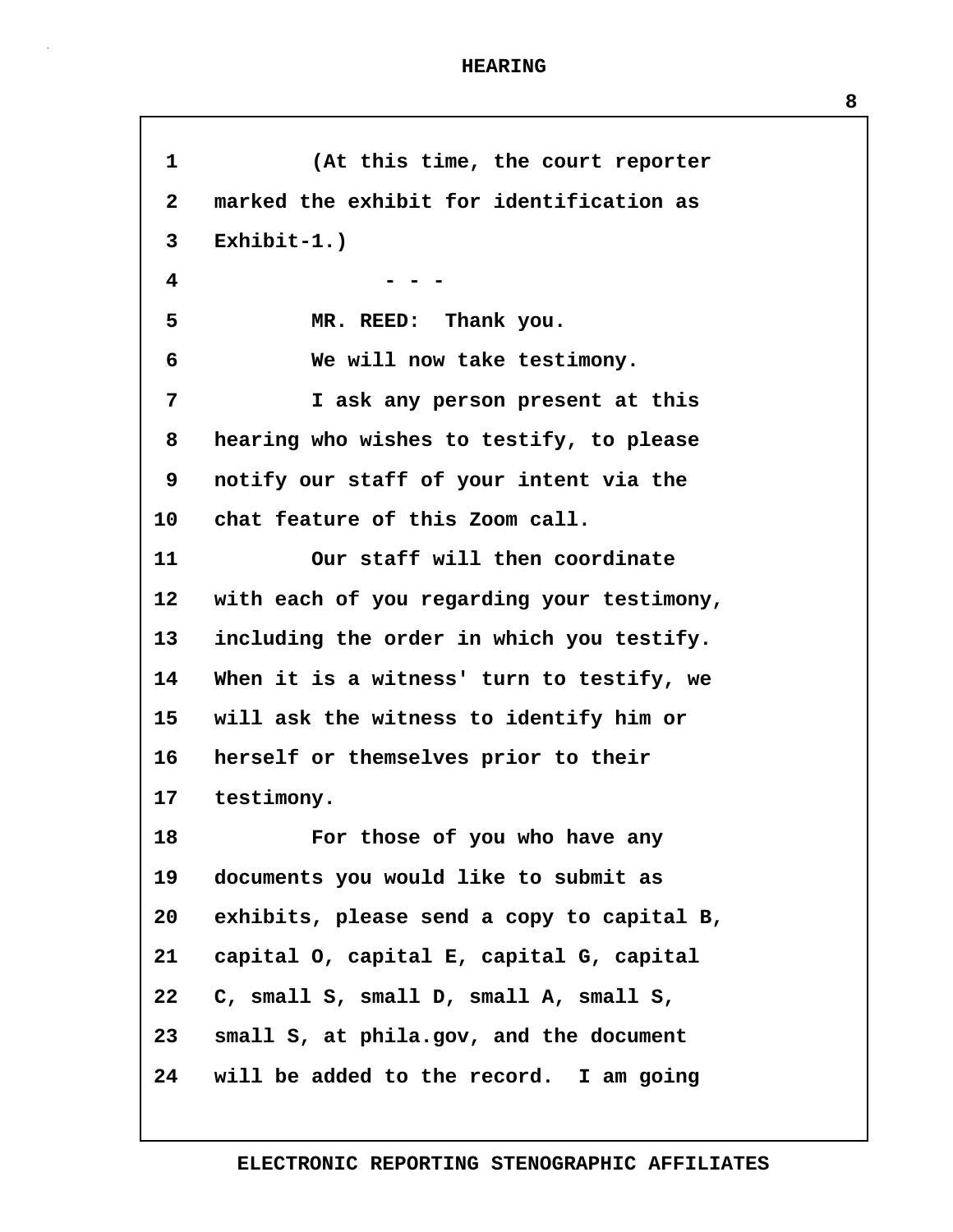Г

| 1                       | to repeat that email address.              |
|-------------------------|--------------------------------------------|
| $\overline{\mathbf{2}}$ | MS. GREENWALD: Chair Reed, if I            |
| 3                       | may, I put the email address into the chat |
| 4                       | box as well.                               |
| 5                       | MR. REED: Okay. So that email              |
| 6                       | address is in the chat feature for those   |
| 7                       | who may not have been able to capture it   |
| 8                       | from my statement.                         |
| 9                       | Before hearing from members of             |
| 10                      | the public, I would like to invite Board   |
| 11                      | staff to testify. It is my understanding   |
| 12                      | that Board staff will recommend several    |
| 13                      | revisions to the proposed amendments in    |
| 14                      | response to questions raised by Board      |
| 15                      | members at the October public meeting.     |
| 16                      | Members of the public should not feel      |
| 17 <sub>2</sub>         | pressed to respond to these                |
| 18                      | recommendations during the hearing.        |
| 19                      | Anyone who wishes to comment on            |
| 20                      | the revised proposed amendments after      |
| 21                      | today's hearing may do so by submitting    |
| 22                      | written testimony by email to General      |
| 23                      | Counsel Michael Cooke no later than        |
| 24                      | November 30, 2021, which is 13 days from   |
|                         |                                            |

**9**

# **ELECTRONIC REPORTING STENOGRAPHIC AFFILIATES**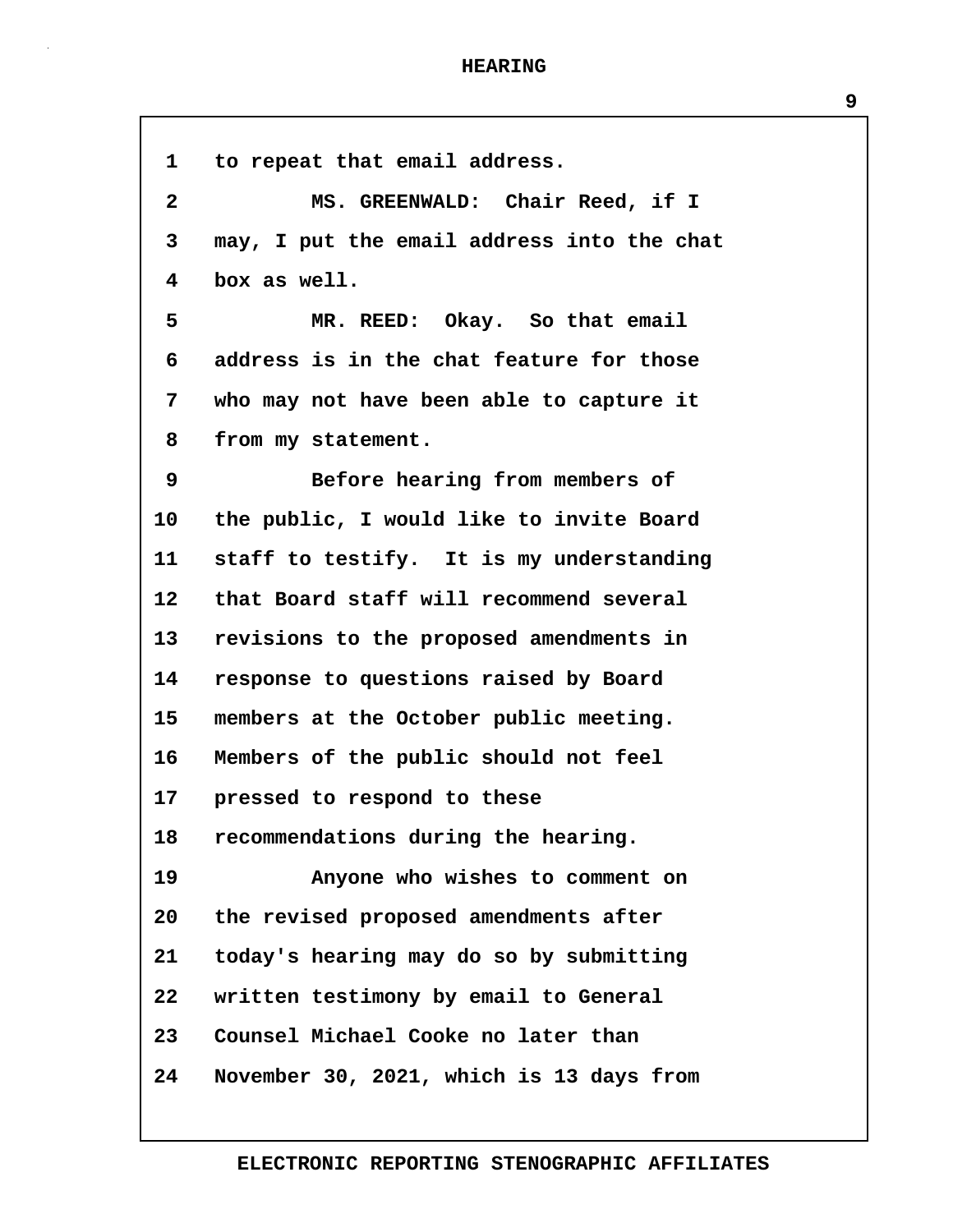**1 now, about almost two weeks. 2 So who is going to testify for 3 the Board? 4 MS. GREENWALD: Chair Reed, I 5 will be testifying for the Board. 6 MR. REED: You are recognized, 7 Ms. Greenwald. 8 MS. GREENWALD: Thank you, Chair 9 Reed. 10 My name is Jordana Greenwald for 11 the purposes of the record. I am the 12 Associate General Counsel for the Board of 13 Ethics, and I am presenting brief 14 testimony today regarding, as Chair Reed 15 previewed, some proposed revisions to the 16 pending amendments to Regulation No. 3 17 relating to the Statement of Financial 18 Interest. 19 Before I start that discussion, I 20 am going to put in a second link. We put 21 in the link initially to the version that 22 was submitted to Records, and right now I 23 am going to put into the chat the link to 24 the version that I will be presenting from**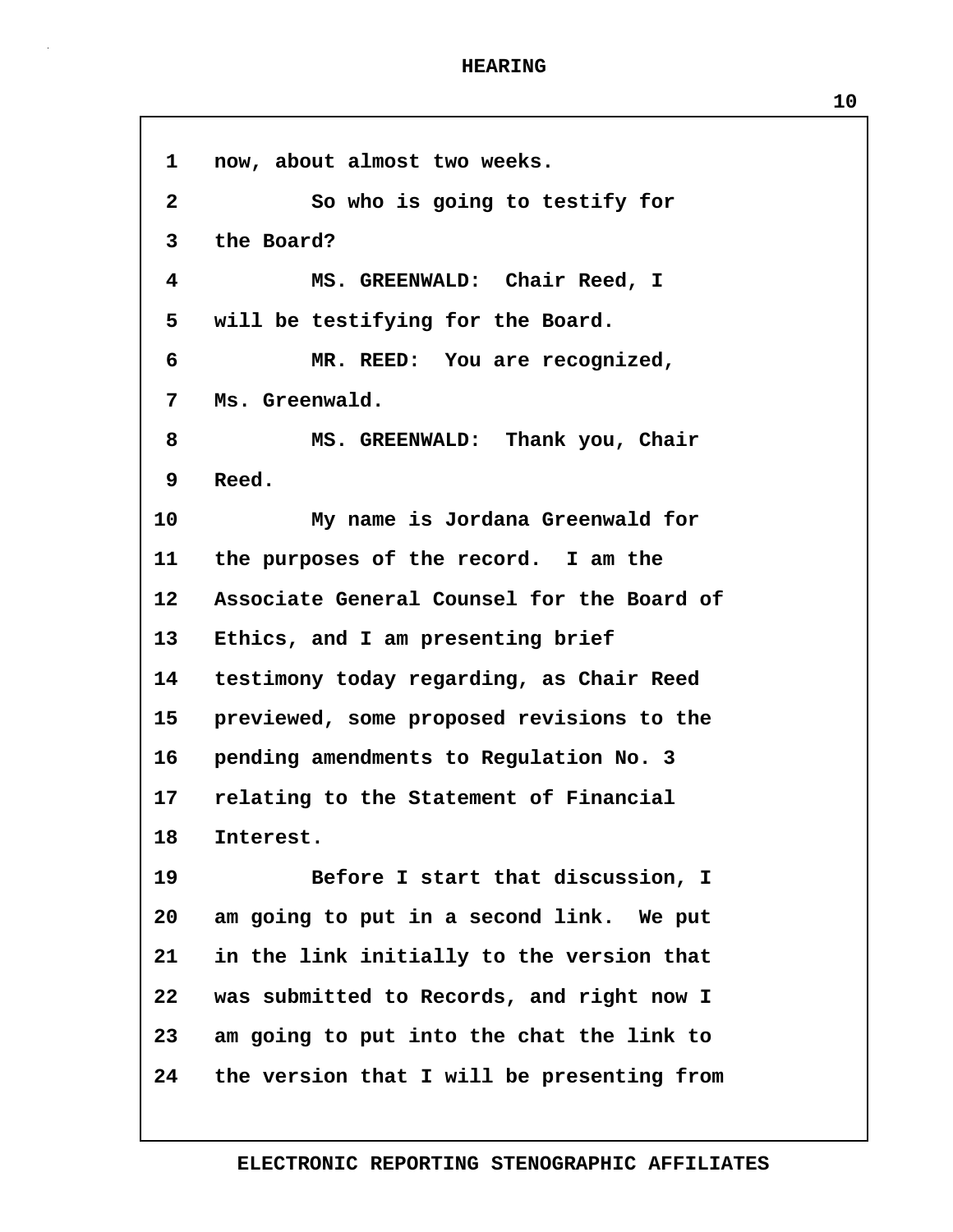**1 so that everyone has an opportunity to 2 look at that simultaneously with the 3 testimony. 4 MR. REED: So, Ms. Greenwald, I 5 just want to acknowledge the presence of 6 and welcome our distinguished 7 Councilmember, Derek Green, who has 8 appeared at the hearing in a mask. 9 Welcome. 10 MR. GREEN: Yes. Thank you, 11 Mr. Chair. I am traveling to DC, so thank 12 you. 13 MR. REED: Oh. Well, you know, 14 we are prepared to -- particularly since 15 our counsel has not yet begun her 16 testimony, we are prepared to interrupt 17 these proceedings. You tell us when it 18 would be convenient for you to present 19 your statement regarding the bank, the 20 public bank matter. 21 MR. GREEN: Well, you've already 22 started with Ms. Greenwald, so I will 23 defer to you, whatever works for your time 24 schedule.**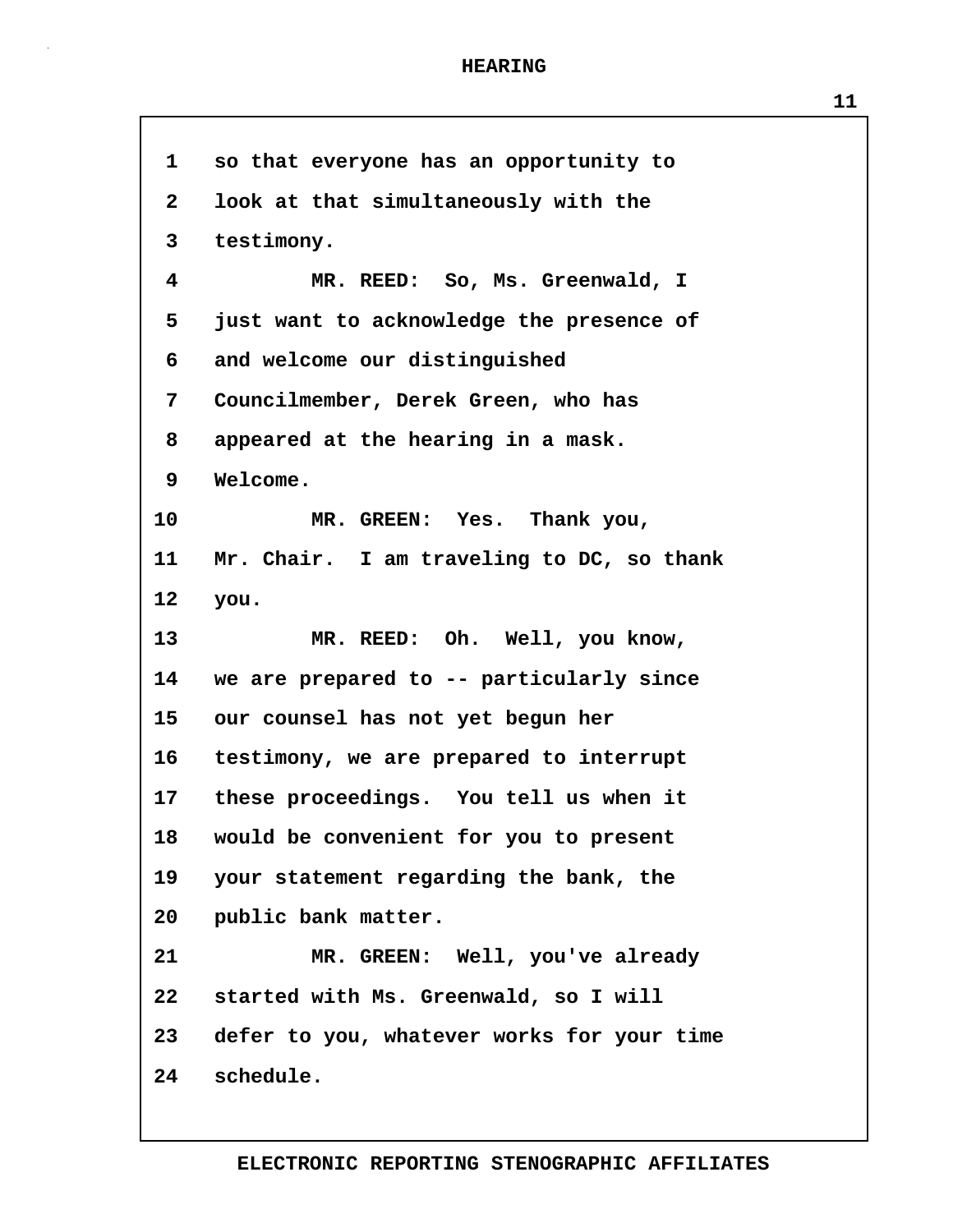| $\mathbf{1}$ | MR. REED: Okay. So why don't we            |
|--------------|--------------------------------------------|
| $\mathbf{2}$ | go on with -- Jordana, we will go on with  |
| 3            | your testimony and we'll come back to the  |
| 4            | councilperson. We'll play it by ear to     |
| 5            | see how things go.                         |
| 6            | MS. GREENWALD: Very good, Chair            |
| 7            | Reed.                                      |
| 8            | So I put into the chat the link,           |
| 9            | and I would ask that the Chair accept that |
| 10           | document, which I will also share on my    |
| 11           | screen as an exhibit to the testimony.     |
| 12           | MR. REED: So without objection,            |
| 13           | it will be accepted.                       |
| 14           | MS. GREENWALD: And I believe               |
| 15           | that will be Exhibit, if we are going with |
| $16 \,$      | number, it will be 2.                      |
| 17           | MR. REED: Yes.                             |
| 18           | MS. GREENWALD: Perfect.                    |
| 19           |                                            |
| 20           | (At this time, the court reporter          |
| 21           | marked the exhibit for identification as   |
| $22 \,$      | Exhibit- $2.$ )                            |
| 23           |                                            |
| 24           | MS. GREENWALD: Let me share my             |
|              |                                            |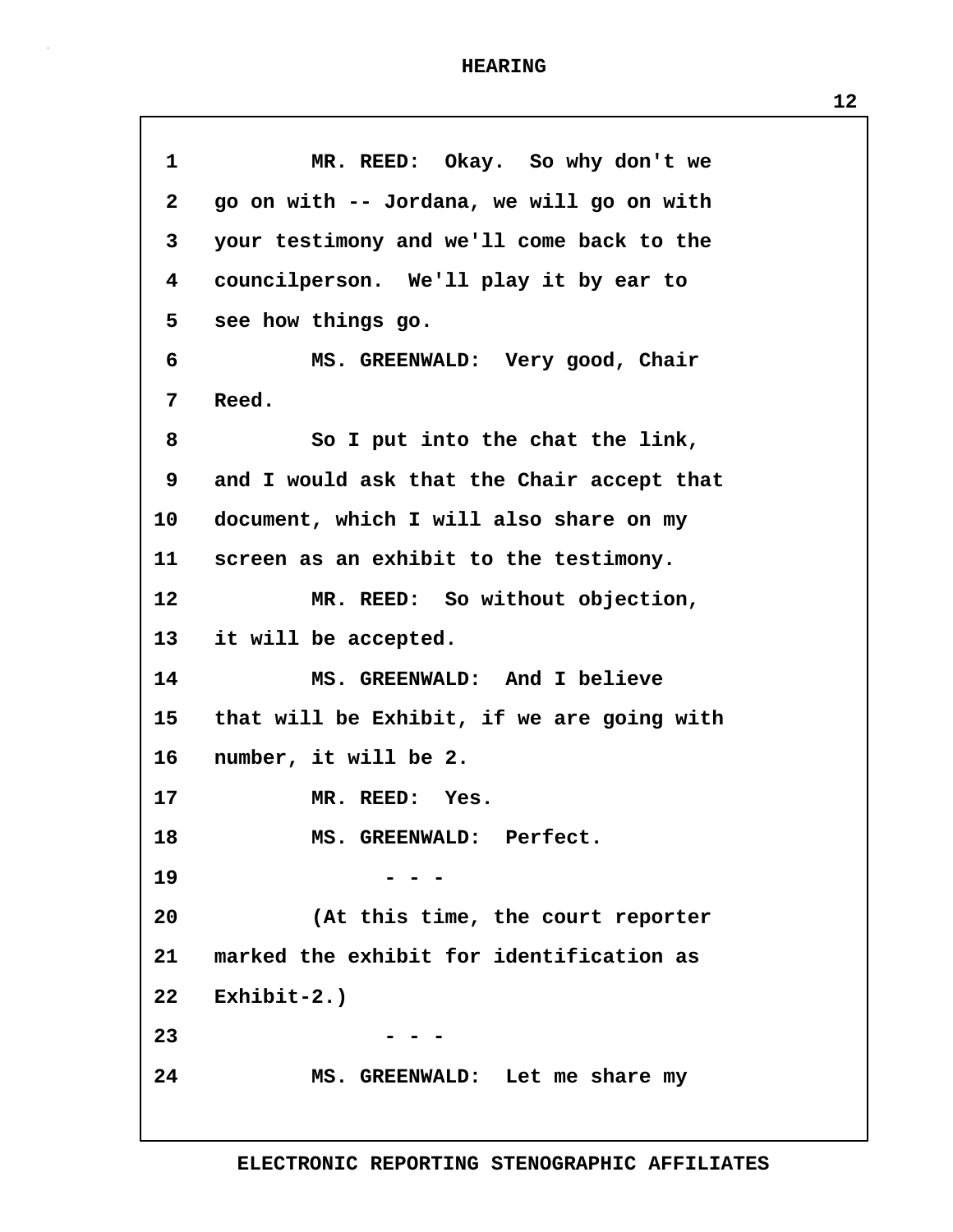**1 screen so that everyone can see what we 2 are talking about. 3 I'll try to make it as large as I 4 can. 5 The changes that were made, or 6 being recommended today via my testimony, 7 are responsive to concerns that were 8 raised at the October public meeting 9 specifically about the need for greater 10 clarity for small business owners 11 reporting income. And what we have done 12 is recommended some changes primarily to 13 paragraph 3.14 of the proposed amended 14 Regulation No. 3 that are consistent with 15 the Board's opinion 2017-001, which 16 addressed some questions about how to 17 report income to a business, as well as 18 the Pennsylvania Supreme Court precedent 19 that was cited on and relied on by the 20 Board in that particular opinion. 21 So I am going to take us very 22 quickly to 3.14, and then I will note a 23 couple of other minor changes that are 24 marked in here.**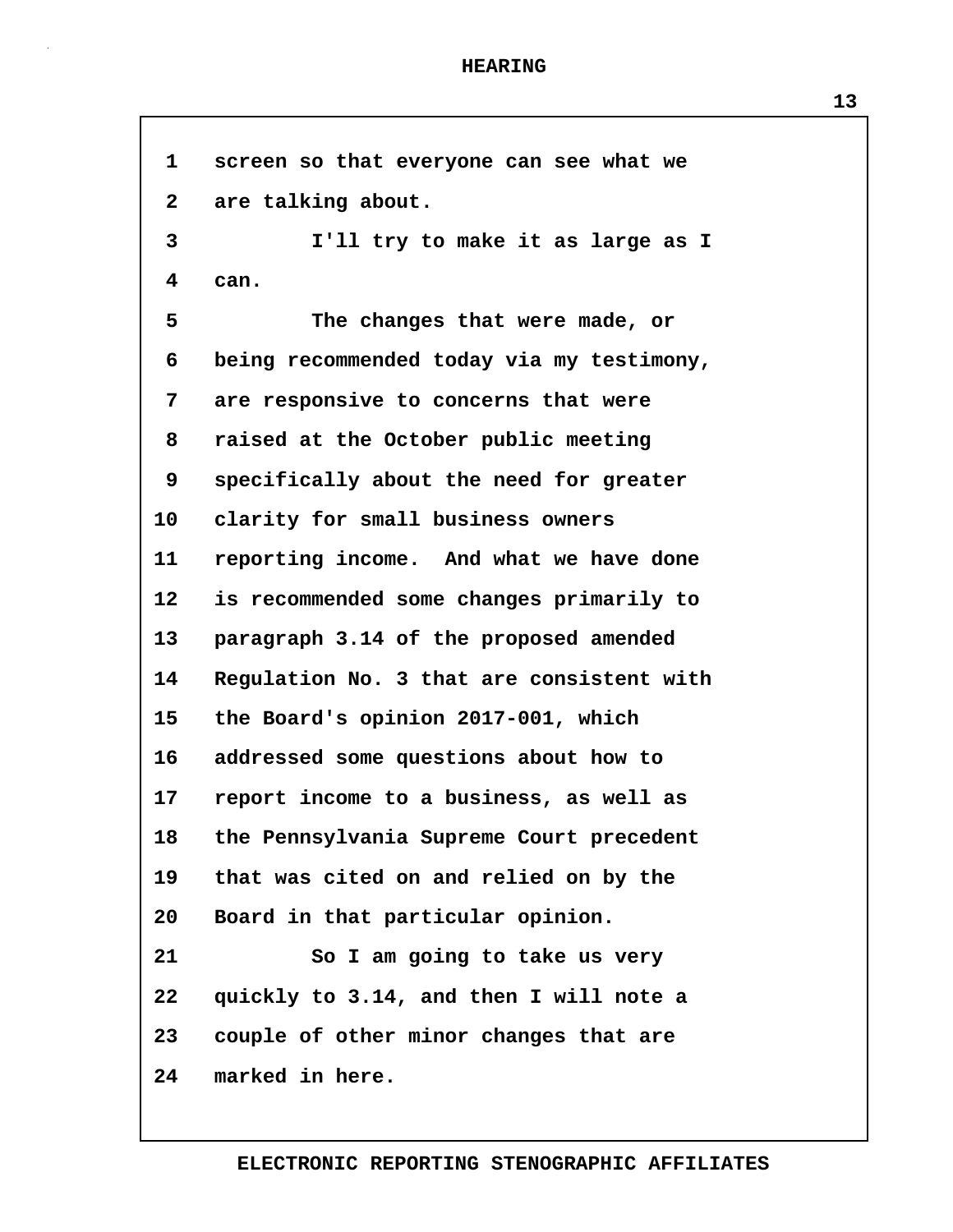| $\mathbf 1$  | Hopefully everyone can see that              |
|--------------|----------------------------------------------|
| $\mathbf{2}$ | there is text in green. That is the new      |
| 3            | revision to the amendment text which         |
| 4            | appears in red. The italics indicate that    |
| 5            | there are additions, the brackets indicate   |
| 6            | anywhere matter has been deleted. Most of    |
| 7            | the deletions are just reformatting of the   |
| 8            | numbers.                                     |
| 9            | So what we have is Subpart A and             |
| 10           | previously there was only one -- there       |
| 11           | were several different subparts and we had   |
| $12 \,$      | broken this part of the regulation down      |
| 13           | into two subparts.                           |
| 14           | The first, A, addresses sort of              |
| 15           | the basics for how to disclose income if     |
| $16 \,$      | it is over \$500 or if it's -- if it's \$500 |
| 17           | or more or if it's over \$5,000. It also     |
| 18           | has been updated to incorporate Reporting    |
| 19           | Year, which is a defined term, you can see   |
| 20           | that in both Sub 1 and Sub 2 of Subpart A.   |
| 21           | The bigger change is in new                  |
| 22           | Subpart B, which now lists out several       |
| 23           | different requirements for disclosure of     |
| 24           | income pursuant to Subpart A. And what       |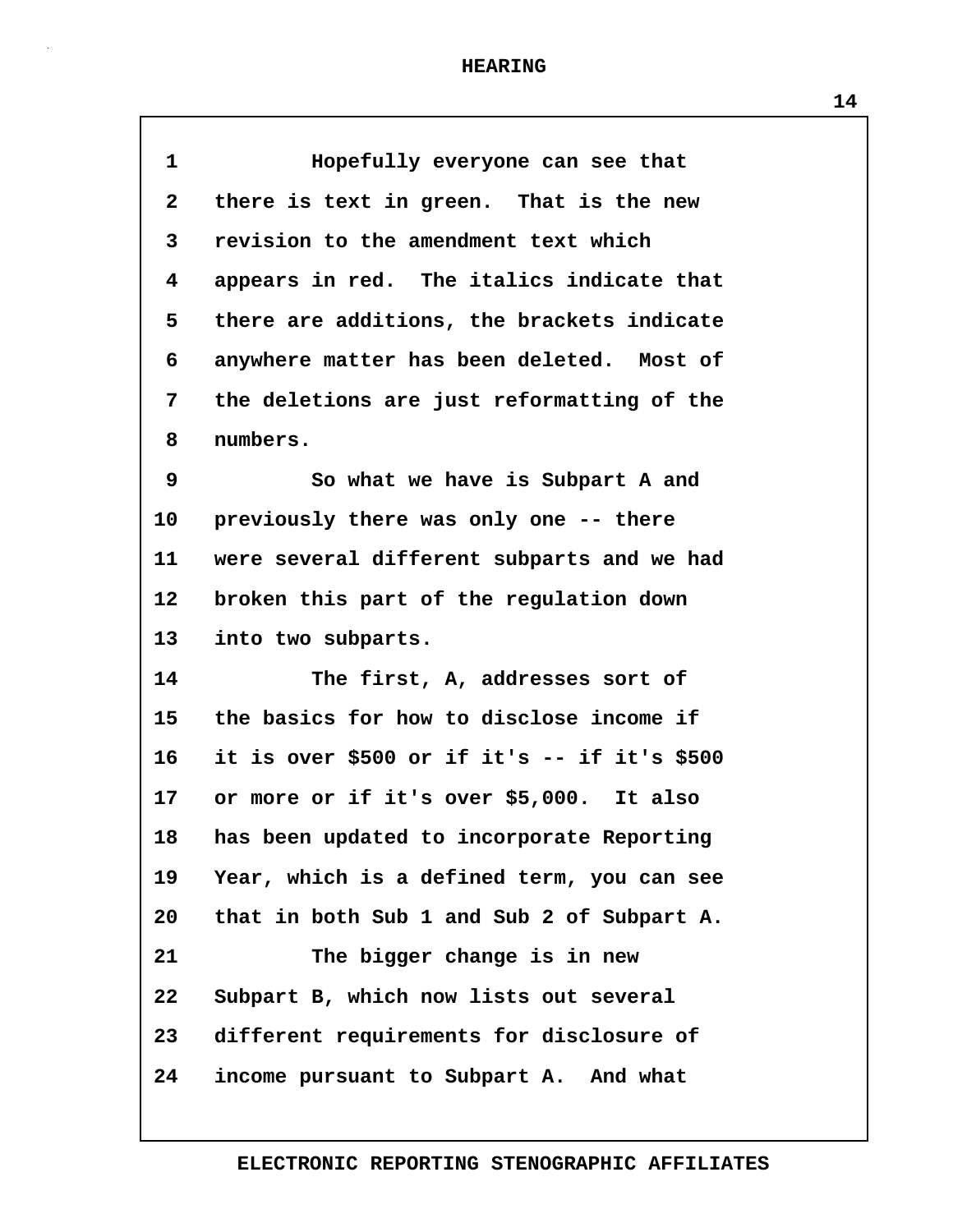| $\mathbf{1}$ | that does is the first part, other than    |
|--------------|--------------------------------------------|
| $\mathbf{2}$ | correcting the spelling of distribute, has |
| 3            | not changed. And that is really talking    |
| 4            | about the timing of when income is         |
| 5            | considered received by the filer. The      |
| 6            | changes are the addition of several        |
| 7            | specifics about how to report the income   |
| 8            | that has been received. Specifically,      |
| 9            | under Sub 2, we're addressing how a sole   |
| 10           | proprietorship should report because       |
| 11           | income to a sole proprietor as an          |
| 12           | individual doesn't involve a separate      |
| 13           | entity, which is covered by Sub 1 and      |
| 14           | needs to report all income earned by the   |
| 15           | business during a reporting year because   |
| 16           | it is, in fact, ultimately income to the   |
| 17           | individual.                                |
| 18           | Sub 3 addresses the question that          |
| 19           | was raised primarily at the October        |
| 20           | meeting, which incorporates this sort of   |
| 21           | answer that comes out of the Board's       |
| 22           | earlier opinion. And basically it says     |
| 23           | that there is a choice in how a filer      |
| 24           | discloses business income. They may        |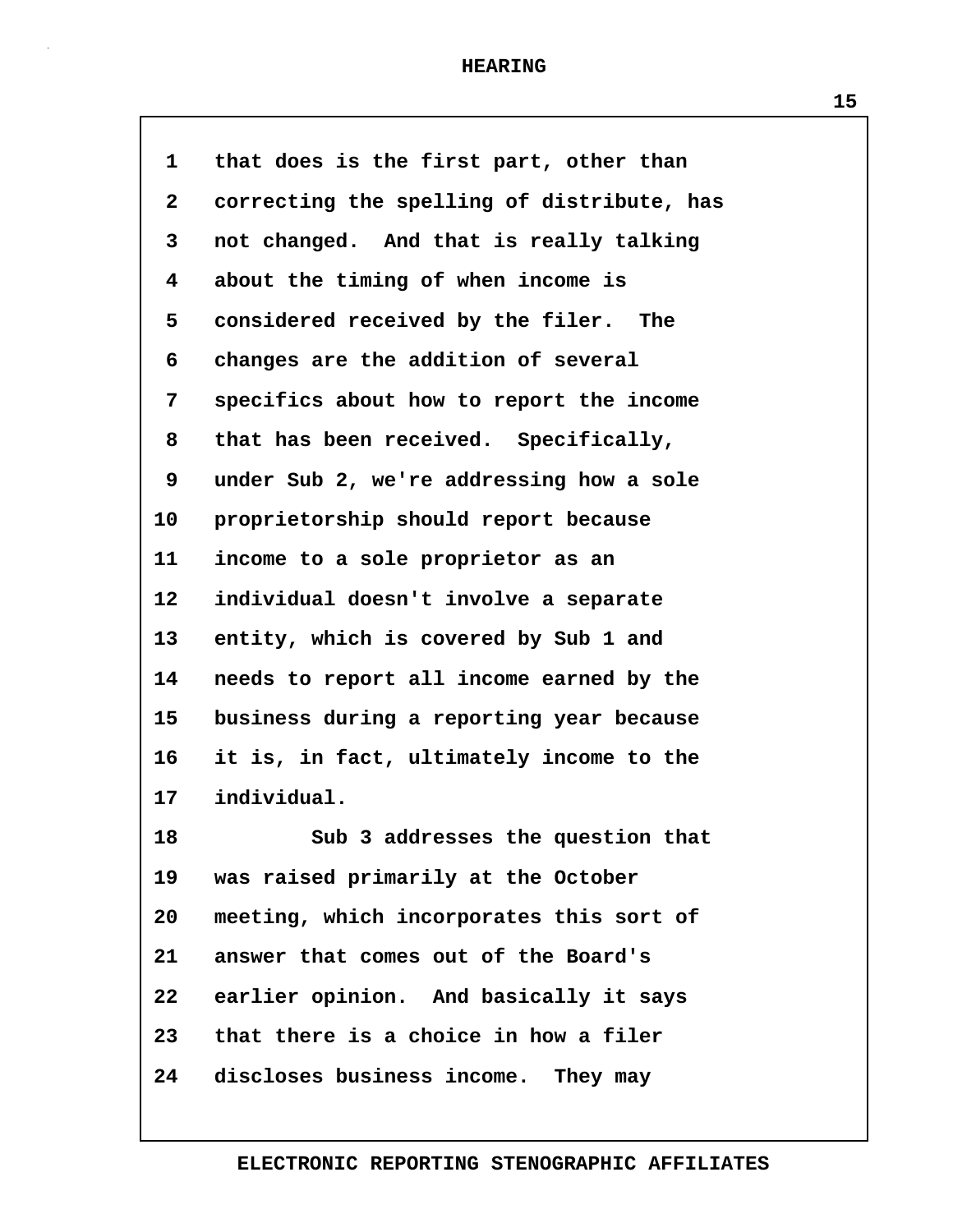| 1               | choose to either list the business that    |
|-----------------|--------------------------------------------|
| $\mathbf{2}$    | the income is attributed to and disclose   |
| 3               | the amount if required by Subpart A, or    |
| 4               | they can choose to list the name of each   |
| 5               | individual client that met the income      |
| 6               | thresholds. And it does also then explain  |
| 7               | that the filer needs to disclose any names |
| 8               | under which the business operates and that |
| 9               | they need to describe the type of business |
| 10              | if it is not evident from the business     |
| 11              | name. And those are all kind of            |
| $12 \,$         | consistent with just trying to make sure   |
| 13              | that what is being disclosed about a       |
| 14              | business actually connects to the income   |
| 15              | that's being reported and relaying         |
| 16              | concerns about whether every single client |
| 17              | has to be disclosed. This is a choice      |
| 18              | that comes out of, as I said before, it's  |
| 19              | a Pennsylvania Supreme Court law that is   |
| 20 <sub>o</sub> | incorporated into a decision of the Board  |
| 21              | issued in 2017.                            |
| 22              | Item 4 has just been renumbered.           |
| 23              | It has not actually changed.               |
| 24              | The other thing that we did along          |
|                 |                                            |

**ELECTRONIC REPORTING STENOGRAPHIC AFFILIATES**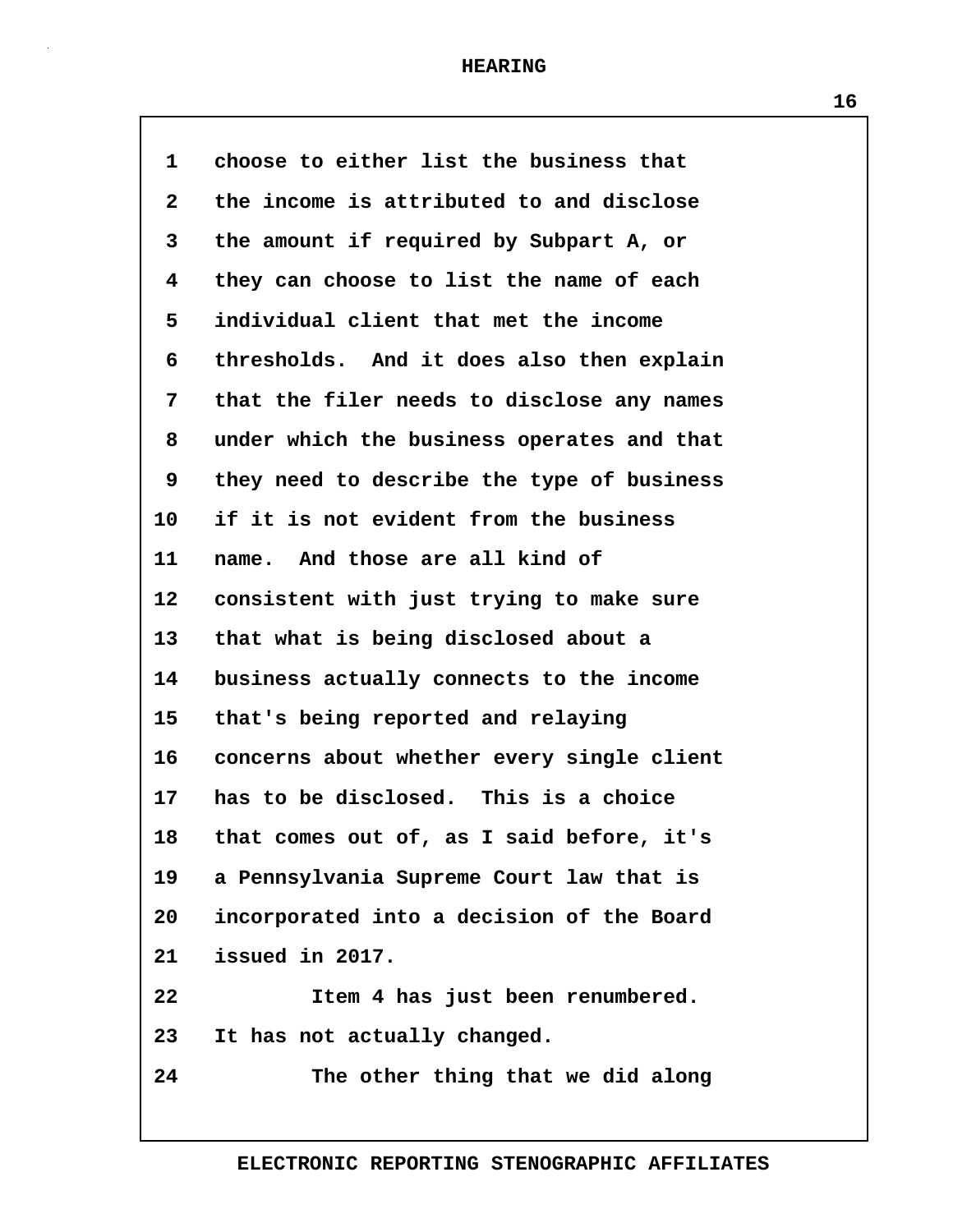| $\mathbf{1}$            | with this is add two new examples. And     |
|-------------------------|--------------------------------------------|
| $\mathbf{2}$            | these address two different types of       |
| 3                       | business, one a solo law practice and the  |
| $\overline{\mathbf{4}}$ | other a plumbing business. And they        |
| 5                       | address what happens and the options for   |
| 6                       | disclosing the income and describing the   |
| 7                       | business when doing so.                    |
| 8                       | Not everybody will have a                  |
| 9                       | business name, and not all business names  |
| 10                      | will be descriptive, so we wanted to give  |
| 11                      | some guidance to folks that are filing     |
| 12                      | about how to describe their business and   |
| 13                      | how to report the income that is           |
| 14                      | associated with the business.              |
| 15                      | So that's what these two set out.          |
| 16                      | And then the only other change is to the   |
| $17 \,$                 | example that was already proposed which    |
| 18                      | just specifies that there is an additional |
| 19                      | disclosure requirement, not just for being |
| 20                      | an officer or employee of a business, but  |
| 21                      | also for the percentage of ownership over  |
| 22                      | five percent because of the example there  |
| 23                      | is a 50 percent interest in an LLC.        |
| 24                      | So this is just giving as much             |
|                         |                                            |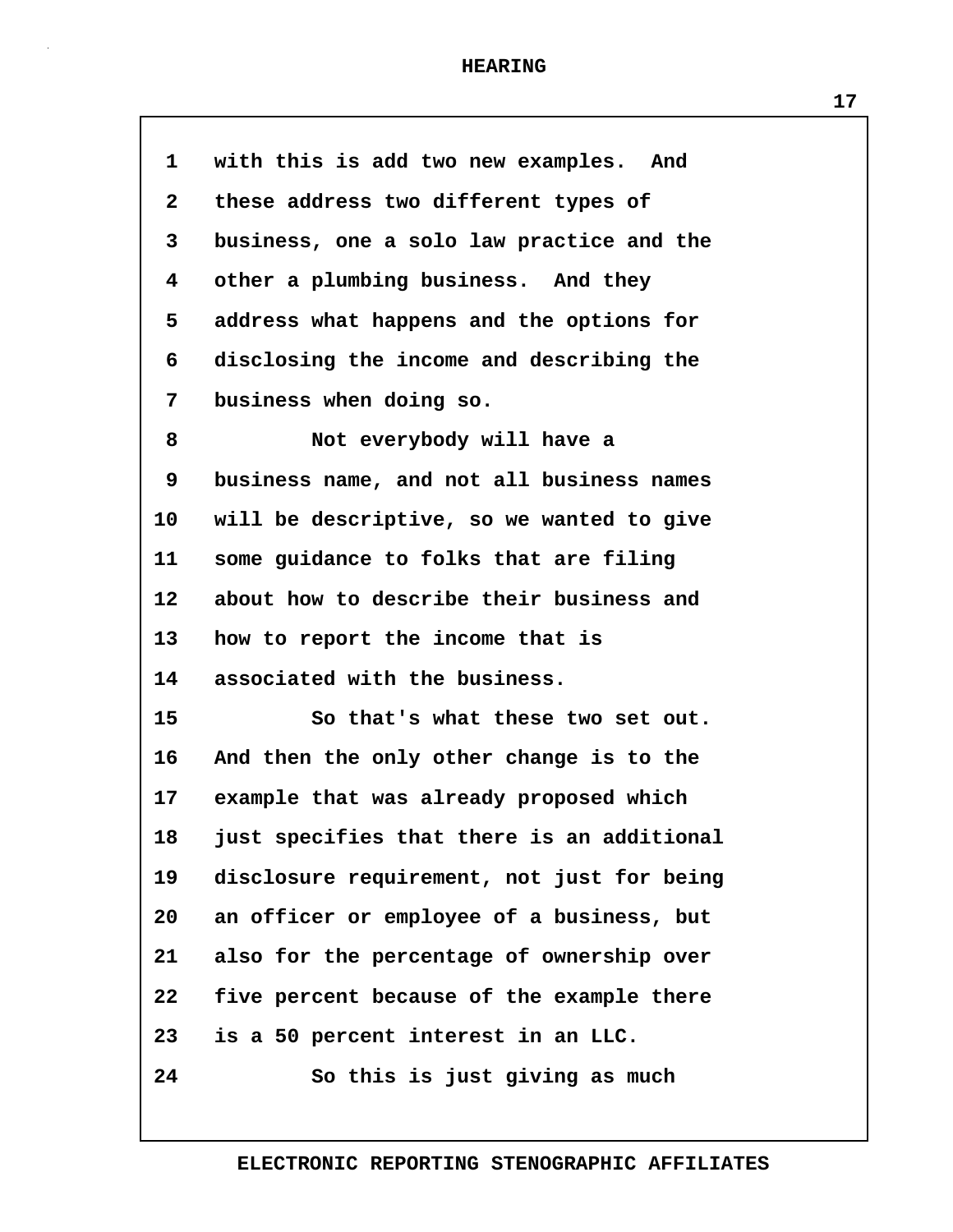**1 clarity as we can for completeness, and as**

| $\mathbf{2}$ | requested during the Board's October      |
|--------------|-------------------------------------------|
| 3            | meeting, incorporating what the Board has |
| 4            | already addressed in terms of how         |
| 5            | businesses work.                          |
| 6            | One of the questions that was             |
| 7            | raised at the October meeting was around  |
| 8            | whether a sole proprietorship would have  |
| 9            | some sort of different application of the |
| 10           | rule looking at the Board's opinion and   |
| 11           | the underlying court decision in terms of |
| 12           | the choice between disclosing clients and |
| 13           | disclosing the business as the source of  |
| 14           | income. The answer of course would be no, |
| 15           | that both of those options are available, |
| 16           | even to a sole proprietorship. So that    |
| 17           | has all been incorporated into these      |
| 18           | changes. And I would propose that these   |
| 19           | be incorporated into the regulation going |
| 20           | forward to increase the clarity and       |
| 21           | guidance that is provided.                |
| 22           | MR. REED: Does that conclude              |
| 23           | your statement?                           |
| 24           | MS. GREENWALD: It does.                   |
|              |                                           |

**18**

# **ELECTRONIC REPORTING STENOGRAPHIC AFFILIATES**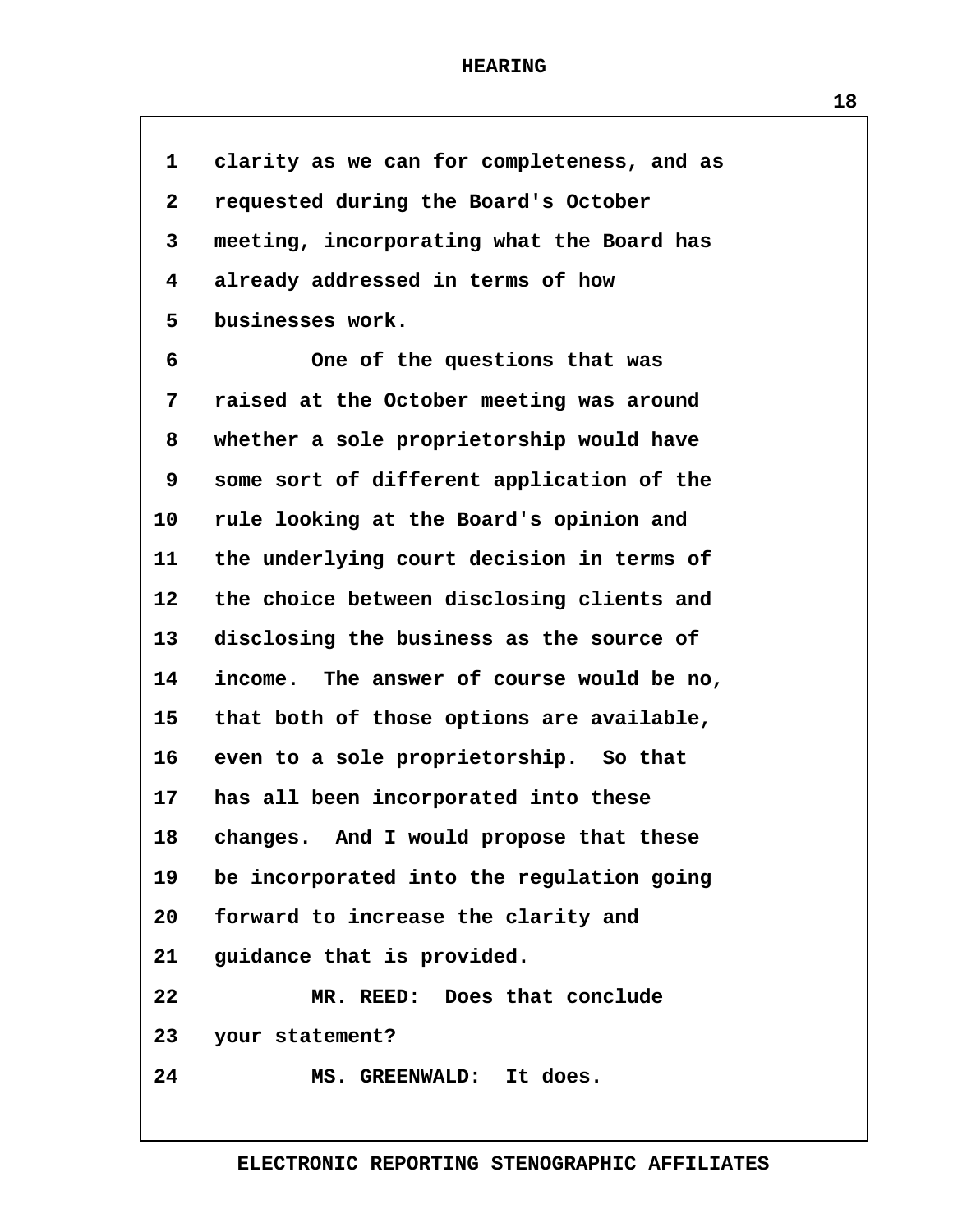**1 I don't know if there are any 2 questions from the Board. 3 MR. REED: Yes, the floor is open 4 to the Board for any questions for 5 Ms. Greenwald. 6 Hearing none, I will now ask 7 whether there are any other witnesses, 8 but before I do that, I want to check in 9 with Councilman Green to see how he is 10 doing on time because I think we are about 11 to wrap this up, but I want to just check 12 with you to see if you're still okay on 13 your time? 14 MR. GREEN: Yes. This train will 15 leave around 2:00, and it is about 1:23, 16 so. 17 MR. REED: Okay. So let me just 18 open up the floor and ask -- oh, yes, 19 please. 20 MS. GREENWALD: Chair Reed, I am 21 so sorry. 22 I did want to just very quickly, 23 there were a couple of other minor mostly 24 typographical edits that were suggested by**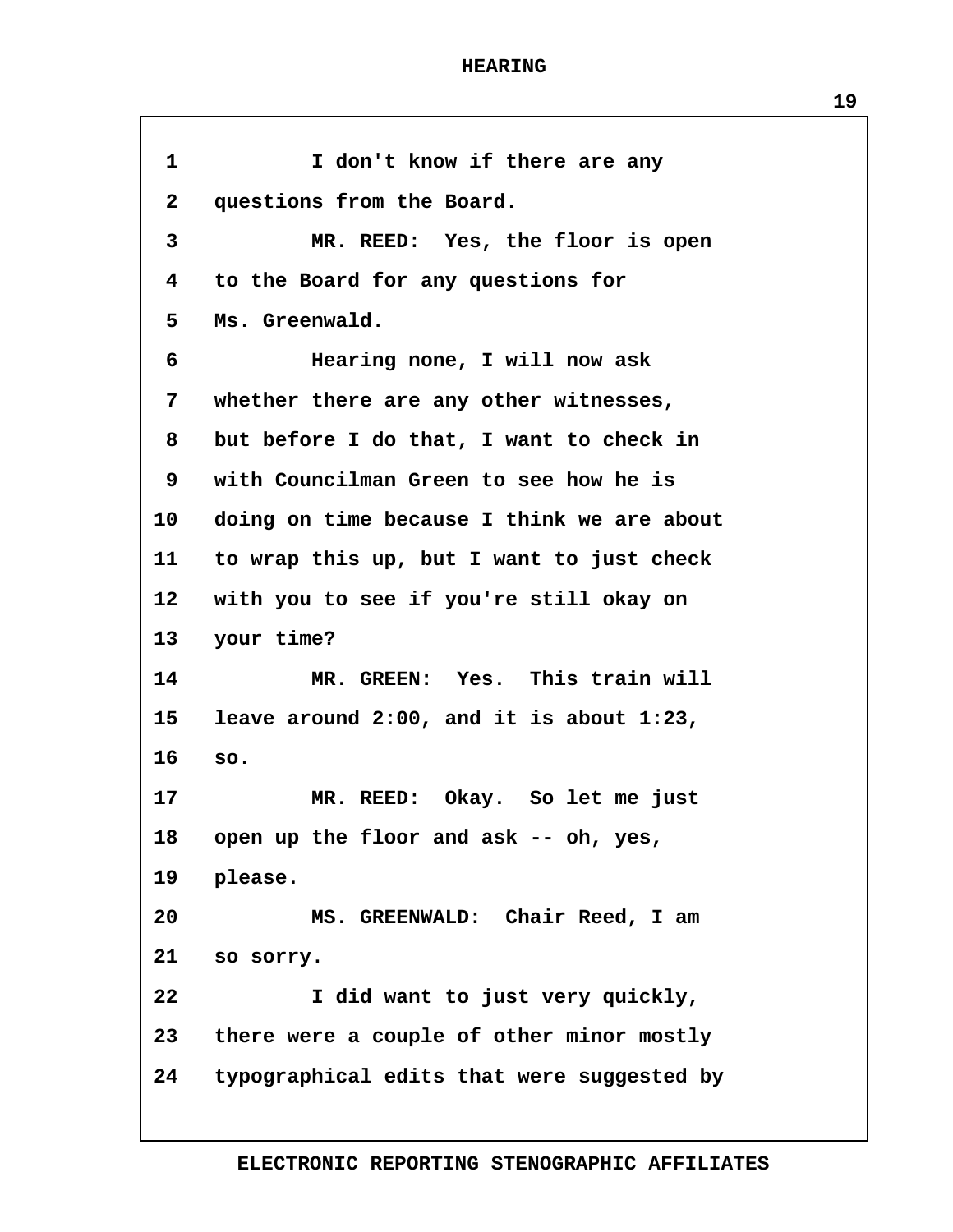| $\mathbf 1$     | one of the Board members in advance of    |
|-----------------|-------------------------------------------|
| $\mathbf{2}$    | this version being concluded, and those   |
| 3               | have been included in this. They are not  |
| 4               | substantive, but they are marked. So if   |
| 5               | anyone is looking at the full document,   |
| 6               | they will see those also marked in green  |
| 7               | in a couple of places.                    |
| 8               | MR. REED: Okay.                           |
| 9               | Well, we heard nothing from the           |
| 10              | Board, and I am going to ask now whether  |
| 11              | there are any other witnesses who wish to |
| 12 <sub>1</sub> | offer testimony about the proposed        |
| 13              | amendments to Board Regulation No. 3.     |
| 14              | MR. COOKE: I believe the Chief            |
| 15              | Integrity Officer wishes to.              |
| 16              | MR. REED: Thank you.                      |
| 17              | Sarah, you are recognized.                |
| 18              | MS. STEVENSON: Thank you, Chair           |
| 19              | Reed.                                     |
| 20              | Good afternoon Board Members.             |
| 21              | Can everyone hear me? Give me a thumbs    |
| 22              | up.                                       |
| 23              | MR. REED: Yes.                            |
| 24              | MS. STEVENSON: Good afternoon,            |
|                 |                                           |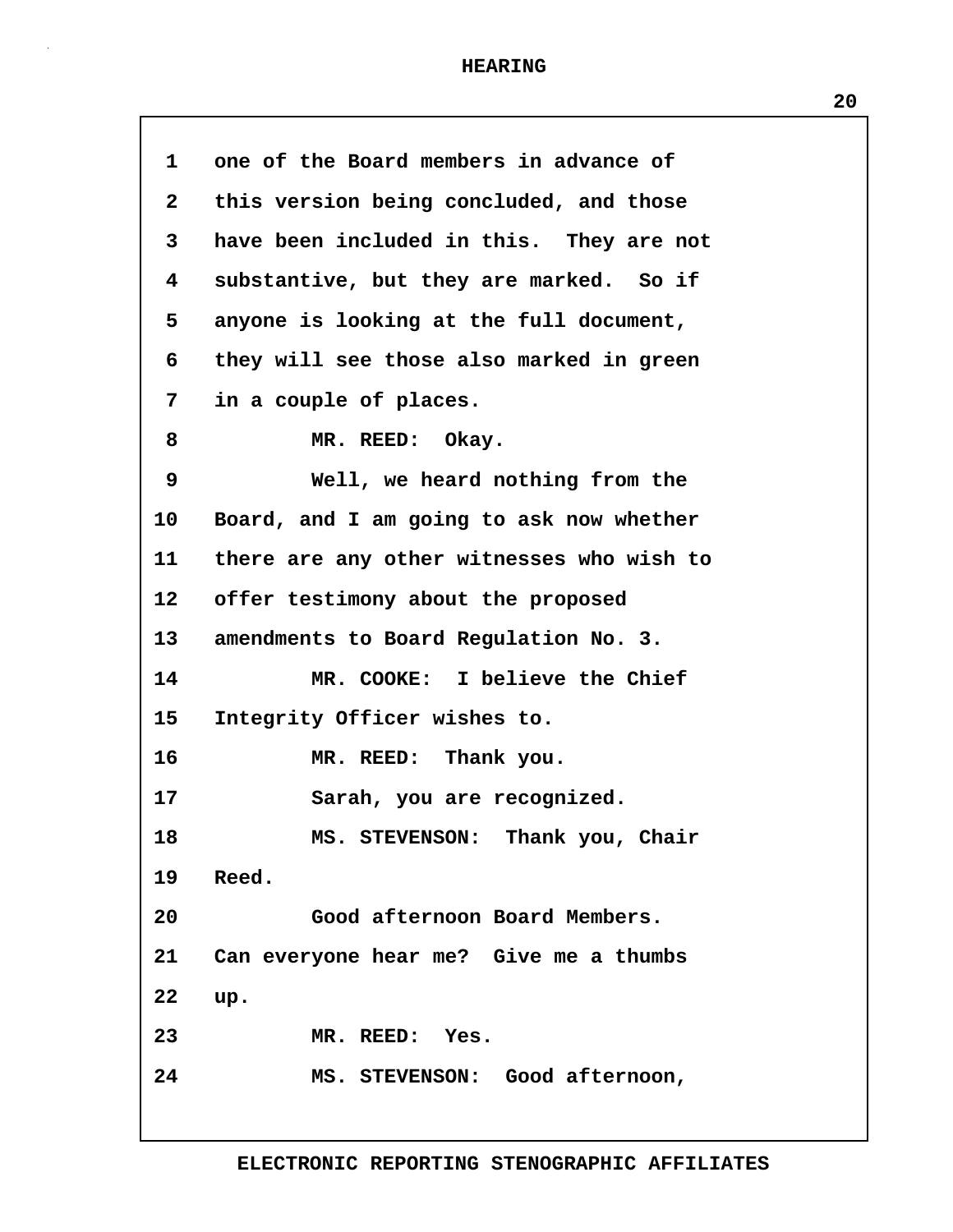**1 Board Members and staff. 2 Thank you for allowing us to 3 comment today in response to proposed 4 amendments to Regulation 3. 5 I am Sarah Stevenson, the City's 6 Chief Integrity Officer. With me today is 7 Krystle Baker, Deputy Chief Integrity 8 Officer for the City of Philadelphia. 9 First, I would like to publicly 10 acknowledge the hard and diligent work of 11 staff and how grateful we are to everyone 12 we worked with over the past year plus and 13 will continue to work with on the topic of 14 financial disclosures. Several are on 15 this call. 16 In general, the administration 17 supports the proposed amendments to Reg 3, 18 but I offer a few comments in sequential 19 order. And forgive me if these have 20 already been addressed by Jordana's 21 comments a few minutes ago. 22 First, in 3.4b, the DBHIDS's 23 official name is Department of Behavioral 24 Health and Intellectual Disability**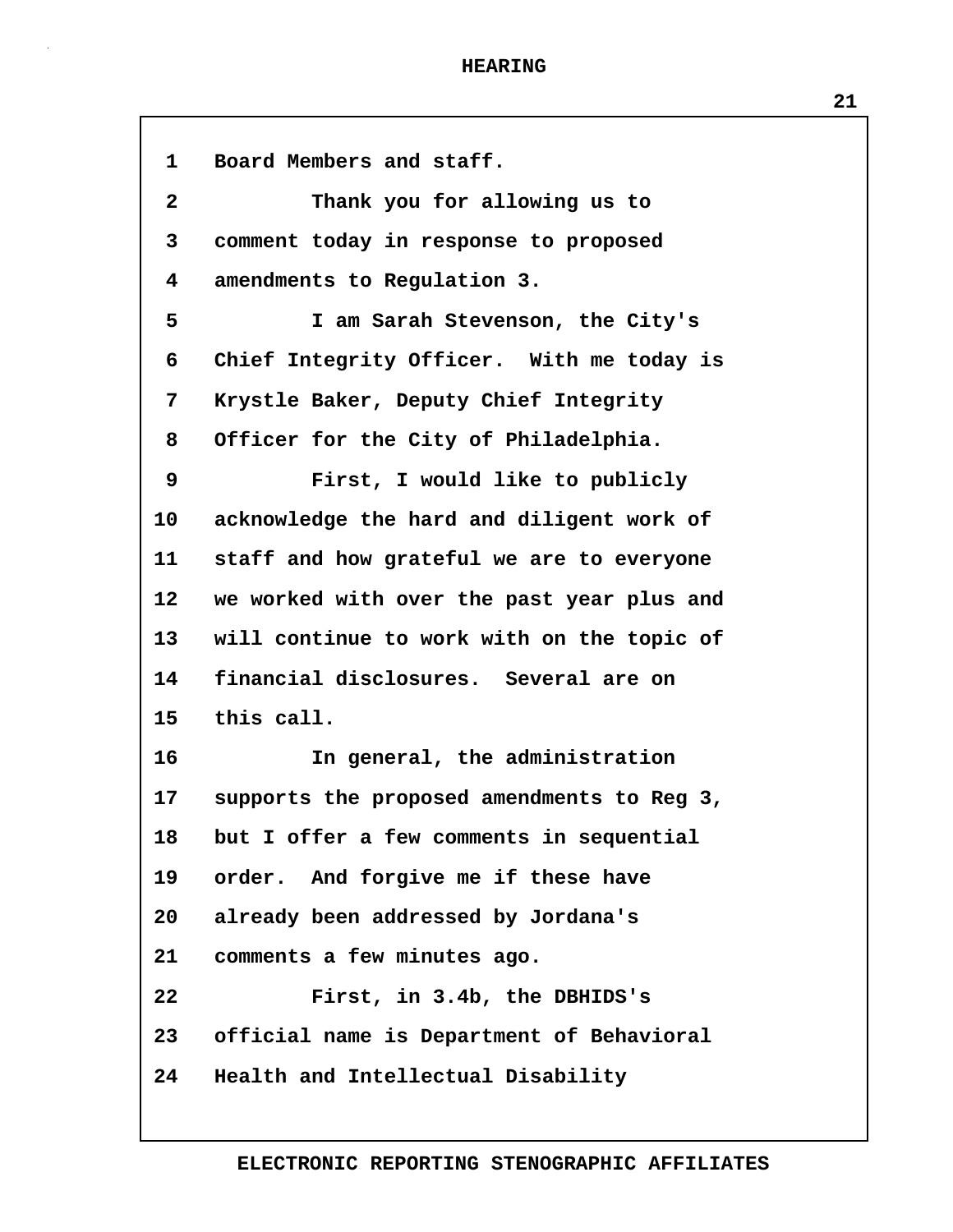Г

| $\mathbf{1}$    | Services. I believe that was addressed by  |
|-----------------|--------------------------------------------|
| $\mathbf{2}$    | Jordana. Thank you.                        |
| $\mathbf{3}$    | Comment No. 2: In 3.4c, the                |
| 4               | Office of Fleet Management is becoming the |
| 5               | Department of Fleet Services in response   |
| 6               | to a voter-approved charter amendment a    |
| 7               | couple of weeks ago. I am not sure if      |
| 8               | that election has been certified, but in   |
| 9               | any event my suggestion is to move Fleet   |
| $10 \,$         | to 3.4b or make a footnote noting the      |
| 11              | change in title of that agency.            |
| 12              | Comment No. 3 is in 3.10b to               |
| 13              | further clarify disclosure obligations for |
| 14              | those who spend part of a reporting year   |
| 15              | as a non-Filer. I suggest adding           |
| $16 \,$         | something to this effect -- and, forgive   |
| 17 <sub>2</sub> | me, I am just reading my notes and not the |
| 18              | Reg itself -- "or even if the Filer was    |
| 19              | not a Filer when the interest was held or  |
| 20              | received by the Filer." In other words,    |
| 21              | just clarifying the other side of what is  |
| 22              | already written in the Reg if somebody     |
| 23              | receives something when he or she is not a |
| 24              | Filer, making sure that is explicit as     |

# **ELECTRONIC REPORTING STENOGRAPHIC AFFILIATES**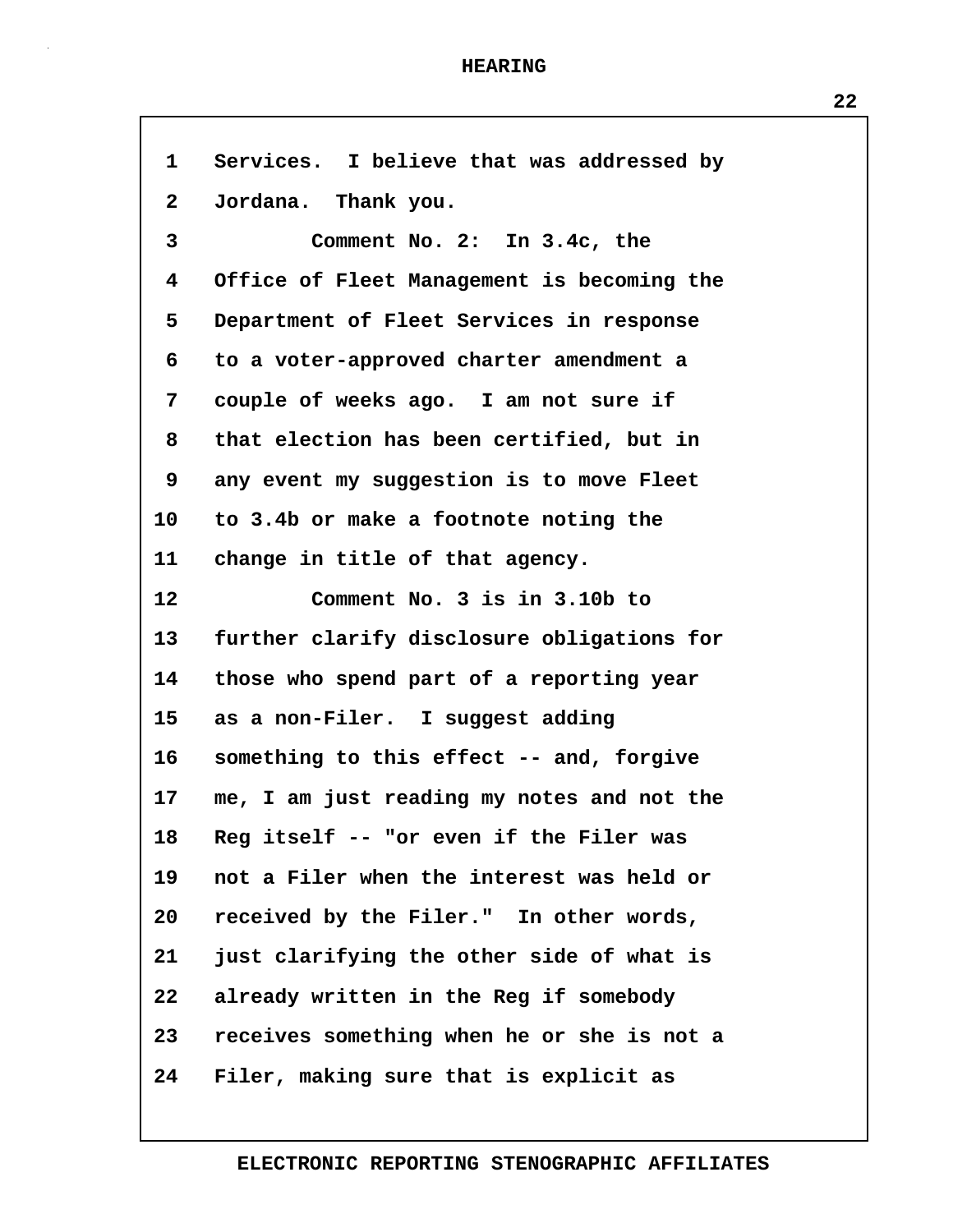| 1                       | something to disclose if they become a     |
|-------------------------|--------------------------------------------|
| $\mathbf{2}$            | Filer that following calendar year.        |
| 3                       | Comment No. 4: In 3.10c in the             |
| $\overline{\mathbf{4}}$ | example, to further clarify how a set of   |
| 5                       | related transactions should be reported, I |
| 6                       | suggest stating specifically how the       |
| 7                       | financial interests fit into each filing   |
| 8                       | bucket, similar to the example in 3.14c,   |
| 9                       | which I understand now is even -- might    |
| 10                      | change a little bit or expand it, so the   |
| 11                      | bottom line is just we love the examples,  |
| $12 \,$                 | just one comment here would be to expand   |
| 13                      | on the example to make it, again, a little |
| 14                      | bit more explicit for filers.              |
| 15                      | Comment No. 5: 3.11.                       |
| 16                      | I recognize that this distinction          |
| 17                      | is derived from City Code 20-610, but it   |
| 18                      | might be helpful to provide examples of    |
| 19                      | City position versus an occupation or      |
| 20                      | profession particularly for City employee  |
| 21                      | filers.                                    |
| 22                      | The Reg states that these could            |
| 23                      | be different, but if it is permissible it  |
| 24                      | might be helpful for some filers if it's   |
|                         |                                            |

**ELECTRONIC REPORTING STENOGRAPHIC AFFILIATES**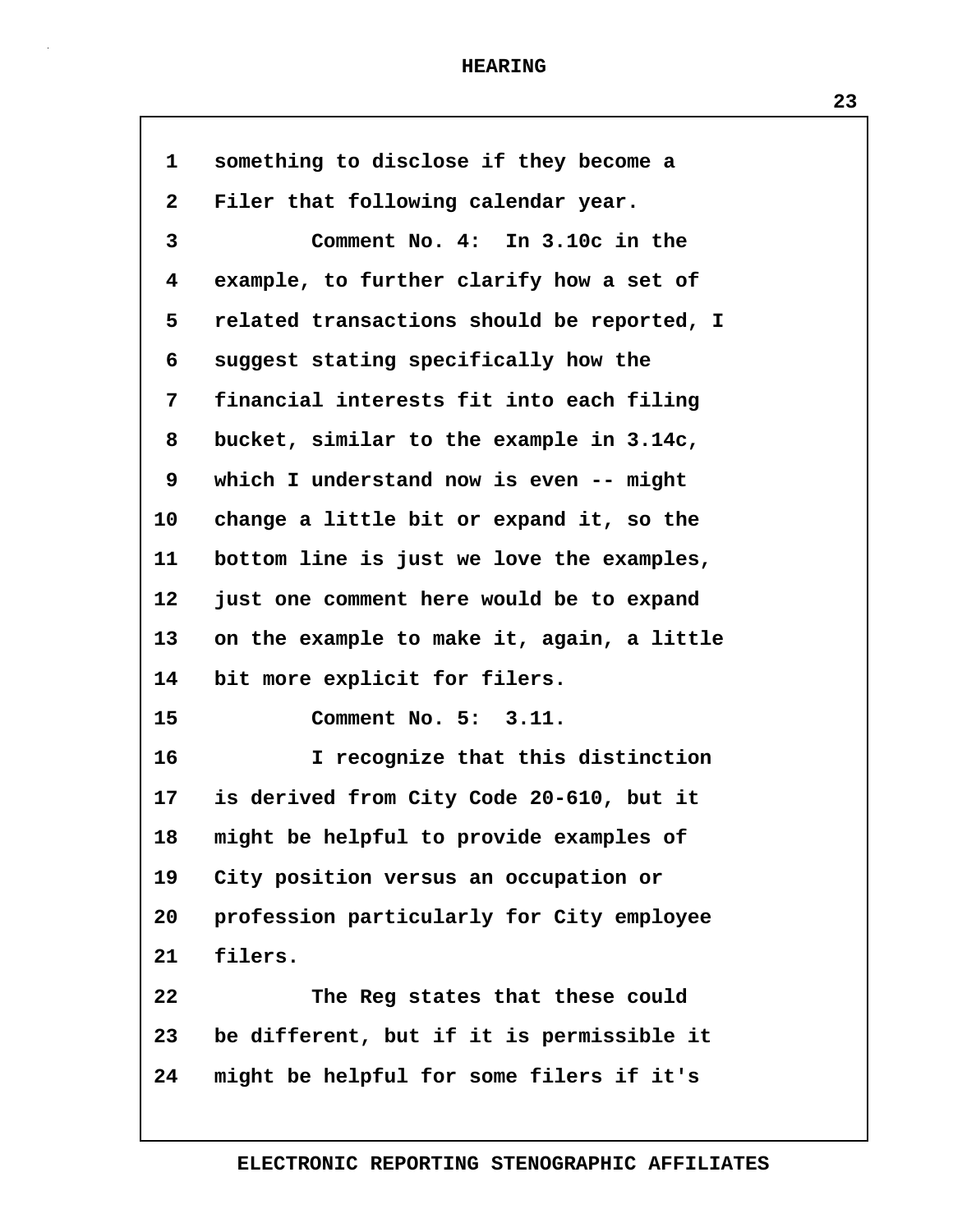| 1                       | explicitly permitted to be the same, chief |
|-------------------------|--------------------------------------------|
| $\mathbf{2}$            | of staff, chief of staff, or financial     |
| 3                       | analyst, financial analyst, something like |
| $\overline{\mathbf{4}}$ | that to just make it easier.               |
| 5                       | I think City employee filers are           |
| 6                       | in a unique position versus, I would say,  |
| 7                       | a Board member, who is an L&I review Board |
| 8                       | member over here, but is also an attorney  |
| 9                       | over there. So for City filers it might    |
| 10                      | be helpful if those two things could be    |
| 11                      | the same.                                  |
| 12                      | Comment 6: Those typos were                |
| 13                      | addressed by Jordana.                      |
| 14                      | Comment No. 7: In 3.15d.3, the             |
| 15                      | recordkeeping requirements for tickets.    |
| 16                      | So, you know, I recommend that 3.15d.3 be  |
| 17                      | appended to 3.15d.2.                       |
| 18                      | And I say this because my                  |
| 19                      | recollection of the origin of this         |
| 20                      | obligation is that it was intended for     |
| 21                      | elected officials distributing tickets to  |
| 22                      | constituents, not a blanket obligation for |
| 23                      | all types of event tickets regardless of   |
| 24                      | the source.                                |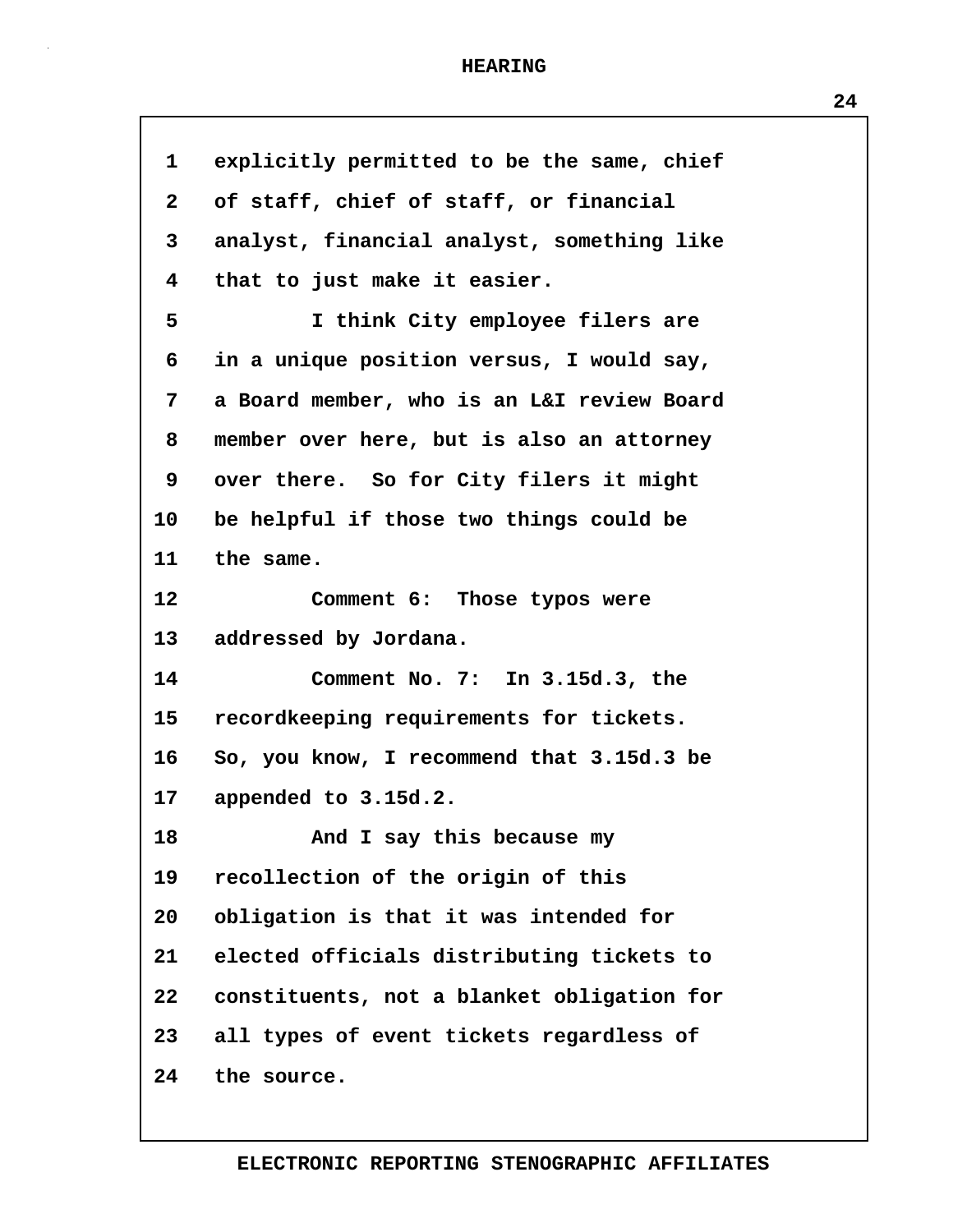| $\mathbf{1}$ | So, for example, the way I am              |
|--------------|--------------------------------------------|
| $\mathbf{2}$ | reading this, you know, if my brother were |
| 3            | to buy me a Phillies ticket, assuming it   |
| 4            | reaches a threshold, World Series or       |
| 5            | whatever, it is not reportable under the   |
| 6            | code, or 3.15b, but under 3.15d.3 I would  |
| 7            | have to record its receipt. And I am not   |
| 8            | sure that that's practical for an          |
| 9            | individual filer versus an elected         |
| 10           | official with support staff to manage      |
| 11           | that. So that's a recommendation there.    |
| 12           | And then, lastly, just, you know,          |
| 13           | take this for what you want, you know, I   |
| 14           | recommend capitalizing defined terms. I    |
| 15           | guess it's a drafting thing, but for       |
| 16           | example "filer" throughout I think is not  |
| 17           | capitalized, although it is a defined      |
| 18           | term.                                      |
| 19           | So thank you again for the                 |
| 20           | opportunity to appear before you today.    |
| 21           | And, again, I just want to really publicly |
| 22           | thank staff and many others who have       |
| 23           | worked on this tirelessly, and as we know  |
| 24           | will continue to work on this annually and |
|              |                                            |

**ELECTRONIC REPORTING STENOGRAPHIC AFFILIATES**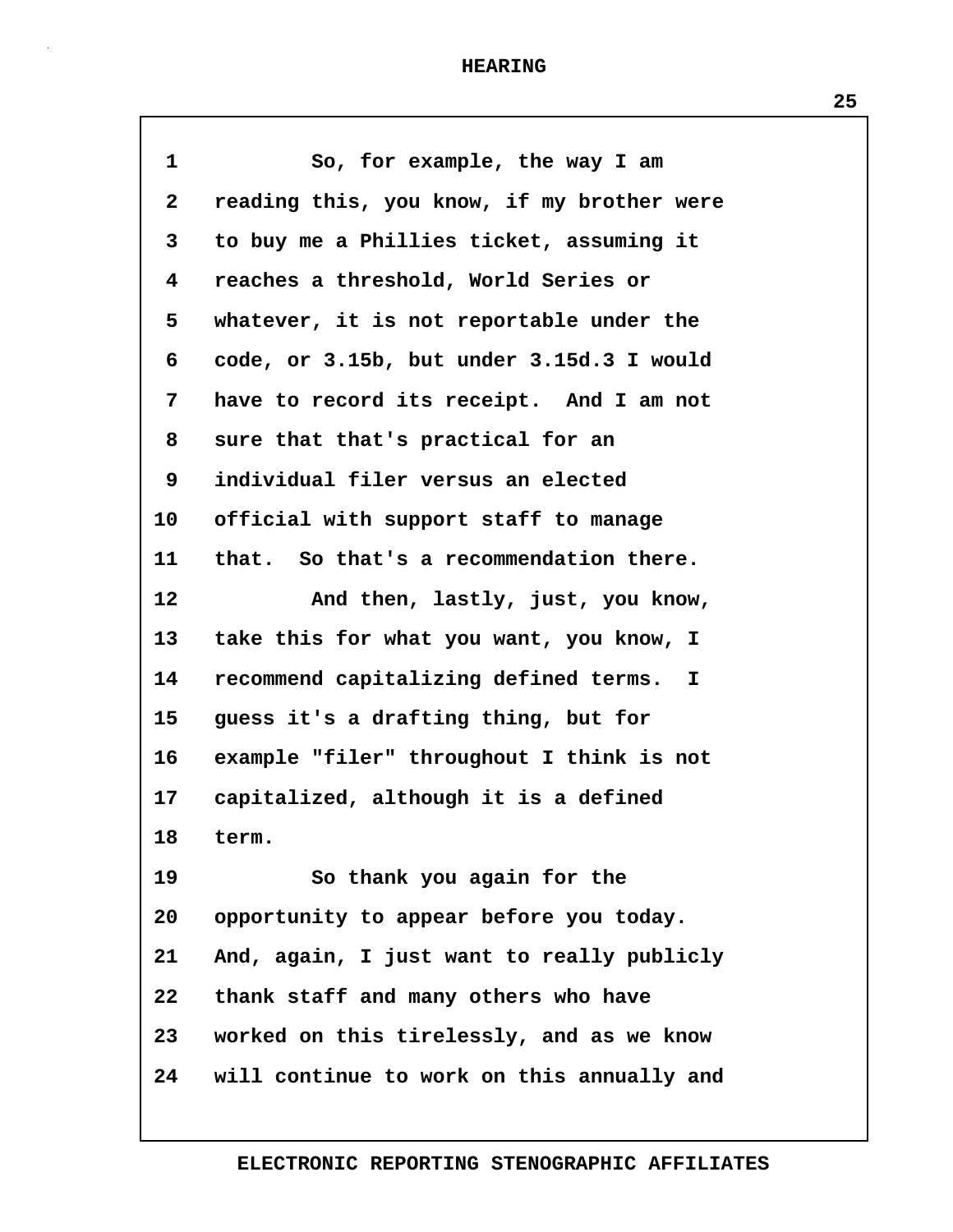**1 throughout the year as these things come 2 up. 3 Thank you. 4 MR. REED: Thank you for those 5 remarks, Sarah. 6 And one of the things that the 7 Board believes that has made our 8 regulatory process more effective has been 9 the layers of review and comment that we 10 receive. 11 So we greatly appreciate it. 12 So do we have any other witnesses 13 who wish to be heard? 14 Hearing none, and unless staff 15 tells me that there is something else we 16 need to do, then speak now or forever hold 17 your peace. 18 I am going to declare the public 19 hearing on Board Regulation No. 3 closed. 20 Thank you all for attending the 21 public hearing. 22 - - - 23 (Meeting concluded at 1:30 p.m.) 24 - - -**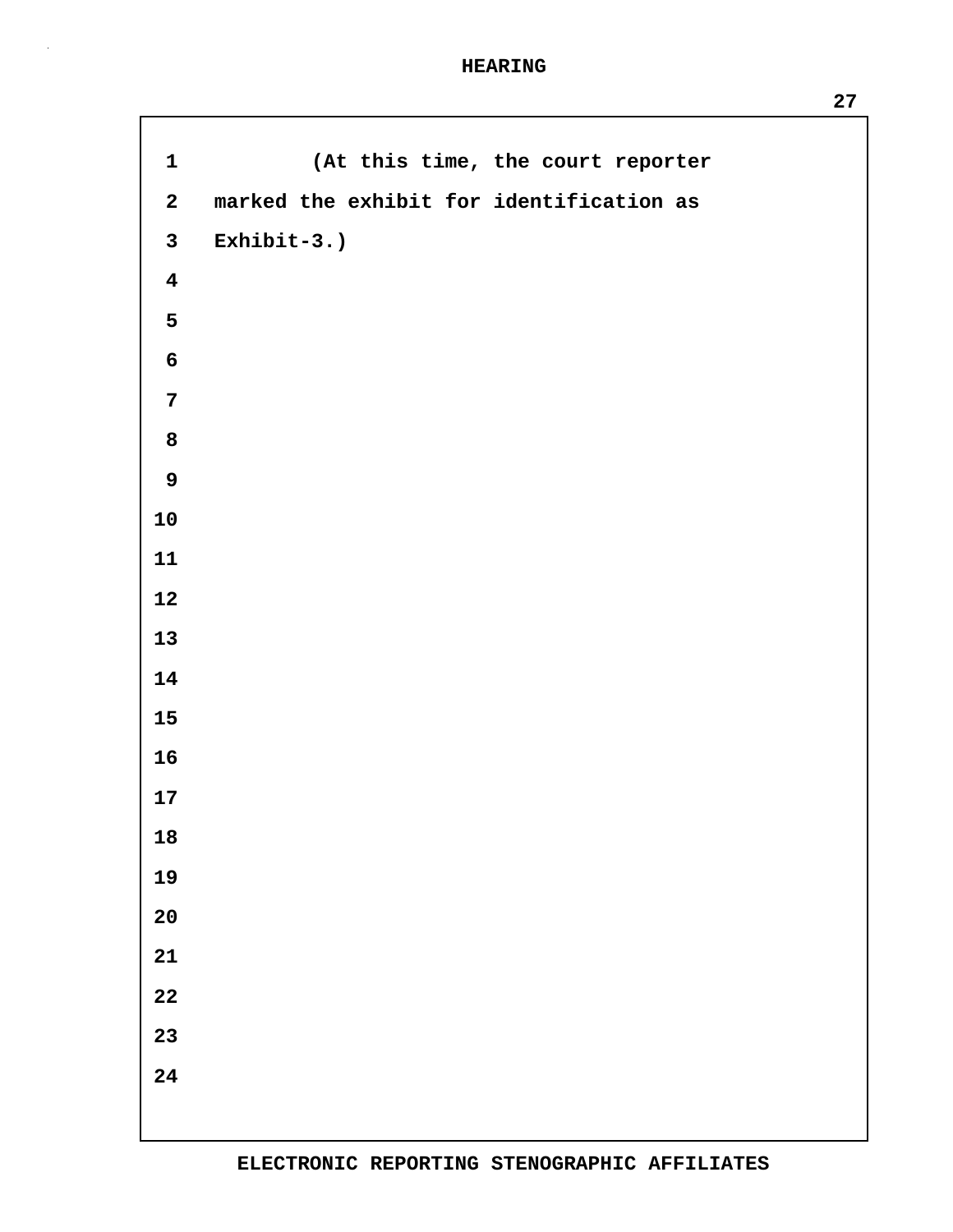| $\mathbf{1}$            | CERTIFICATION                                      |
|-------------------------|----------------------------------------------------|
| $\mathbf{2}$            |                                                    |
| $\mathbf{3}$            |                                                    |
| $\overline{\mathbf{4}}$ |                                                    |
| 5                       | I, ERICA HEARN, Professional Court                 |
| 6                       | Reporter and Notary Public, do hereby certify that |
| $7\phantom{.}$          | the foregoing is a true and accurate transcript of |
| 8                       | the stenographic notes taken by me in the          |
| 9                       | aforementioned matter.                             |
| 10                      |                                                    |
| 11                      |                                                    |
| 12                      |                                                    |
| 13                      |                                                    |
| 14                      |                                                    |
| 15                      |                                                    |
| 16                      |                                                    |
| 17                      |                                                    |
| 18                      |                                                    |
| 19                      |                                                    |
| 20                      |                                                    |
| 21                      |                                                    |
| 22                      | DATE: NOVEMBER 19, 2021                            |
| 23                      |                                                    |
| 24                      | ERICA HEARN                                        |
|                         |                                                    |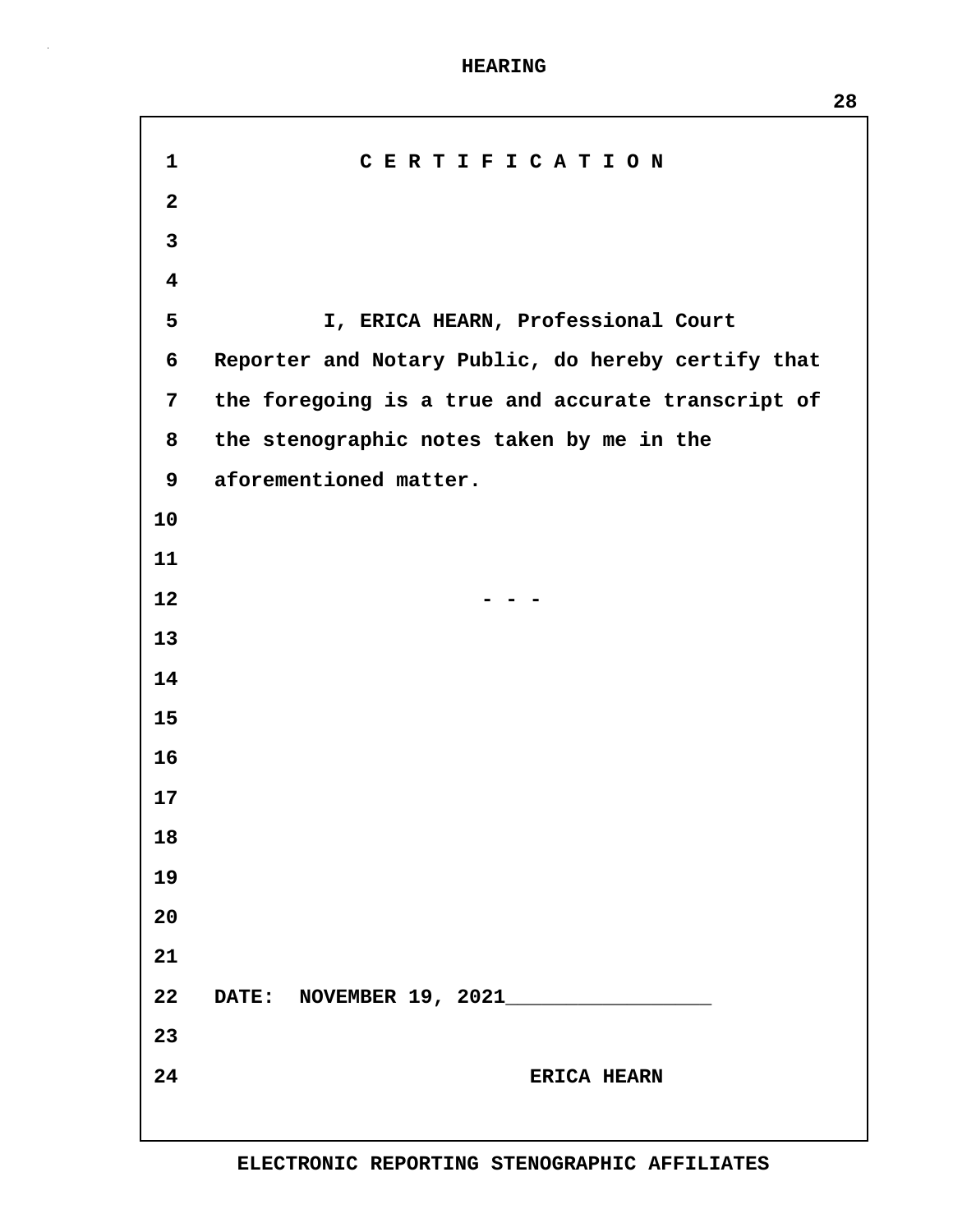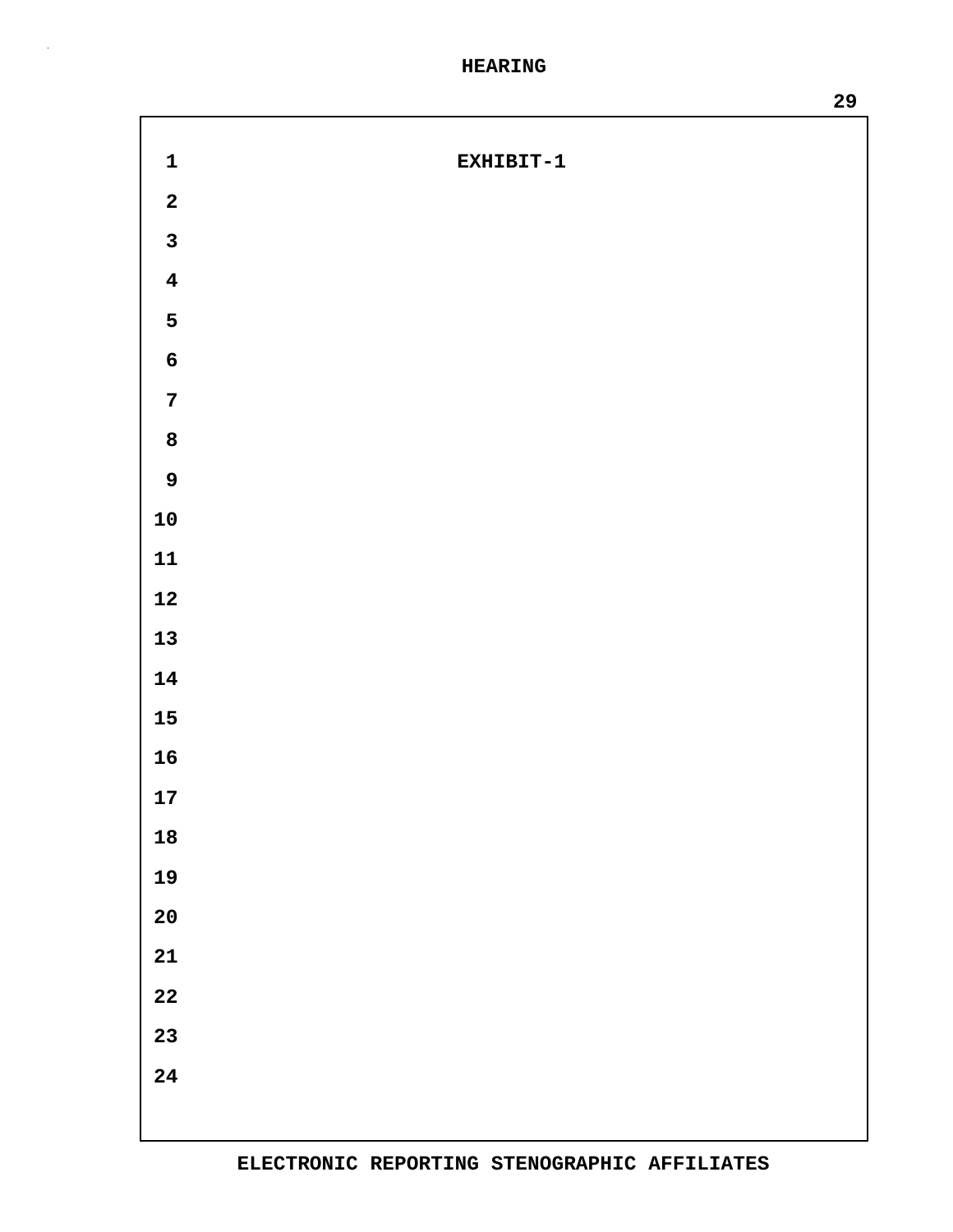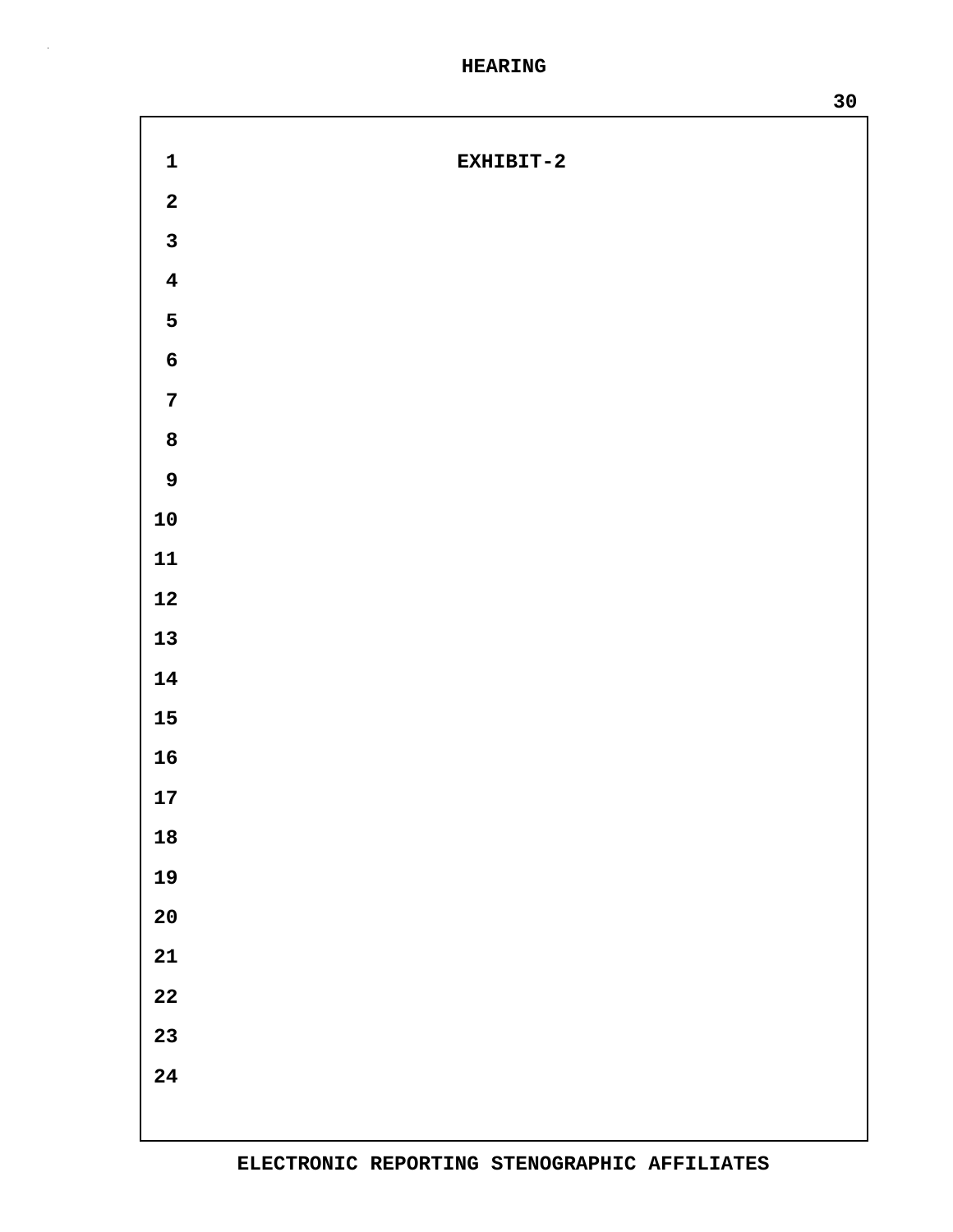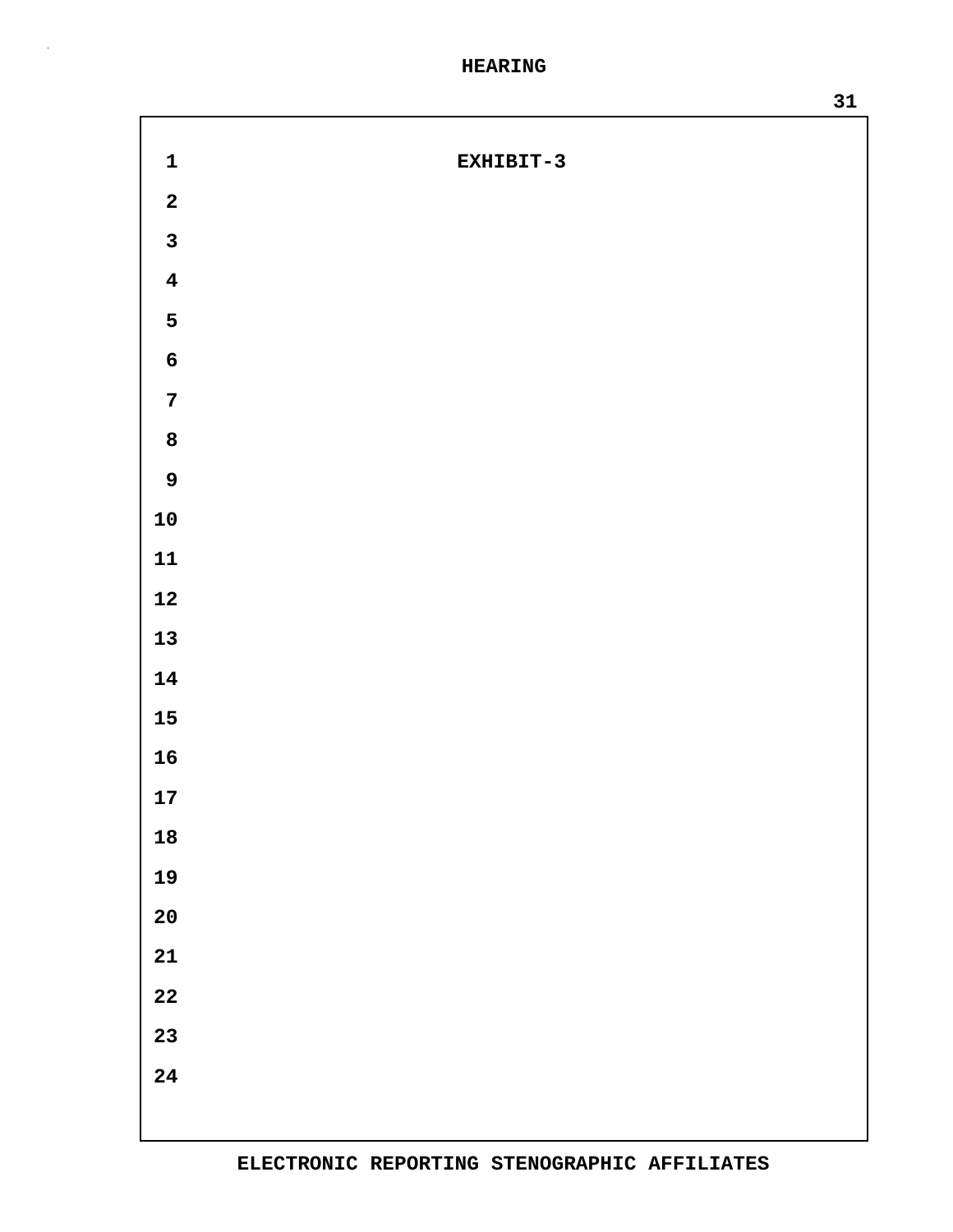| A                            | <b>Arch 1:12</b>                    | <b>Building 1:12</b>                          |
|------------------------------|-------------------------------------|-----------------------------------------------|
| able 4:18 9:7                | arrived 4:15                        | business 13:10,17 15:15,24                    |
| accept 12:9                  | asks 4:24                           | 16:1,8,9,10,14 17:3,4,7,9,9                   |
| accepted 12:13               | <b>Associate 10:12</b>              | 17:12,14,20 18:13                             |
| accurate 28:7                | associated 17:14                    | businesses 18:5                               |
| acknowledge 11:5 21:10       | assuming 25:3                       | buy $25:3$                                    |
| action 6:17,24               | attendees 5:21                      |                                               |
| activity 4:8                 | attending 26:20                     | $\mathbf C$                                   |
| add 17:1                     | attorney 24:8                       | $C$ 2:2 8:22 28:1,1                           |
| added 8:24                   | attributed 16:2                     | calendar 23:2                                 |
| adding $22:15$               | authority 6:12                      | call 5:24 8:10 21:15                          |
| addition 15:6                | available 5:20 18:15                | capital 8:20,21,21,21,21                      |
| additional 17:18             |                                     | capitalized 25:17                             |
| additions 14:5               | B                                   | capitalizing 25:14                            |
| address 9:1,3,6 17:2,5       | <b>B</b> 3:6 8:20 14:22             | capture 9:7                                   |
| addressed 13:16 18:4 21:20   | <b>back</b> 12:3                    | certified 22:8                                |
| 22:1 24:13                   | <b>Baker 21:7</b>                   | certify 28:6                                  |
| <b>addresses</b> 14:14 15:18 | bank 11:19,20                       | Chair 2:8,9 4:6,14 9:2 10:4,8                 |
| addressing 15:9              | basically 15:22                     | 10:14 11:11 12:6,9 19:20                      |
| administration 21:16         | basics $14:15$                      | 20:18                                         |
| advance 20:1                 | Beck 2:9 4:15 5:3,10                | change 14:21 17:16 22:11                      |
| advertised 6:15              | becoming 22:4                       | 23:10                                         |
| aforementioned 28:9          | begun $11:15$                       | changed 15:3 16:23                            |
| afternoon 20:20,24           | <b>Behavioral 21:23</b>             | changes 13:5, 12, 23 15:6                     |
| agency $22:11$               | <b>believe</b> 5:3 12:14 20:14 22:1 | 18:18                                         |
| ago 21:21 22:7               | believes 26:7                       | charter 6:3 22:6                              |
| allowing 21:2                | bigger $14:21$                      | chat 5:23 8:10 9:3,6 10:23                    |
| amended 13:13                | bit 23:10,14                        | 12:8                                          |
| amendment 14:3 22:6          | blanket 24:22                       | check 19:8,11                                 |
| amendments 3:14,18 4:10      | <b>Board</b> 1:1,12 2:5,15 4:6,10   | chief 20:14 21:6,7 24:1,2                     |
| 5:17,19 6:1,5,6,10,11,16,18  | 4:13,16 5:9,17 6:2,5,11,16          | choice 15:23 16:17 18:12                      |
| 6:20,24 7:3,11,15 9:13,20    | 6:19,23 7:5,8,8,10,12,14,16         | choose 16:1,4                                 |
| 10:16 20:13 21:4,17          | 9:10,12,14 10:3,5,12 13:20          | cited $13:19$                                 |
| amount 16:3                  | 16:20 18:3 19:2,4 20:1,10           | City 1:1,11 21:8 23:17,19,20                  |
| analyst 24:3,3               | 20:13,20 21:1 24:7,7 26:7           | 24:5,9                                        |
| and/or $6:22$                | 26:19                               | City's $21:5$                                 |
| annually 25:24               | <b>Board's 6:12 13:15 15:21</b>     | clarify 22:13 23:4                            |
| answer 5:2 15:21 18:14       | 18:2,10                             | clarifying 22:21                              |
| anybody 4:24                 | bottom 23:11                        | clarity 13:10 18:1,20                         |
| appear $25:20$               | box 9:4                             | client 16:5,16                                |
| appeared 11:8                | brackets 14:5                       | clients 18:12                                 |
| appears 14:4                 | <b>Brian 2:11 4:14</b>              | closed 26:19                                  |
| appended 24:17               | brief $10:13$                       | code 23:17 25:6                               |
| application 18:9             | broken 14:12                        | come 12:3 26:1                                |
| appreciate 26:11             | brother 25:2                        | comes 15:21 16:18                             |
| Approval 3:12                | <b>BRYAN</b> 2:22<br>bucket 23:8    | commencing 1:14<br>comment 3:16 7:2 9:19 21:3 |
| approved 3:15 6:5 7:7        |                                     |                                               |
|                              |                                     |                                               |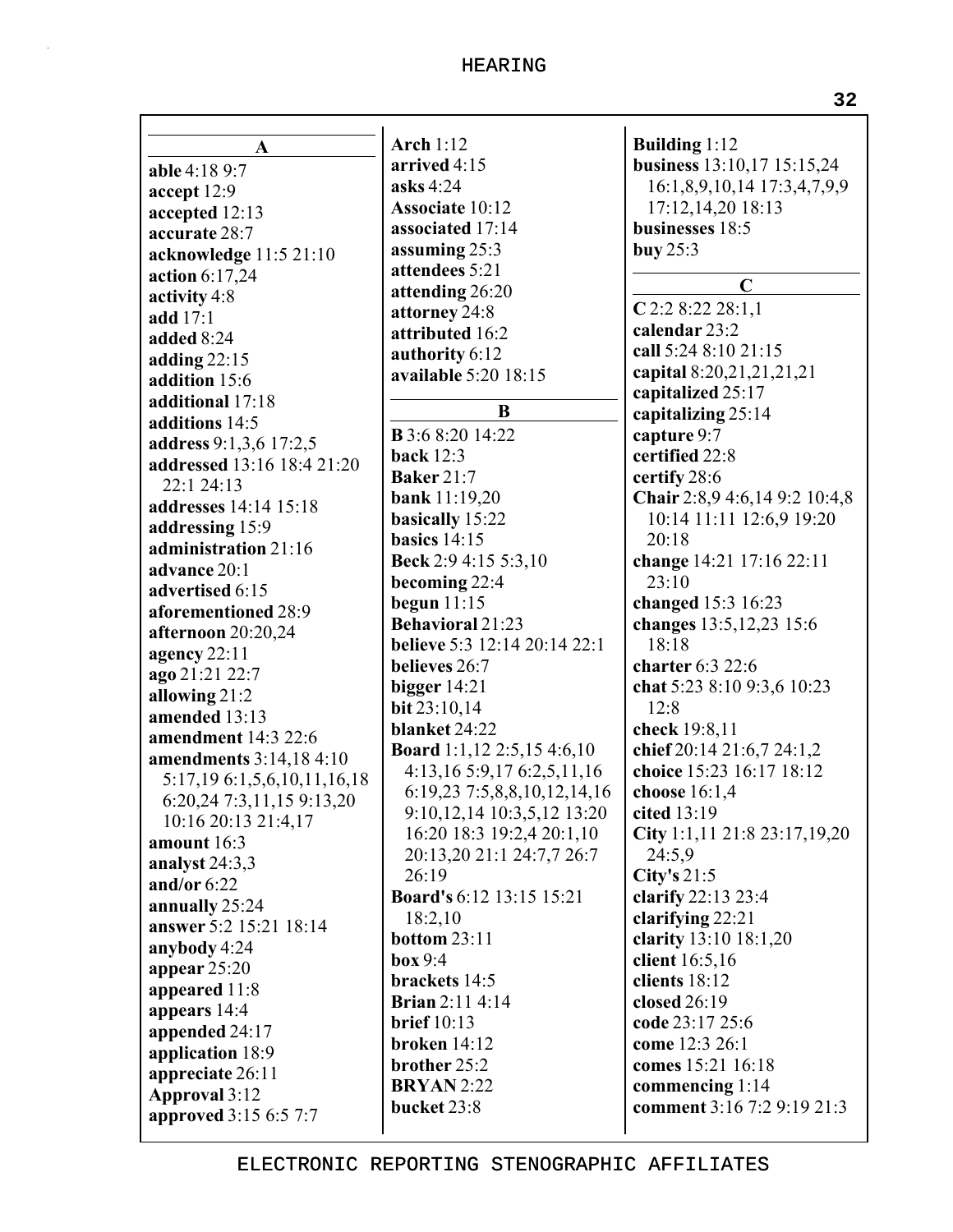| 22:3, 12 23:3, 12, 15 24: 12, 14<br>26:9<br>comments 5:15 21:18,21<br>completeness 18:1<br>concerns 13:7 16:16<br>conclude 18:22<br>concluded 20:2 26:23<br>Conference 1:11<br>confirmed 7:19<br>connects 16:14<br>considered 7:7 15:5<br>consistent 13:14 16:12<br>constituents 24:22<br>contains 5:24<br>continue 21:13 25:24<br>convenience 5:21<br>convenient 11:18<br>Cooke 2:18 9:23 20:14<br>coordinate 8:11<br>Copies 5:19<br>copy 7:23 8:20<br>correcting 15:2<br>Councilman 19:9<br><b>Councilmember 11:7</b><br>councilperson 12:4<br>counsel 9:23 10:12 11:15<br>couple 13:23 19:23 20:7 22:7<br>course 18:14<br>court 1:9,20 4:23 7:22 8:1<br>12:20 13:18 16:19 18:11<br>27:1 28:5<br>covered 15:13<br><b>CREAMER 2:17</b> | deletions 14:7<br><b>Department</b> 3:12 4:20 6:7,9<br>6:14 7:14 21:23 22:5<br>Deputy $21:7$<br><b>Derek 11:7</b><br>derived 23:17<br>describe 16:9 17:12<br>describing 17:6<br><b>DESCRIPTION 3:9</b><br>descriptive 17:10<br>different 14:11,23 17:2 18:9<br>23:23<br>diligent 21:10<br>Disability 21:24<br>disclose 14:15 16:2,7 23:1<br>disclosed 16:13,17<br>discloses 15:24<br>disclosing 17:6 18:12,13<br>disclosure 14:23 17:19 22:13<br>disclosures 21:14<br>discussion 10:19<br>distinction 23:16<br>distinguished 11:6<br>distribute 15:2<br>distributing 24:21<br>document 8:23 12:10 20:5<br>documents 3:20 7:13 8:19<br>doing 17:7 19:10<br><b>DONNELLY 2:24</b><br>drafting 25:15<br>E<br>E 2:2,2 3:6 8:21 28:1 | employee 17:20 23:20 24:5<br>entered 7:17<br>entity $15:13$<br><b>Epps</b> 2:12 4:16<br>Erica 1:9 4:22 28:5,24<br>ERSA 1:20 4:23,24<br>ESQ 2:10,11,12,17,18,19,20<br>2:21<br>Ethics 1:2,12 4:7 10:13<br>event 22:9 24:23<br>everybody 17:8<br>evident 16:10<br>example 17:17,22 23:4,8,13<br>25:1,16<br>examples 17:1 23:11,18<br>exhibit 8:2 12:11,15,21 27:2<br>Exhibit-1 3:12 7:18,23 8:3<br>29:1<br>Exhibit-2 3:18 12:22 30:1<br>Exhibit-3 3:23 27:3 31:1<br>exhibits 8:20<br>expand 23:10,12<br>expected 4:15<br>explain 16:6<br>explicit 22:24 23:14<br>explicitly 24:1<br>express 5:6,9<br>F<br>F28:1<br>face 5:5<br>fact 15:16<br><b>feature 5:24 8:10 9:6</b> |
|-----------------------------------------------------------------------------------------------------------------------------------------------------------------------------------------------------------------------------------------------------------------------------------------------------------------------------------------------------------------------------------------------------------------------------------------------------------------------------------------------------------------------------------------------------------------------------------------------------------------------------------------------------------------------------------------------------------------------------------------|--------------------------------------------------------------------------------------------------------------------------------------------------------------------------------------------------------------------------------------------------------------------------------------------------------------------------------------------------------------------------------------------------------------------------------------------------------------------------------------------------------------------------------------------------------------------------------------------------------------------------------------------------------------------------------------------------------------------------------|------------------------------------------------------------------------------------------------------------------------------------------------------------------------------------------------------------------------------------------------------------------------------------------------------------------------------------------------------------------------------------------------------------------------------------------------------------------------------------------------------------------------------------------------------------------------------------------------------------------------------------------------------------------------|
| D                                                                                                                                                                                                                                                                                                                                                                                                                                                                                                                                                                                                                                                                                                                                       | ear 12:4<br>earlier 15:22                                                                                                                                                                                                                                                                                                                                                                                                                                                                                                                                                                                                                                                                                                      | federal 4:17<br>feel 9:16                                                                                                                                                                                                                                                                                                                                                                                                                                                                                                                                                                                                                                              |
| D 8:22<br><b>DANI</b> 2:21<br><b>DATE 28:22</b><br>days 9:24<br><b>DBHIDS's 21:22</b><br><b>DC</b> 11:11<br>death 5:8<br>decision 16:20 18:11<br>declare 26:18<br>defer 11:23<br>defined 14:19 25:14,17<br>deleted 14:6                                                                                                                                                                                                                                                                                                                                                                                                                                                                                                                 | earned 15:14<br>easier 24:4<br>edits 19:24<br>effect $22:16$<br>effective 26:8<br><b>EILEEN 2:24</b><br>either 16:1<br>elected 24:21 25:9<br>election 22:8<br>electronic 5:23<br>electronically 5:20<br>email 9:1,3,5,22                                                                                                                                                                                                                                                                                                                                                                                                                                                                                                       | filed $7:14$<br>filer 15:5,23 16:7 22:18,19,20<br>22:24 23:2 25:9,16<br>filers 23:14,21,24 24:5,9<br>filing 17:11 23:7<br>financial 1:2 4:11 5:18 10:17<br>21:14 23:7 24:2,3<br>first 4:8 5:7 14:14 15:1 21:9<br>21:22<br>fit $23:7$<br>five 17:22<br>Fleet 22:4,5,9                                                                                                                                                                                                                                                                                                                                                                                                   |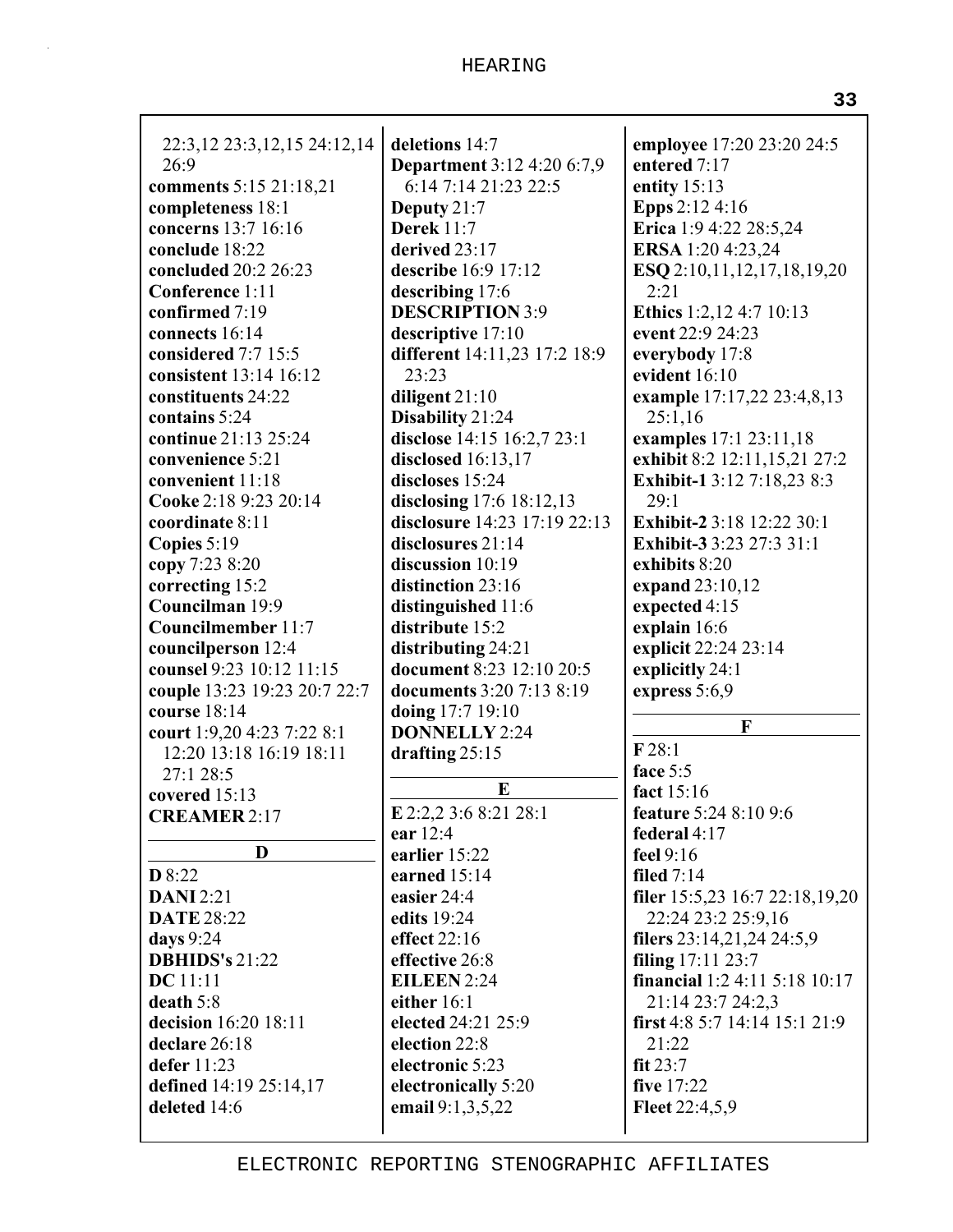| floor 1:13 $19:3,18$        | 6:21 7:1,1,6,9,17 8:8 9:9,18         | <b>Jordana</b> 2:19 10:10 12:2 22:2 |
|-----------------------------|--------------------------------------|-------------------------------------|
| <b>folks</b> 17:11          | 9:21 11:8 19:6 26:14,19,21           | 24:13                               |
| following $6:2$ 23:2        | Hearn 1:9 4:23 28:5,24               | Jordana's 21:20                     |
| footnote 22:10              | held 22:19                           | $J\mathbf{R}$ 2:17                  |
| foregoing 28:7              | helpful 23:18,24 24:10               | <b>Judge 5:3,10</b>                 |
| forever 26:16               | hold 4:9 26:16                       | $\mathbf K$                         |
| forgive 21:19 22:16         | <b>Home 6:3</b>                      |                                     |
| form $6:13$                 | Hopefully 14:1                       | kind 16:11                          |
| forward 18:20               | <b>HORTENCIA 2:23</b>                | <b>KLEMM 2:20</b>                   |
| found $6:10$                | hosted $1:11$                        | know 11:13 19:1 24:16 25:2          |
| full $20:5$                 | husband $5:8,11$                     | 25:12,13,23                         |
| further 22:13 23:4          |                                      | knows $5:1$                         |
| future 7:8                  | I                                    | Krystle 21:7                        |
|                             | <b>identification</b> 8:2 12:21 27:2 | L                                   |
| G                           | identify 8:15                        | $L&I$ 24:7                          |
| G8:21                       | included 20:3                        | large 13:3                          |
| <b>GARDNER 2:21</b>         | including $7:158:13$                 |                                     |
| gathered 5:7                | income 13:11,17 14:15,24             | lastly $25:12$<br>late 4:18         |
| general 9:22 10:12 21:16    | 15:4,7,11,14,16,24 16:2,5            |                                     |
| give 17:10 20:21            | 16:14 17:6,13 18:14                  | law 3:12 4:20 6:8 16:19 17:3        |
| giving 6:17 17:24           | incorporate 14:18                    | layers 26:9<br>leave 19:15          |
| go 12:2,2,5                 | incorporated 16:20 18:17,19          |                                     |
| going 5:1 8:24 10:2,20,23   | incorporates 15:20                   | $\text{legal } 6:12$<br>line 23:11  |
| 12:15 13:21 18:19 20:10     | incorporating 18:3                   |                                     |
| 26:18                       | increase 18:20                       | link 5:23 10:20,21,23 12:8          |
| <b>Gonzalez</b> 2:10 4:13   | indicate 14:4,5                      | list $16:1,4$<br><b>lists</b> 14:22 |
| good 12:6 20:20,24          | individual 15:12,17 16:5 25:9        | little 23:10,13                     |
| grateful 21:11              | initially 10:21                      | LLC 17:23                           |
| $gr$ eat 5:10               | <b>Integrity</b> 20:15 21:6,7        | look $11:2$                         |
| greater 13:9                | Intellectual 21:24                   | looking 18:10 20:5                  |
| greatly 26:11               | intended 24:20                       | love 23:11                          |
| green 11:7,10,21 14:2 19:9  | intent 8:9                           | lovely 5:4                          |
| 19:14 20:6                  | interest 1:2 4:11 5:18 10:18         |                                     |
| Greenwald 2:19 9:2 10:4,7,8 | 17:23 22:19                          | M                                   |
| 10:10 11:4,22 12:6,14,18,24 | interested 5:14                      | magnificent 5:8                     |
| 18:24 19:5,20               | interests 23:7                       | making $22:24$                      |
| guess 25:15                 | interrupt $11:16$<br>invite 9:10     | manage 25:10                        |
| guidance 17:11 18:21        | involve 15:12                        | <b>Management 22:4</b>              |
| $\bf H$                     | issued 16:21                         | marked 7:18,23 8:2 12:21            |
| H 2:8 3:6                   | italics 14:4                         | 13:24 20:4,6 27:2                   |
| happens 17:5                | <b>Item 16:22</b>                    | <b>MARKED/ATTACHED</b>              |
| hard $21:10$                |                                      | 3:10                                |
| <b>Health 21:24</b>         | $\mathbf{J}$                         | $\text{mask} 11:8$                  |
| hear 20:21                  | J2:11,17                             | matter 1:8 11:20 14:6 28:9          |
| heard 20:9 26:13            | <b>JoAnne 2:12 4:16</b>              | <b>McCormick 2:11 4:14</b>          |
| hearing $1:24:9,225:136:20$ | joined $4:13$                        | <b>MCHALE 2:22</b>                  |
|                             |                                      |                                     |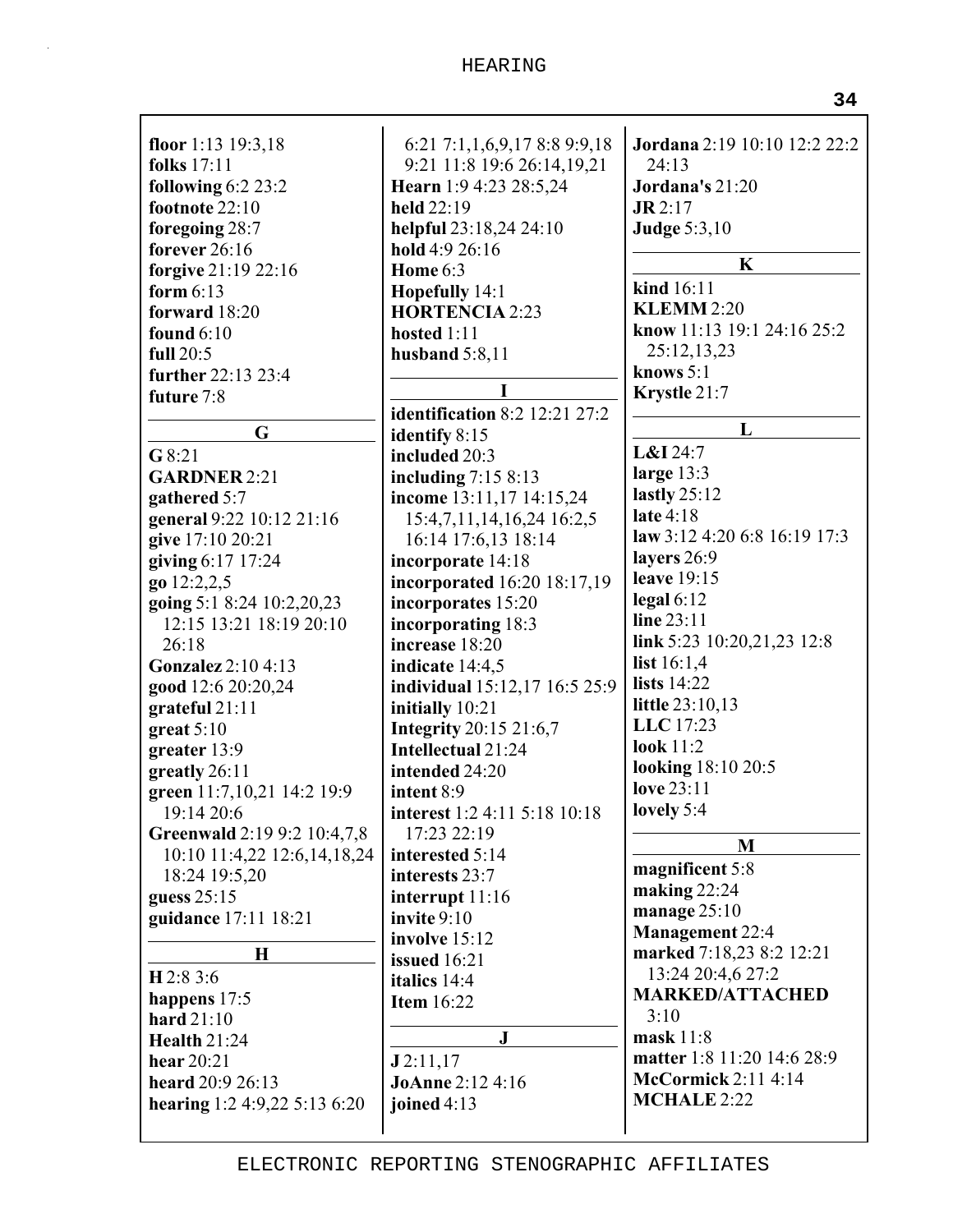| means $4:24$                | offer 20:12 21:18             | Plaza $1:22$                       |
|-----------------------------|-------------------------------|------------------------------------|
| mechanism $7:10$            | Office 22:4                   | please 8:8,20 19:19                |
| meeting 6:8 7:8 9:15 13:8   | officer 17:20 20:15 21:6,8    | plumbing 17:4                      |
| 15:20 18:3,7 26:23          | official 21:23 25:10          | plus 21:12                         |
| member 2:10,11,12 4:13,16   | officials 24:21               | position 23:19 24:6                |
| 5:22 24:7,8                 | oh 11:13 19:18                | posting 6:6                        |
| members 2:5 5:14 7:5 9:9,15 | okay 9:5 12:1 19:12,17 20:8   | practical 25:8                     |
| 9:16 20:1,20 21:1           | open 19:3,18                  | practice 17:3                      |
| <b>Memorandum 3:13</b>      | operates 16:8                 | precedent 13:18                    |
| met 16:5                    | opinion 13:15,20 15:22 18:10  | preliminary 5:12                   |
| Michael 2:8,18 4:5 9:23     | opportunity 5:13 7:2 11:1     | prepared $11:14,16$                |
| minor 13:23 19:23           | 25:20                         | presence 11:5                      |
| minutes $21:21$             | options 17:5 18:15            | present 2:12 4:21 8:7 11:18        |
| modifications 5:16 7:4      | order 8:13 21:19              | presenting 10:13,24                |
| modify $7:11$               | origin $24:19$                | pressed 9:17                       |
| move 22:9                   | owners $13:10$                | previewed 10:15                    |
| muted 5:5                   | ownership 17:21               | previously 14:10                   |
|                             |                               |                                    |
| N                           | ${\bf P}$                     | primarily 13:12 15:19              |
| N 2:2 28:1                  | P2:2,2                        | prior $8:16$                       |
| name 4:5 10:10 16:4,11 17:9 | $p.m$ 1:15 26:23              | proactively 6:19                   |
| 21:23                       | PA 1:23                       | proceedings 4:2 11:17              |
| names 16:7 17:9             | <b>PAGE 3:9</b>               | process 6:2 26:8                   |
| need 13:9 16:9 26:16        |                               | profession 23:20                   |
| needs 15:14 16:7            | paragraph 13:13               | Professional 1:9 28:5              |
|                             | Parkway 1:12                  | proper 6:13                        |
| new 14:2,21 17:1            | part 14:12 15:1 22:14         | propose 18:18                      |
| newspaper 6:22              | particular 13:20              | proposed 1:2 3:14 4:9 5:17         |
| non-Filer 22:15             | particularly 11:14 23:20      | 5:19 6:1,4,6,9,10,16,17,20         |
| <b>Notary</b> 1:10 28:6     | parties 5:15                  | 6:24 7:3,11,15 9:13,20             |
| note 4:12,19 13:22          | passing 5:10                  | 10:15 13:13 17:17 20:12            |
| notes 3:23 22:17 28:8       | peace 26:17                   | 21:3,17                            |
| notice 6:15,17,21           | pending 3:18 7:12 10:16       | proprietor 15:11                   |
| notify 8:9                  | Pennsylvania 1:13 13:18       | proprietorship 15:10 18:8,16       |
| noting $22:10$              | 16:19                         | provide 5:15,23 23:18              |
| November 1:14 9:24 28:22    | <b>percent</b> 17:22,23       | provided 6:21 18:21                |
| number 3:9 12:16            | percentage 17:21              | <b>public</b> 1:2,10 3:15 4:9 5:14 |
| numbers 14:8                | <b>Perfect</b> 12:18          | 6:6,8,15 7:2 9:10,15,16            |
| O                           | permissible 23:23             | 11:20 13:8 26:18,21 28:6           |
|                             | permitted 24:1                | publicly 21:9 25:21                |
| <b>O</b> 8:21 28:1          | person 8:7                    | punt $5:1$                         |
| objection 12:12             | phila.gov 8:23                | purposes 10:11                     |
| obligation 24:20,22         | Philadelphia 1:1,11,13,23 4:6 | pursuant 14:24                     |
| obligations 22:13           | 6:3 21:8                      | put 9:3 10:20,20,23 12:8           |
| occupation 23:19            | Phillies 25:3                 |                                    |
| occurred 7:20               | <b>Phyllis</b> 2:9 4:14       | Q                                  |
| October 6:7 9:15 13:8 15:19 | places 20:7                   | question 15:18                     |
| 18:2,7                      | play 12:4                     | questions 7:5 9:14 13:16 18:6      |
|                             |                               |                                    |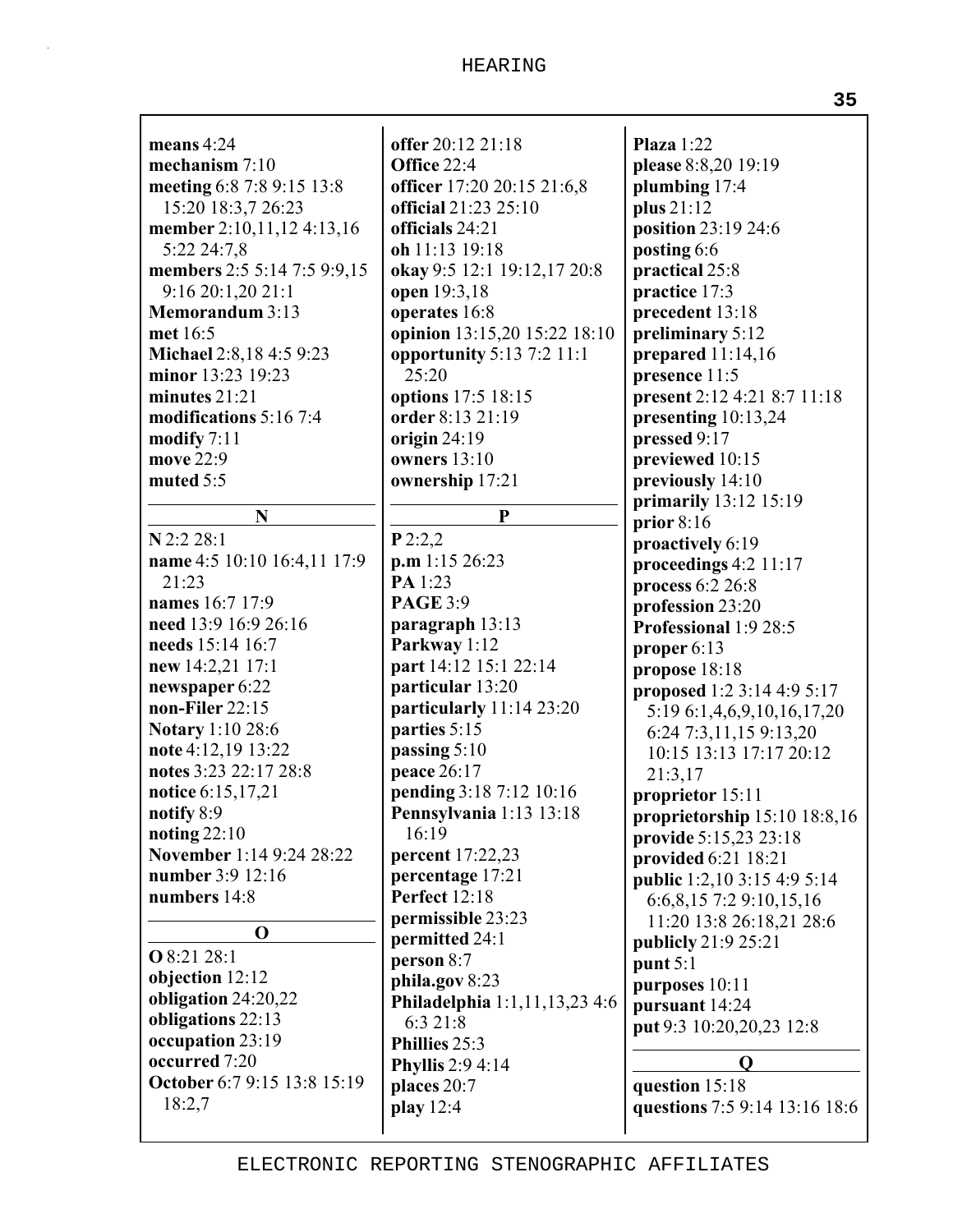| 19:2,4                        | 17:13                                | single $16:16$                           |
|-------------------------------|--------------------------------------|------------------------------------------|
| quickly 13:22 19:22           | reportable 25:5                      | small 8:22,22,22,22,23 13:10             |
|                               | reported 16:15 23:5                  | sole 15:9,11 18:8,16                     |
| R                             | reporter 1:10 4:23 7:22 8:1          | solo $17:3$                              |
| R 2:2 28:1                    | 12:20 27:1 28:6                      | somebody 22:22                           |
| raised 9:14 13:8 15:19 18:7   | <b>REPORTERS</b> 1:20                |                                          |
| reaches 25:4                  |                                      | sorry 19:21<br>sort 14:14 15:20 18:9     |
| reading 22:17 25:2            | reporting 13:11 14:18 15:15<br>22:14 | source 18:13 24:24                       |
| really 15:3 25:21             |                                      | <b>South 1:21</b>                        |
| receipt 25:7                  | requested 18:2                       |                                          |
| receive 26:10                 | required 6:3 16:3                    | speak $26:16$                            |
| received 7:22 15:5,8 22:20    | requirement 17:19                    | specifically 13:9 15:8 23:6              |
| receives 22:23                | requirements 14:23 24:15             | specifics 15:7                           |
| recognize 23:16               | respond 7:9 9:17                     | specifies 17:18                          |
| recognized 10:6 20:17         | response 9:14 21:3 22:5              | spelling 15:2                            |
| recollection 24:19            | responsive 13:7                      | spend $22:14$                            |
| recommend 7:3 9:12 24:16      | review 24:7 26:9                     | staff 2:15 5:22 8:9,11 9:11,12           |
| 25:14                         | reviewed 6:9                         | 21:1,11 24:2,2 25:10,22                  |
| recommendation 25:11          | revised 9:20                         | 26:14                                    |
| recommendations 5:16 9:18     | revision 14:3                        | Staley 4:20                              |
| recommended 13:6,12           | revisions $9:13$ 10:15               | start 10:19                              |
| record 4:12,19 7:17 8:24      | Reynelle 4:20                        | started 11:22                            |
| 10:11 25:7                    | right $4:17$ $10:22$                 | statement 1:2 4:11 5:18 9:8              |
| recordkeeping 24:15           | rule 6:3 18:10                       | 10:17 11:19 18:23                        |
| Records 6:7,14 7:15 10:22     | S                                    | states 23:22                             |
| red 14:4                      | S 2:2 3:6 8:22,22,23                 | stating $23:6$                           |
| Reed 2:8 4:4,5 8:5 9:2,5 10:4 | Sanjuanita $2:10$ 4:13               | stenographic 28:8                        |
| 10:6,9,14 11:4,13 12:1,7,12   | Sarah 3:23 20:17 21:5 26:5           | <b>Stevenson</b> 3:24 20:18,24 21:5      |
| 12:17 18:22 19:3,17,20 20:8   | says 15:22                           | <b>Street</b> 1:13,21                    |
| 20:16,19,23 26:4              | schedule 11:24                       | Sub 14:20,20 15:9,13,18<br>submit $8:19$ |
| reformatting 14:7             | scheduled 6:19                       | submitted 10:22                          |
| Reg 21:17 22:18,22 23:22      | screen 12:11 13:1                    | submitting 9:21                          |
| regarding 8:12 10:14 11:19    | second 10:20                         | Subpart 14:9,20,22,24 16:3               |
| regardless 24:23              | Section 6:4                          | subparts $14:11,13$                      |
| regulation 1:2 3:13,19 4:10   | see 5:4 12:5 13:1 14:1,19 19:9       | substantive 20:4                         |
| 5:17 6:11 7:12,16 10:16       | 19:12 20:6                           | suggest 22:15 23:6                       |
| 13:14 14:12 18:19 20:13       | send 8:20                            | suggested 19:24                          |
| 21:4 26:19                    | separate 15:12                       | suggestion 22:9                          |
| regulatory 26:8               | sequential 21:18                     | Suite 1:22                               |
| related 23:5                  | Series 25:4                          | support $25:10$                          |
| relating 10:17                | Services 22:1,5                      | supports $21:17$                         |
| relaying 16:15                | set 17:15 23:4                       | Supreme 13:18 16:19                      |
| relied 13:19                  | <b>SHANE 2:17</b>                    | sure 16:12 22:7,24 25:8                  |
| remarks 5:13 26:5             | share 12:10,24                       | sympathy 5:9                             |
| renumbered 16:22              | side 22:21                           |                                          |
| repeat 9:1                    | similar $23:8$                       | T                                        |
| report 7:7,9 13:17 15:7,10,14 | simultaneously 11:2                  | $T$ 3:6 28:1,1                           |
|                               |                                      |                                          |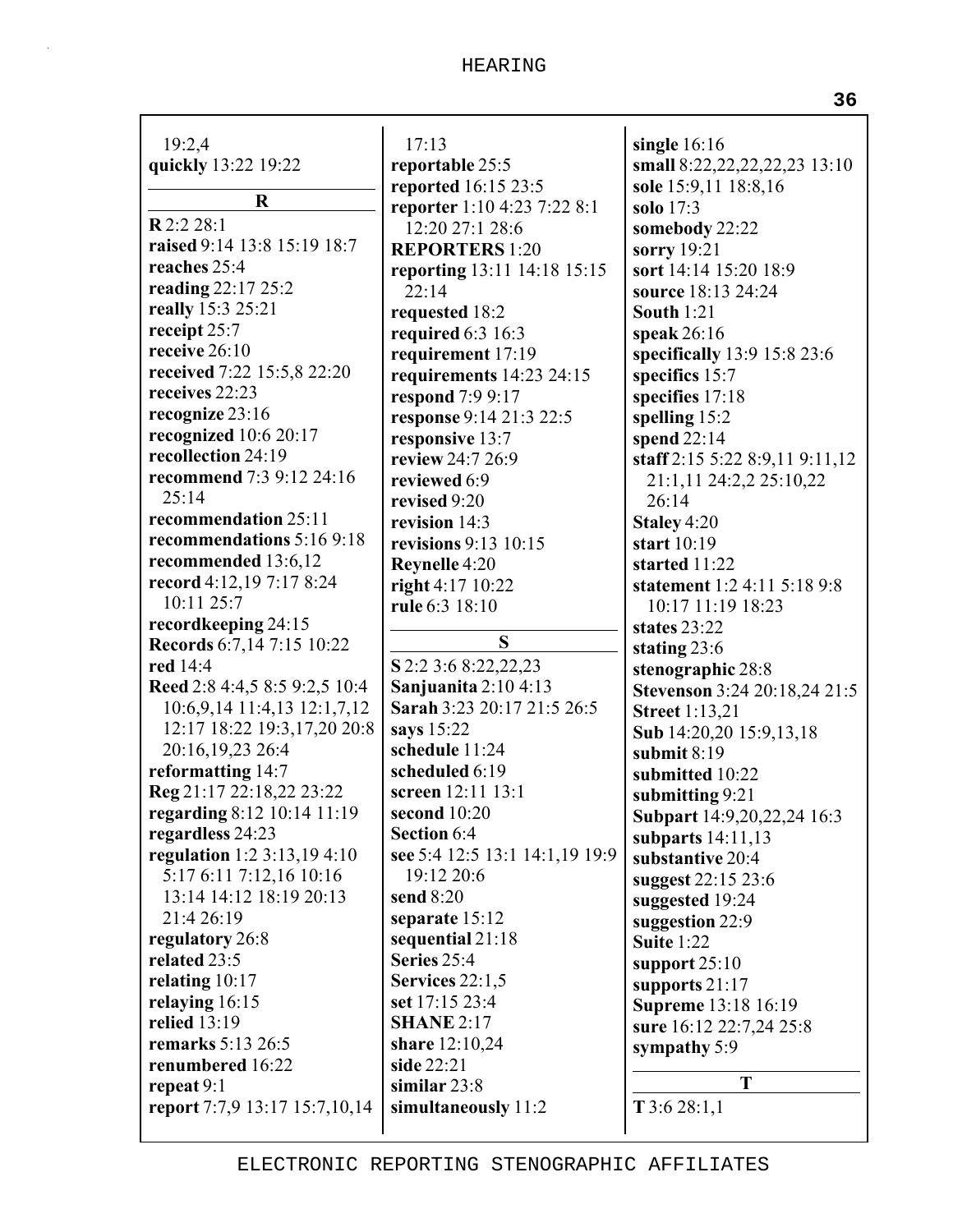| take 6:23 8:6 13:21 25:13     | types 17:2 24:23                              |                               |
|-------------------------------|-----------------------------------------------|-------------------------------|
| taken 1:8 28:8                | typographical 19:24                           | X                             |
| talking 13:2 15:3             | typos $24:12$                                 | X3:6                          |
| tell 11:17                    |                                               | Y                             |
| tells 26:15                   | U                                             | year 14:19 15:15 21:12 22:14  |
| term 14:19 25:18              | ultimately 15:16                              | 23:2 26:1                     |
| terms 18:4,11 25:14           | underlying 18:11                              |                               |
| testify 8:8,13,14 9:11 10:2   | understand 23:9                               | Z                             |
| testifying 10:5               | understanding 9:11                            | Zoom 1:10 5:24 8:10           |
| testimony 3:24 7:9,21 8:6,12  | unique 24:6                                   |                               |
| 8:17 9:22 10:14 11:3,16       | <b>United 1:22</b>                            | $\boldsymbol{0}$              |
| 12:3,11 13:6 20:12            | updated 14:18                                 |                               |
| text 14:2,3                   |                                               | 1                             |
| thank 8:5 10:8 11:10,11       | V                                             | 1 14:20 15:13                 |
| 20:16,18 21:2 22:2 25:19,22   | VASQUEZ 2:23                                  | 1:051:15                      |
| 26:3,4,20                     | version 10:21,24 20:2                         | 1:23 19:15                    |
| thing 16:24 25:15             | versus 23:19 24:6 25:9                        | 1:30 26:23                    |
| things 12:5 24:10 26:1,6      | Vice 2:9 4:14                                 | 12/29 3:20                    |
| think 5:6 19:10 24:5 25:16    | voter-approved 22:6                           | 139:24                        |
| THOMAS 2:20                   |                                               | 1515 1:12                     |
| threshold 25:4                | W                                             | 1520 1:22                     |
| thresholds 16:6               | W2:9                                          | 171:14                        |
| thumbs $20:21$                | want 11:5 19:8,11,22 25:13                    | 17th 1:21                     |
| ticket 25:3                   | 25:21                                         | 18th 1:13                     |
| tickets 24:15,21,23           | wanted $17:10$                                | 19 28:22                      |
| time 5:7 7:13 8:1 11:23 12:20 | way $25:1$                                    | 19103 1:23                    |
| 19:10,13 27:1                 | we'll 12:3,4                                  | $\overline{2}$                |
| timing $15:4$                 | we're 15:9                                    | 2 12:16 14:20 15:9 22:3       |
| tirelessly 25:23              | <b>Web</b> 1:10                               | 2:00 19:15                    |
| <b>title 22:11</b>            | website 6:18,22                               | 20-610 23:17                  |
| today 4:8 10:14 13:6 21:3,6   | Wednesday 1:14                                | 2017 16:21                    |
| 25:20                         | weeks 10:1 22:7                               | 2017-001 13:15                |
| today's 5:13,21 9:21          | welcome 4:4,21 11:6,9                         | 2021 1:14 6:8 9:24 28:22      |
| topic $21:13$                 | wish 7:6 20:11 26:13<br>wishes 8:8 9:19 20:15 | 215 1:24                      |
| train $19:14$                 | witness 4:16 8:15                             | 276:8                         |
| transactions 23:5             | witness' 8:14                                 | 27/31 3:24                    |
| transcribed 4:22              | witnesses 7:6 19:7 20:11                      |                               |
| transcript 1:8 28:7           | 26:12                                         | $\mathbf{3}$                  |
| traveling 11:11               | words 22:20                                   | 3 1:2 3:13, 19 4:10 5:18 6:11 |
| trial $4:17$                  | work 18:5 21:10,13 25:24                      | 7:12,16 10:16 13:14 15:18     |
| true 28:7                     | worked 21:12 25:23                            | 20:13 21:4,17 22:12 26:19     |
| try $13:3$                    | works 11:23                                   | 3.10b 22:12                   |
| trying $16:12$                | <b>World 25:4</b>                             | 3.10c 23:3                    |
| turn 7:20 8:14                | wrap 19:11                                    | 3.11 23:15                    |
| two 10:1 14:13 17:1,2,15      | <b>WRIGHT 2:21</b>                            | 3.14 13:13,22                 |
| 24:10                         | written 9:22 22:22                            | 3.14c 23:8                    |
| type $16:9$                   |                                               | 3.15b 25:6                    |
|                               |                                               |                               |